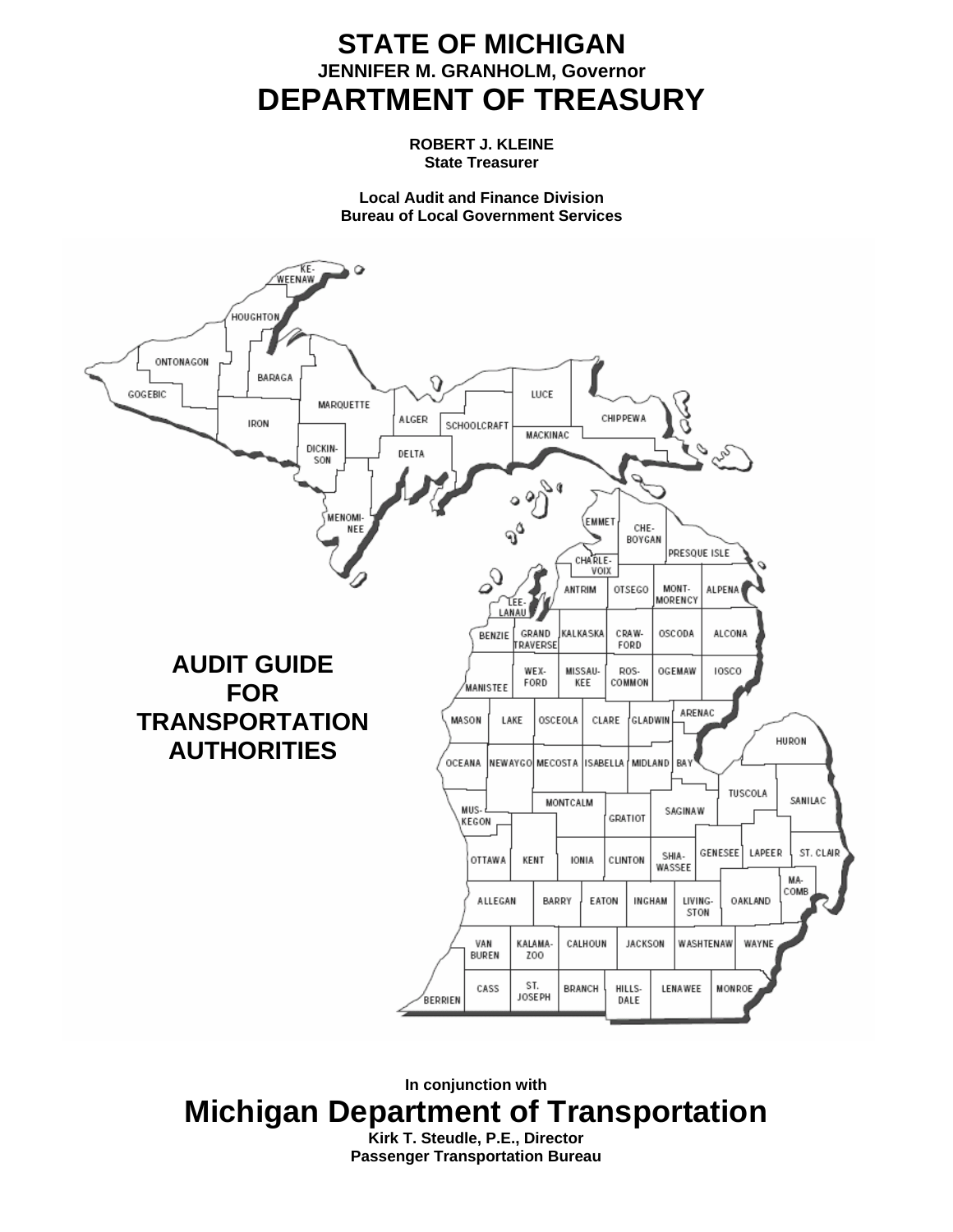# **AUDIT GUIDE FOR TRANSPORTATION AUTHORITIES AND AGENCIES IN MICHIGAN**

# **TABLE OF CONTENTS**

# Page

| Contract Payments and the Public Transportation Management System (PTMS)5              |
|----------------------------------------------------------------------------------------|
|                                                                                        |
|                                                                                        |
|                                                                                        |
|                                                                                        |
|                                                                                        |
|                                                                                        |
|                                                                                        |
|                                                                                        |
|                                                                                        |
| Appendix A - BPT Schedules (Required in all audits based on a September                |
|                                                                                        |
|                                                                                        |
|                                                                                        |
|                                                                                        |
|                                                                                        |
| Schedule 5 - Operating Assistance Calculation (See Appendix C)40                       |
|                                                                                        |
| Appendix B - BPT Schedules (Required in all Audits Based on a June 30 <sup>th</sup> or |
|                                                                                        |
|                                                                                        |
|                                                                                        |
| Schedule 2 - Expenditures of Federal and State Awards (Based on a                      |
|                                                                                        |
| Schedule 2A - Federal and State Awards - Operating Revenue Only                        |
|                                                                                        |
| Schedule 2B - Federal and State Awards - Operating Revenue Only                        |
|                                                                                        |
| Schedule 3 - Operating and Contract Expenses (Based on a June 30 <sup>th</sup>         |
| Schedule 3A - Operating Expenses Split Between a June 30 and                           |
|                                                                                        |
| Schedule 3B - Operating Expenses by Program (Based on a                                |
|                                                                                        |
|                                                                                        |
| Schedule 5 - Operating Assistance Calculation (See Appendix C)40                       |
| Schedule 6 - Comments and Recommendations (See Appendix C)42                           |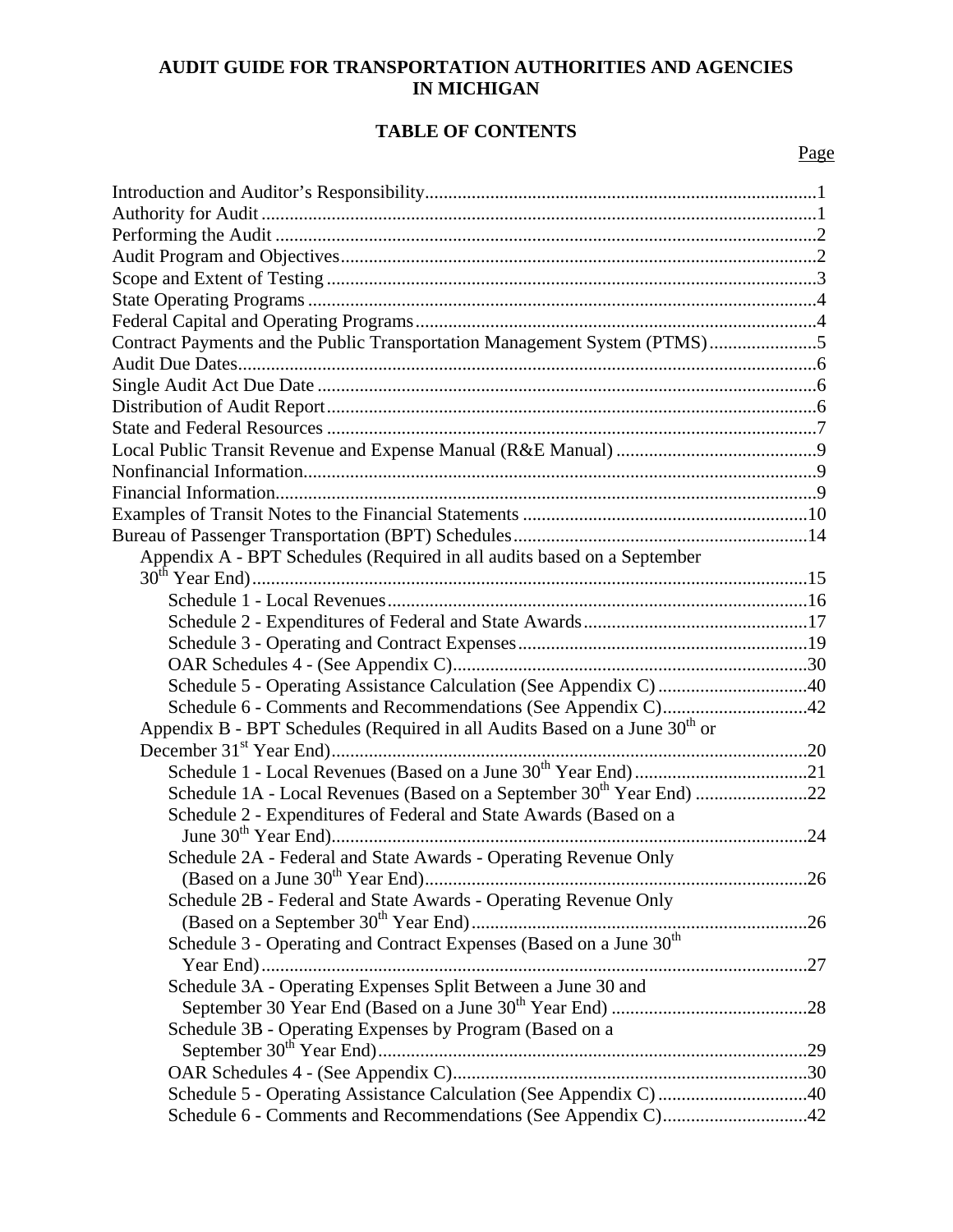# **AUDIT GUIDE FOR TRANSPORTATION AUTHORITIES AND AGENCIES IN MICHIGAN**

# **TABLE OF CONTENTS**

# Page

| OAR Schedule 4R (Urban) - Urban Regular Service Revenue Report 31       |     |
|-------------------------------------------------------------------------|-----|
| OAR Schedule 4E (Urban) - Urban Regular Service Expense Report32        |     |
| OAR Schedule 4N (Urban) - Urban Regular Service Nonfinancial Report 34  |     |
| OAR Schedule 4R (Nonurban) - Nonurban Regular Service Revenue Report 35 |     |
| OAR Schedule 4E (Nonurban) - Nonurban Regular Service Expense Report36  |     |
| OAR Schedule 4N (Nonurban) - Nonurban Regular Service                   |     |
|                                                                         |     |
| OAR Schedule 4R (Another Operating Program) - e.g., JARC Service        |     |
|                                                                         | -39 |
|                                                                         |     |
|                                                                         |     |
|                                                                         |     |
|                                                                         |     |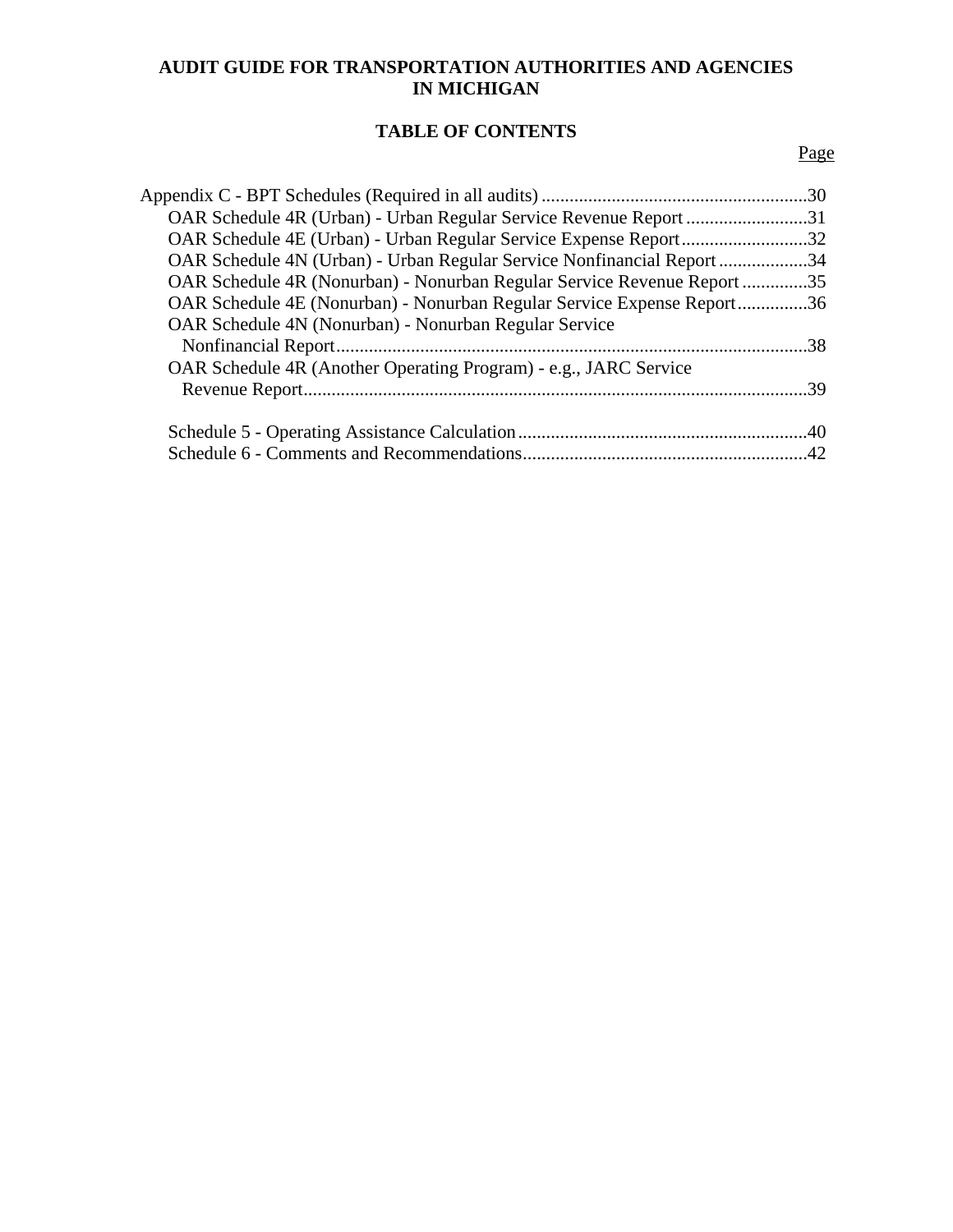# <span id="page-3-0"></span>**INTRODUCTION AND AUDITOR'S RESPONSIBILITY**

This Guide illustrates transit schedules required by the Bureau of Passenger Transportation (BPT) of the Michigan Department of Transportation (MDOT) for the Federal Section 5311 Program and the State Formula Fund Program. There are three appendixes of schedules. Appendix A is an example of BPT's schedules that are required for transit agencies with a September  $30<sup>th</sup>$  year end. Appendix B is an example of BPT's schedules that are required for transit agencies with a year end other than September  $30<sup>th</sup>$  (e.g., June  $30<sup>th</sup>$  or December  $31<sup>st</sup>$ ). Appendix C is an example of BPT's schedules that are required for all audits regardless of the transit agency's local year end. Therefore, an auditor auditing a transit agency with a September  $30<sup>th</sup>$  year end must use Appendix A and Appendix C. An auditor auditing a transit agency with a year end other than September  $30<sup>th</sup>$  must use Appendix B and Appendix C.

Transportation systems may operate either as an independent authority, a nonprofit corporation, or a component of a local government. Most transit agencies are accounted for as enterprise funds. However, a few may be accounted for as a special revenue fund. Auditors are expected to develop their own financial and compliance audit program because of the differences in auditing a city, township or county agency, or transportation authority. The examination of the financial records, accounts, and procedures shall be made in accordance with Generally Accepted Auditing Standards (GAAS) and Generally Accepted Governmental Auditing Standards (GAGAS). Financial and compliance audits should provide reasonable assurance that the entity's financial statements present fairly the financial position, results of operations, and cash flows in accordance with generally accepted accounting principles (GAAP).

Auditors shall consider this Guide, the referenced laws, regulations, and the Office of Management and Budget (OMB) Circulars in determining the compliance requirements that could have a direct and material effect on the programs included. OMB Circular A-133 requires the auditor to perform procedures to determine whether the non Federal entity has complied with laws, regulations, and the provisions of contract or grant agreements that could have a direct and material effect on each major program. Internal controls over various laws and regulations are to be examined and reported upon. Auditor judgment will determine audit procedures sufficient to achieve audit objectives. GAGAS requires that the auditors plan the audit to provide reasonable assurance that the financial statements are free of material misstatement resulting from violations of laws and regulations that have a direct and material effect on the determination of the financial statement amounts. Auditors also have the responsibility under GAGAS for other requirements, when specific information comes to the auditors' attention that provides evidence concerning the existence of possible noncompliance that could have a material indirect effect on a major program.

# **AUTHORITY FOR AUDIT**

The Michigan Department of Treasury Local Audit and Finance Division (LAFD) and the BPT are responsible for administering the audit requirements of the applicable state statutes and related Federal Transit Administration (FTA) programs. LAFD, as well as the MDOT Office of Commission Audits (OCA) and BPT are responsible for reviewing completed audits to ensure that the transportation standards and procedures set forth in this Guide have been followed.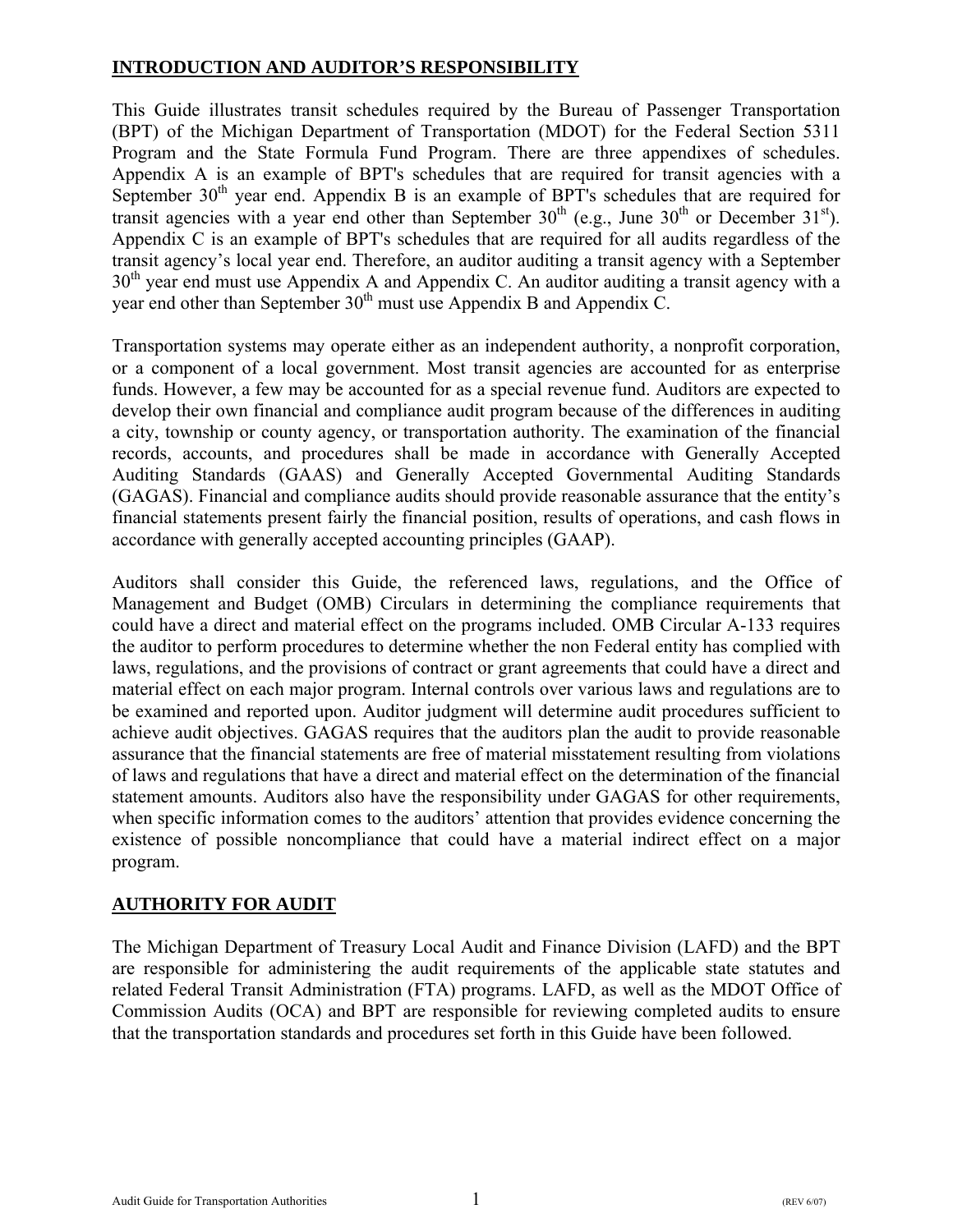# <span id="page-4-0"></span>**PERFORMING THE AUDIT**

The audit must be performed by an independent Certified Public Accountant (CPA) registered with the Michigan State Board of Accountancy to practice in Michigan or by a qualified employee of the Department of Treasury.

# **AUDIT PROGRAM AND OBJECTIVES**

Annual audits of operating and capital assistance programs are mandated to contain the information, statements, and schedules as identified in this Guide.

The overall objectives of the auditor's examination are to determine whether:

- 1. Financial operations are properly conducted, expenditures are used for the purposes specified in the Federal program/grant/contract and in MDOT contracts and/or the Local Public Transit Revenue and Expense Manual (R&E Manual), and expenditures are adequately supported by documentation on file.
- 2. Financial statements are fairly presented in accordance with GAAP.
- 3. Applicable laws, regulations, and rules have been complied with and program equipment and facilities are being used to provide public transportation services.
- 4. Appropriate fiscal operations and financial management of the programs have been followed.

Audit steps must be based on specific analyses of the transit agency's files and records, documented physical observations, and documented discussions with transit agency officials. The auditor is not expected to expand the audit coverage beyond what is prescribed in this Guide unless material deficiencies in the financial statements are uncovered. The auditor should notify the Audit Manager of the Audit Section, LAFD at the Michigan Department of Treasury and the BPT Administrator if the transit agency's records are found to be unsuitable for an audit.

All audit steps must be supported by and referenced to specific audit documentation that meet the American Institute of Certified Public Accountants (AICPA) standards and the more stringent GAGAS. If it is a Single Audit, the audit documentation must meet the additional requirements of the Single Audit Act and the related OMB Circular A-133 requirements. Audit documentation should be retained until MDOT has closed out the operating programs and contracts based on the final audit. This could be five years or more subsequent to the date of the final audit report. Audit documentation is subject to review by representatives from MDOT, the Michigan Department of Treasury, and/or Federal agencies at any time. Any audit documentation supporting items in dispute shall be retained until the audit dispute is resolved.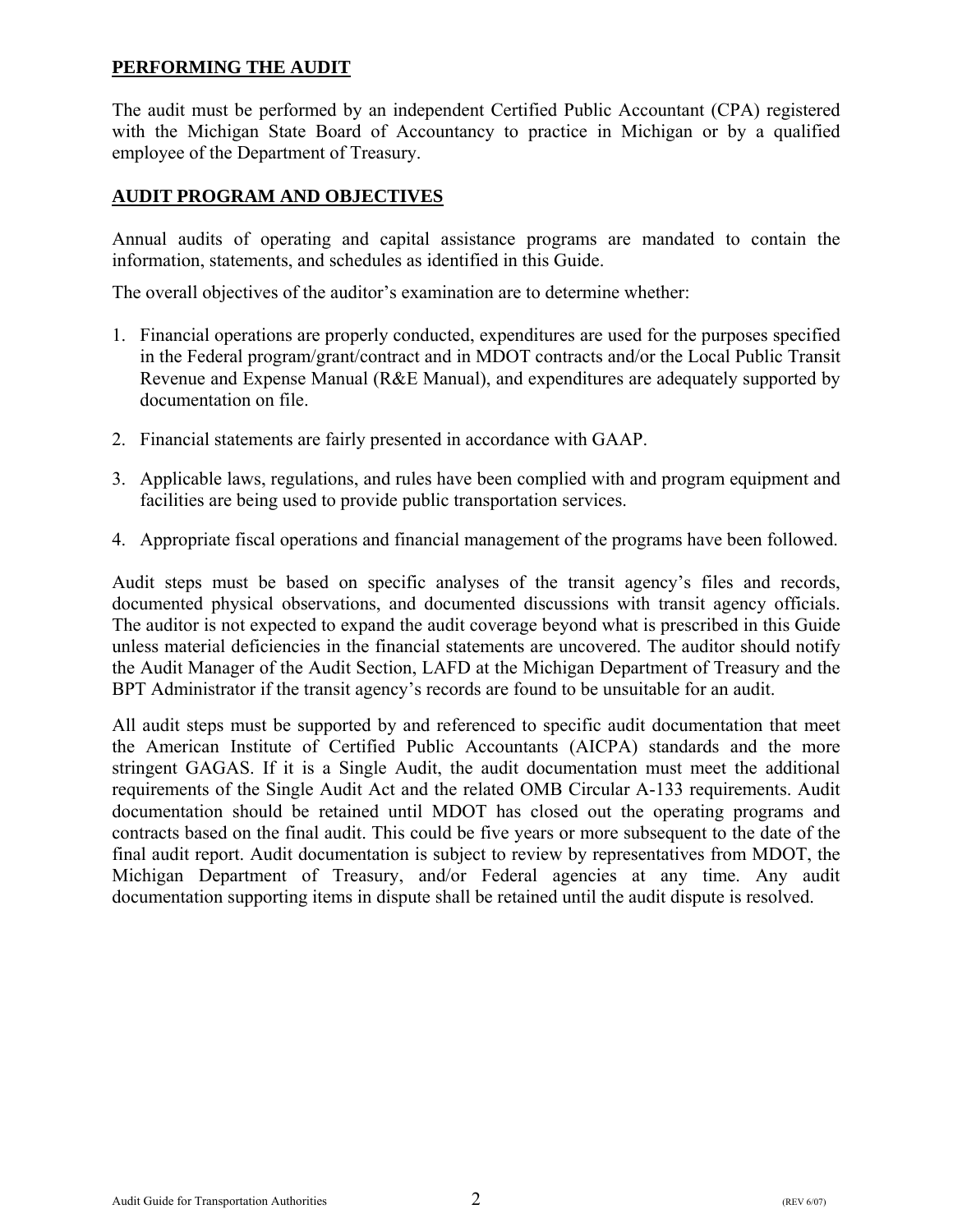# <span id="page-5-0"></span>**SCOPE AND EXTENT OF TESTING**

It is necessary to test the accounting records and employ audit procedures in order to respond to the requirements contained in this Guide. Some of the mandates of this Guide will require the auditor to extend or supplement general audit procedures. In these circumstances, the auditor should use professional judgment to determine the type of evidence required and the procedures needed to respond to the audit requirements involved.

Sufficient information should be collected to permit an informed opinion on the audited operating expenses with particular attention given to expenses that are ineligible for reimbursement with Federal and State funds. Factors to consider in determining whether or not expenses are ineligible are:

- 1. General cost guidelines stated in OMB Circular A-87 (A-87) for Section 5311 and the R&E Manual for State Formula Funds as well as specific expenses identified as ineligible.
- 2. Capital money (e.g., Section 5307) used to pay for operating expenses. Any operating expenses paid for with capital money cannot be reimbursed a second time with Federal and State formula operating funds.
- 3. Operating costs allocated to and paid for by an operating contract.
- 4. Local match required by Federal and/or State grant, contract, etc.
- 5. Rebates, refunds, etc. of expenses (that currently are or were in prior periods), reimbursed by Federal and State formula operating funds.
- 6. Sub-grantee contracts, audits performed on these contracts, and the operation of the subcontractor.
- 7. The adequacy and reliability of the transit agency's accounting system, records, supporting documentation, and controls and prior audit experience with the transit agency.
- 8. Other audit reports such as FTA Financial Management Oversight Reviews, Annual Single Audit, U.S. Government Accountability Office (GAO) or Office of Inspector General Reports, MDOT - OCA Reports, and Local Governmental Audits.

Auditors should recognize that laws and regulations change periodically and that delays will occur between such changes and revisions to this Guide. Moreover, auditors should recognize that there may be provisions in contracts that are not specified by law or regulation and, therefore, the specifics of such are not included in this Guide. This Guide is not intended to set forth minimum procedures. The auditor is responsible for being familiar with contract provisions, program requirements, Federal and State requirements, and the like to provide a full and satisfactory audit. Because of the diversity of computer systems, both hardware and software, it is not practical for this Guide to provide suggested audit procedures to address each system.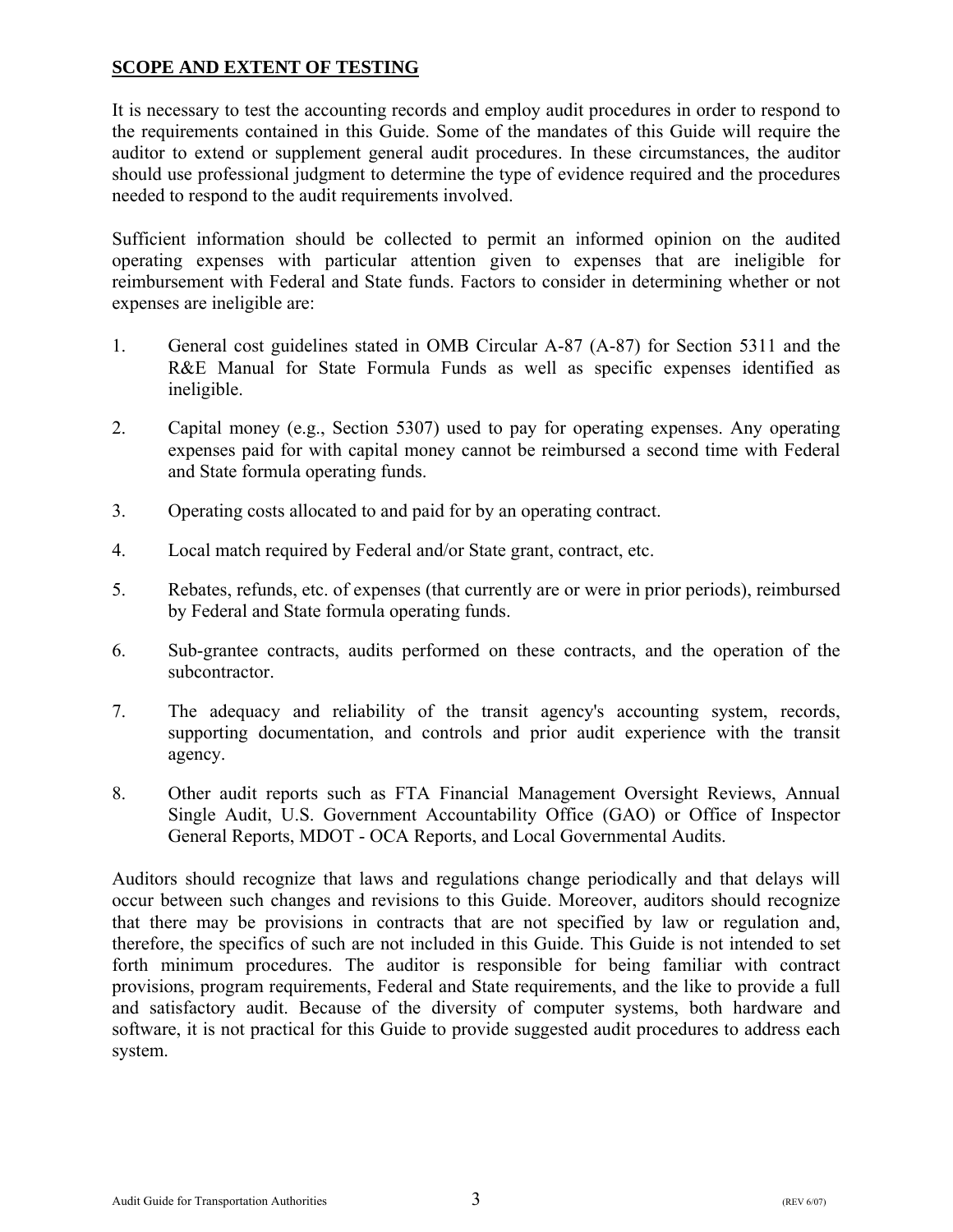<span id="page-6-0"></span>Funds are to be used to pay for eligible operating expenses for public transportation purposes as defined in A-87 and the R&E Manual. Public transportation is defined as the movement of people and goods by a publicly or privately owned bus, water vehicle, railroad car, rapid transit vehicle, taxicab, aircraft, or other conveyance which provides general or special service to the public, but does not include charter, school buses, or sightseeing services.

# **STATE OPERATING PROGRAMS**

- • **LOCAL BUS OPERATING ASSISTANCE PROGRAM** (State Formula Funds) are distributed to eligible public transit agencies/authorities according to Public Act 51 of 1951, as amended (Act 51). The calculation of State Formula Funds is explained on page 30.
- **SPECIALIZED SERVICES** is the program that provides operating assistance for transportation services primarily for elderly persons and persons with disabilities. The amount of operating assistance is based on the annual application required by Act 51 and the funding available in MDOT's budget.

# **FEDERAL CAPITAL AND OPERATING PROGRAMS**

On August 10, 2005, President Bush signed the Safe, Accountable, Flexible, and Efficient Transportation Equity Act - A Legacy for Users (SAFETEA-LU). Listed below is a summary of FTA grants and grant programs. More information about these programs may be found at: [http://www.fta.dot.gov/funding/grants\\_financing\\_263.html](http://www.fta.dot.gov/funding/grants_financing_263.html)

- • **SECTION 5303, 5305--METROPOLITAN PLANNING** provides funding to support the planning of transportation investment decisions in metropolitan areas. Funding is 80% Federal and 20% Local.
- • **SECTION 5304, 5305--STATEWIDE PLANNING AND RESEARCH** provides funding to States for state-wide planning for nonurbanized areas, and other technical assistance activities. Funding is 80% Federal and 20% Local.
- • **SECTION 5307--LARGE URBAN CITIES** (Urbanized Area Formula Program) makes Federal resources available to urbanized areas for transit capital and operating assistance in urbanized areas.
- • **SECTION 5309--MAJOR CAPITAL INVESTMENTS - NEW STARTS** provides funds for construction of new fixed guideway systems or extensions to existing fixed guideway systems. Funding is 80% Federal and 20% Local.
- **SECTION 5309, 5318--BUS AND BUS-RELATED PROGRAM** provides funding for buses, bus maintenance and administrative facilities, transfer facilities, park-and-ride stations, bus maintenance, passenger shelters and bus stop signs, and other bus-related purchases. Funding is 80% Federal and 20% Local.
- • **SECTION 5310--ELDERLY AND PERSONS WITH DISABILITIES PROGRAM** provides capital funds for transportation purposes to private, nonprofit corporations and associations, and public agencies for the specific purpose of assisting them in providing transportation services meeting the special needs of elderly persons and persons with disabilities. Funding is 80% Federal and 20% Local.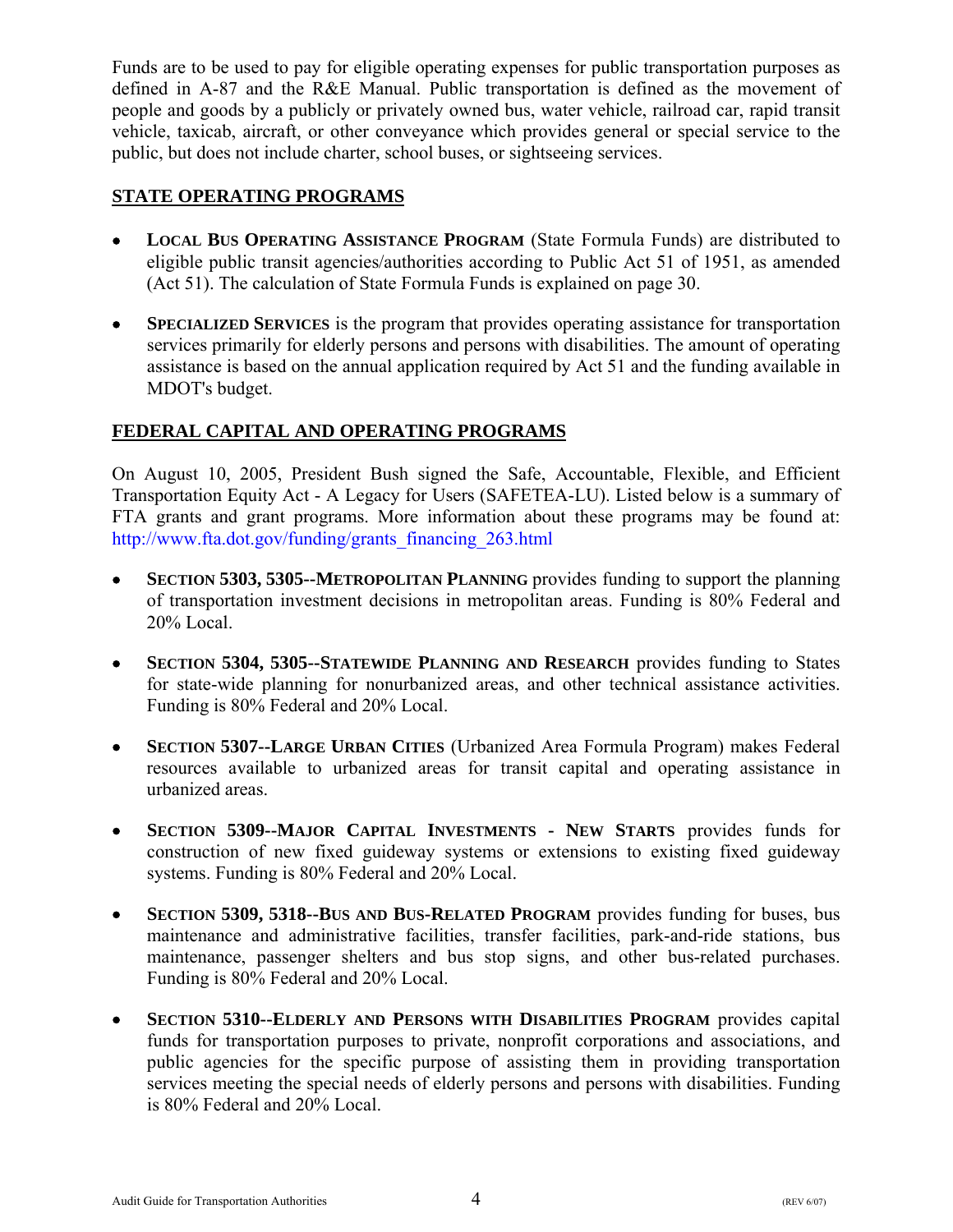- <span id="page-7-0"></span>• **SECTION 5311--RURAL AND SMALL URBAN AREAS** (Nonurbanized Area Formula Program). Program funds may be used for capital, administrative assistance, and operating (based on a percentage of eligible expenses). The calculation of Section 5311 funds is explained on page 30.
- **SECTION 5311(B)(3)--RURAL TRANSIT ASSISTANCE PROGRAM** provides funding to assist in the design and implementation of training and technical assistance projects and other support services tailored to meet the needs of transit operators in nonurbanized areas.
- • **SECTION 5314--NATIONAL RESEARCH AND TECHNOLOGY PROGRAM** provides funds to conduct national research and the development of advanced transit technology. Funding is 80% Federal and 20% Local.
- • **SECTION 5316--JOB ACCESS AND REVERSE COMMUTE PROGRAM (JARC)** provides funding to develop transportation services for welfare recipients and low income individuals to and from jobs, and to develop transportation services from urban centers to suburban employment opportunities. Funding is 80% Federal and 20% Local for capital programs and 50/50 for operating programs.
- **SECTION 5317--NEW FREEDOM INITIATIVE** is a new formula grant program that encourages service and facility improvements to address the transportation needs of persons with disabilities that go beyond those required by the Americans with Disabilities Act.

Funding is 80% Federal and 20% Local for capital programs and 50/50 for operating programs.

- • **FLEXIBLE FUNDS FOR HIGHWAY AND TRANSIT FLEXIBLE FUNDING** is a funding mechanism which allows some highway funds to be transferred to transit projects, and vice versa. Flexible funds include Federal Highway Administration (FHWA) Surface Transportation Program (STP) funds, and Congestion Mitigation and Air Quality Improvement Program (CMAQ) and Federal Transit Administration (FTA) Urban Formula Funds. Funding is 80% Federal and 20% Local.
- • **CONGESTION MITIGATION AND AIR QUALITY IMPROVEMENT PROGRAM (CMAQ)** directs funds toward transportation projects in Clean Air Act nonattainment areas for ozone and carbon monoxide.

# **CONTRACT PAYMENTS AND THE PUBLIC TRANSPORTATION MANAGEMENT SYSTEM (PTMS)**

Payments made on the grant contracts are based on progress reports (in some cases through the Public Transportation Management System (PTMS)) or billings submitted by the local agency to BPT and are not to exceed the maximum contract amount. Final adjustments will be made based on audited expenses.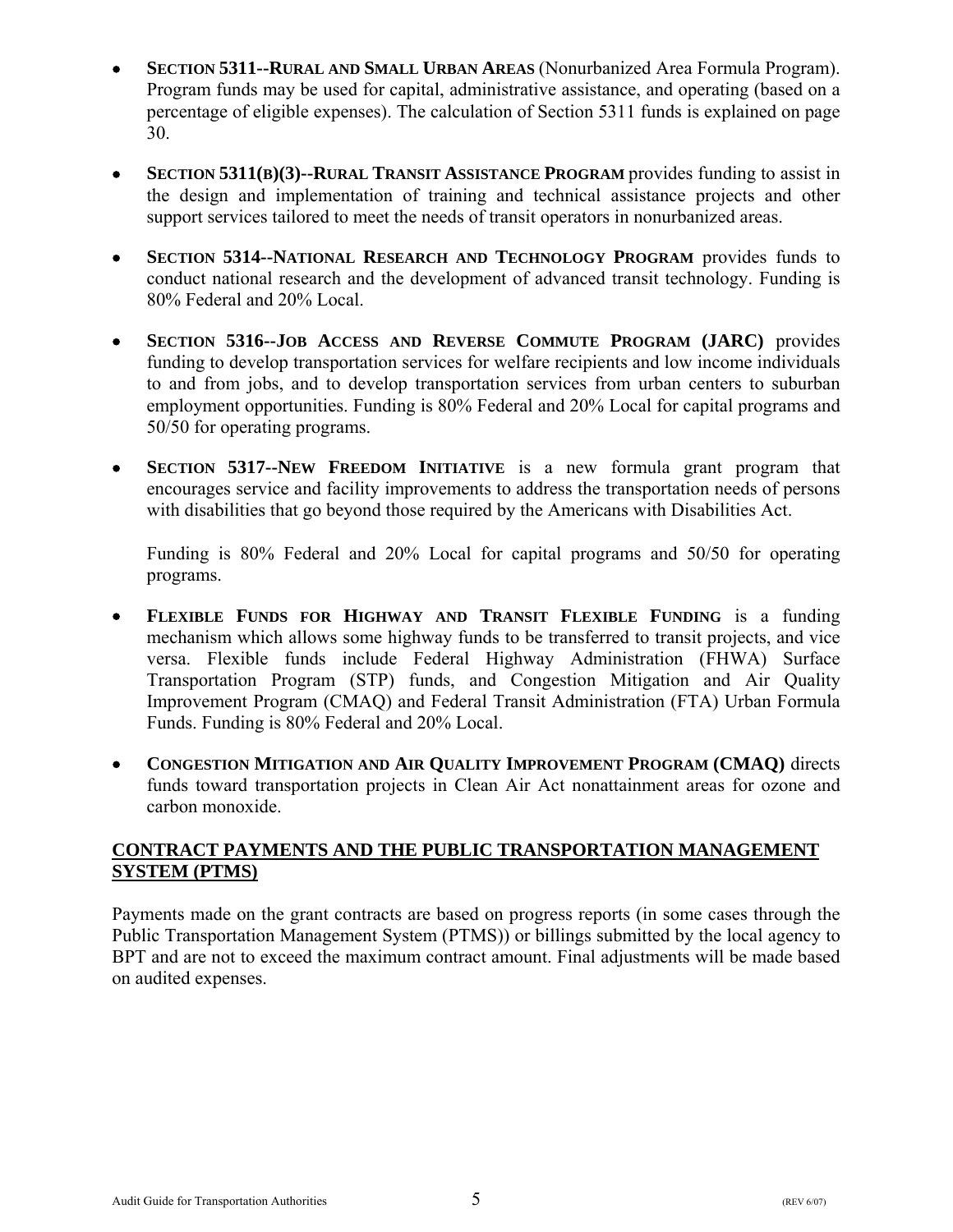# <span id="page-8-0"></span>**AUDIT DUE DATES**

#### **Transit Audit--the State requirement of Public Act 51 of 1951, as amended; and Public Act 2 of 1968, as amended.**

The audit requirements contained in this Guide are called the Transit Audit and are required by state law to be submitted no later than six months after the local fiscal year ends. An extension of the audit due date may be requested in accordance with Treasury's Numbered Letter 2001-1 "Filing Extensions" at: [http://www.michigan.gov/treasury/1,1607,7-121-1751\\_2194-6003--](http://www.michigan.gov/treasury/0%2C1607%2C7-121-1751_2194-6003--%2C00.html) [,00.html.](http://www.michigan.gov/treasury/0%2C1607%2C7-121-1751_2194-6003--%2C00.html) BPT gives further guidance on the submitting of annual audits in an External Procedure called "Audit Deadlines and Submitting a Deficit Elimination Plan" located at: [http://www.michigan.gov/documents/auditdeadlines\\_51531\\_7.pdf](http://www.michigan.gov/documents/auditdeadlines_51531_7.pdf)

# **SINGLE AUDIT ACT DUE DATE (Federal requirement of OMB Circular A-133)**

If a Single Audit is required, copies of the report are to be filed within thirty days after completion of the audit, but no later than six months after the end of the audit period.

Any schedules required by both the Single Audit and the Transit Audit must be included in the Transit Audit due six months after the local year end. For example, the Single Audit requires an Expenditures of Federal Awards schedule and the Transit Audit requires an Expenditures of Federal and State Awards (Schedule 2). Because a schedule of Federal Award Expenditures is required in both the Single Audit and The Transit Audit, the schedule of Federal Award Expenditures, along with the schedule of State Award Expenditures, must be included in the Transit Audit.

#### **DISTRIBUTION OF AUDIT REPORT**

All audits required in accordance with Public Act 2 of 1968 and Public Act 71 of 1919 may be submitted via Treasury's Local Unit Audit Report Upload website at: [http://www.michigan.gov/treasury.](http://www.michigan.gov/treasury) It is not mandatory to file the audit report electronically, but it is strongly recommended. Treasury is committed to improving the filing process of the audit reports and related documentation and reducing the cost associated with paper documents. All audits filed will be available for viewing or downloading on Treasury's website at: [http://www.michigan.gov/treasury/0,1607,7-121-1751\\_31038---,00.html.](http://www.michigan.gov/treasury/0%2C1607%2C7-121-1751_31038--%2C00.html) 

If the audit is submitted via Treasury's Local Unit Audit Report Upload web site, e-mail the BPT's Auditing Specialist at: ditrit@michigan.gov and inform the specialist that the audit is available on Treasury's website. Audits can also be submitted through the U.S. mail, send one copy of the audit, the management letter and the auditing procedures report to: Michigan Department of Treasury, Local Audit and Finance Division, P.O. Box 30728, Lansing, Michigan 48909-8228; and two copies of the audit and the management letter to: Trish D'Itri, Auditing Specialist, MDOT--BPT, P.O. Box 30050, Lansing, Michigan 48909.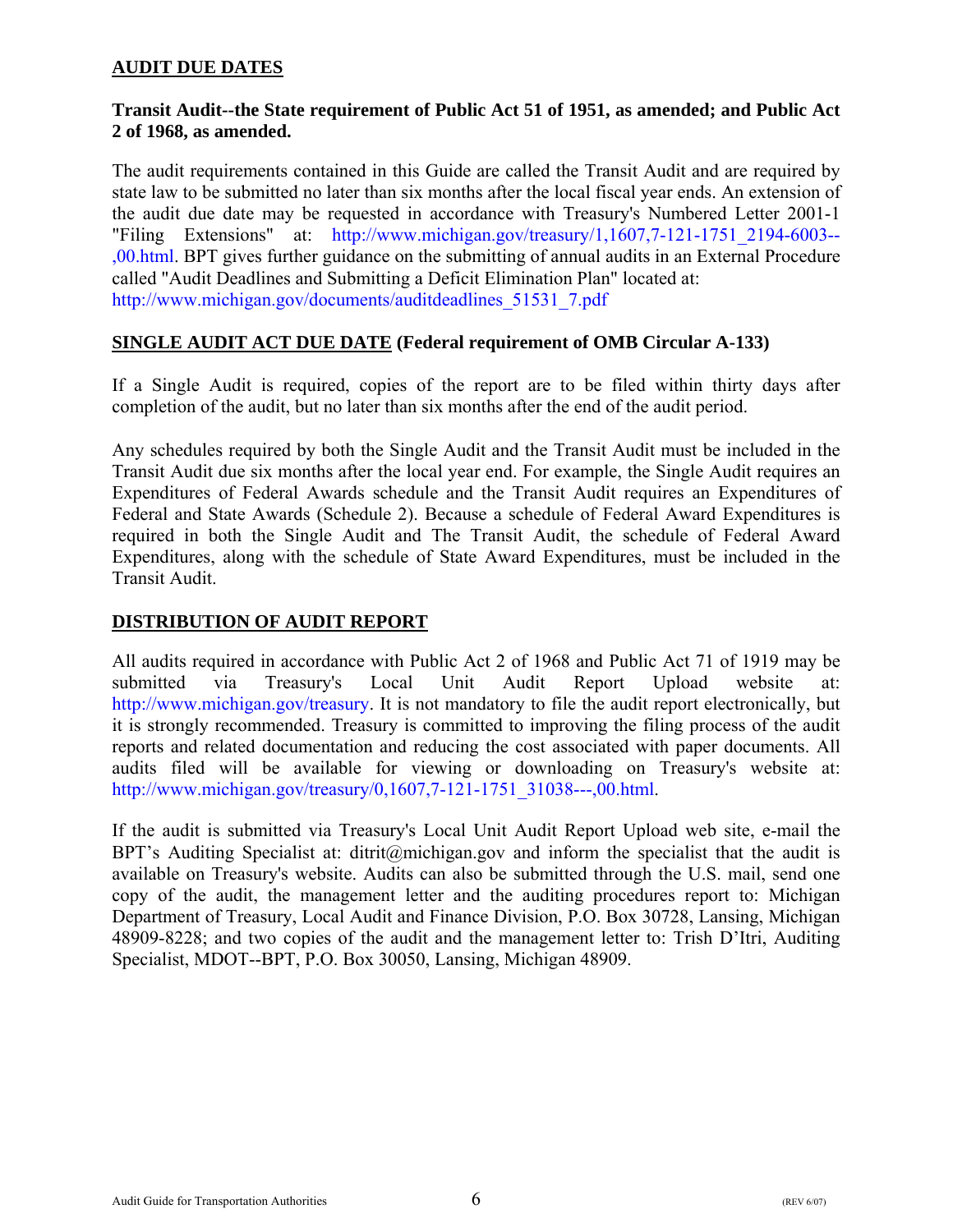# <span id="page-9-0"></span>**STATE AND FEDERAL RESOURCES**

When auditing public transportation programs, it is necessary to recognize that the specific terms, conditions, and restrictions incorporated into each individual program may vary. Hence, before commencing an audit, it is essential that the auditor become familiar with the terminology. Some materials listed below will be of assistance and should be followed:

# MICHIGAN DEPARTMENT OF TREASURY

► Webpage:<http://www.michigan.gov/treasury>

Information at this website includes:

• BULLETINS & ACCOUNTING MANUALS -Uniform Chart of Accounts -Bulletin for Audits of Local Units of Government, Use of this Bulletin is mandatory -Uniform Reporting Format, After the Adoption of GASB No. 34 -Transportation Audit Guide

# MICHIGAN DEPARTMENT OF TRANSPORTATION

► BPT Webpage: [http://www.michigan.gov/mdot/0,1607,7-151-9625\\_21607---,00.html](http://www.michigan.gov/mdot/0%2C1607%2C7-151-9625_21607---%2C00.html)

Information at this website includes:

- AUDIT/ACCOUNTING INFORMATION -R&E Manual (promulgated annually) -Yearly Audit Information Letter -Transportation Audit Guide
- CATALOG OF FEDERAL DOMESTIC ASSISTANCE
- OMB CIRCULARS
- LAWS & REGULATIONS State of Michigan: -Public Act 51 of 1951, State Trunkline Highway System -Comprehensive Transportation Fund Administrative Rules -Public Act 55 of 1963, Mass Transportation System Authorities -Public Act 196 of 1986, Public Transportation Authority Act -Public Act 204 of 1967, Metropolitan Transportation Authorities Act of 1967 -Public Act 432 of 1982, Motor Bus Transportation Act Federal Government: -Safe, Accountable, Flexible, and Efficient Transportation Equity Act - A Legacy for Users (SAFETEA-LU) (Enacted August 10, 2005, as Public Law 109-59) • RELATED LINKS
	- - Federal Government: -The U.S. Department of Transportation<http://www.dot.gov> -Federal Highway Administration (FHWA)<http://www.fhwa.dot.gov> -Federal Transit Administration (FTA)<http://www.fta.dot.gov> -Federal Transit Grant Programs [http://www.fta.dot.gov/funding/grants\\_financing\\_263.html](http://www.fta.dot.gov/funding/grants_financing_263.html)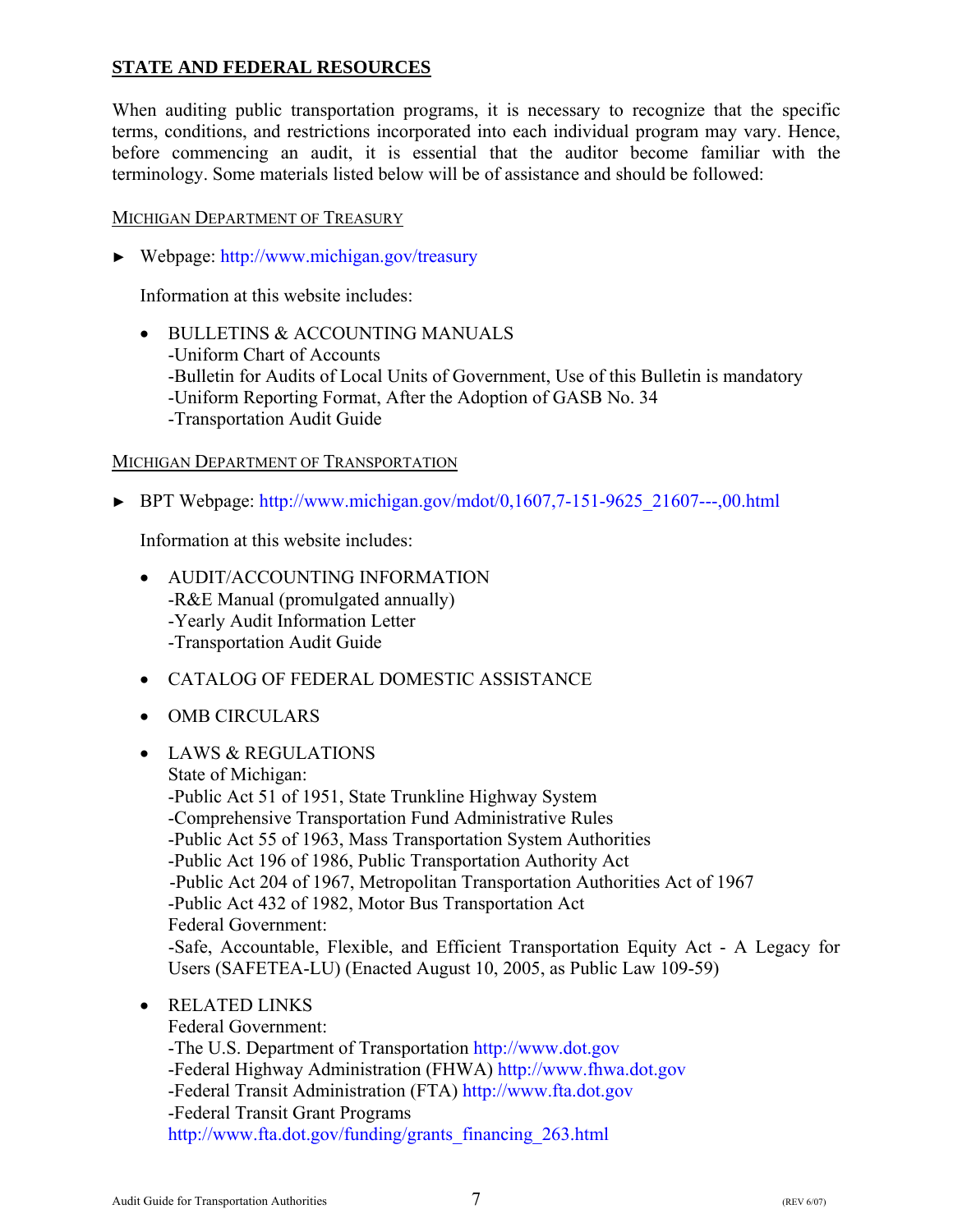State of Michigan: -Michigan Legislatur[e http://www.legislature.mi.gov/](http://www.legislature.mi.gov/)

Information at this website includes:

-Public Act 2 of 1968, as amended (MCL 141.421, *et al.*):

The Uniform Budgeting and Accounting Act, and Public Act 140 of 1971, the Glenn Steil State Revenue Sharing Act. These public acts provide for financial and financial compliance audits of eligible governmental agencies and authorities.

-Michigan Passenger Transportation Programs [http://www.michigan.gov/mdot/0,1607,7-](http://www.michigan.gov/mdot/0%2C1607%2C7-151-11056_11266---%2C00.html) [151-11056\\_11266---,00.html](http://www.michigan.gov/mdot/0%2C1607%2C7-151-11056_11266---%2C00.html)

-Local Bus Operating Assistance Program

-Specialized Services Program

-Local Bus Capital Program

# FEDERAL GOVERNMENT

► FTA Webpage:<http://www.fta.dot.gov>

Information at this website includes:

- STATUTES AND LEGISLATION -Federal Transit Laws - 49 U.S.C. Chapter 53 -SAFETEA-LU
- REGULATIONS -FTA Regulations -U.S. DOT Regulations -Buy America -Charter Bus Service
- GUIDANCE -Circulars (e.g., 4220.1E Procurement - Third Party Contracting Requirements)
- FEDERAL REGISTER PUBLICATIONS

#### OTHER WEBSITES

- ► Government Accountability Office:<http://www.gao.gov>for Yellow Book requirements
- ► Catalog of Federal Domestic Assistance (CFDA)[: http://www.cfda.gov](http://www.cfda.gov)

The CFDA provides summary information about each program and includes the name and telephone number of a Federal contact person. CFDA numbers for Federal programs include:

| 20.505 for Section 5303 | Federal Transit Metropolitan Planning Grants                     |
|-------------------------|------------------------------------------------------------------|
| 20.515 for Section 5304 | State Planning and Research                                      |
| 20.507 for Section 5307 | Federal Transit Formula Grants (Urban)                           |
| 20.500 for Section 5309 | <b>Federal Transit Capital Investment Grants</b>                 |
| 20.513 for Section 5310 | Capital Assistance Program for Elderly Persons With Disabilities |
| 20.509 for Section 5311 | Formula Grants for Other Than Urbanized Areas (Nonurban)         |
| 20.516 for Section 5316 | <b>Job Access/Reverse Commute</b>                                |
| 20.521 for Section 5317 | New Freedom Program                                              |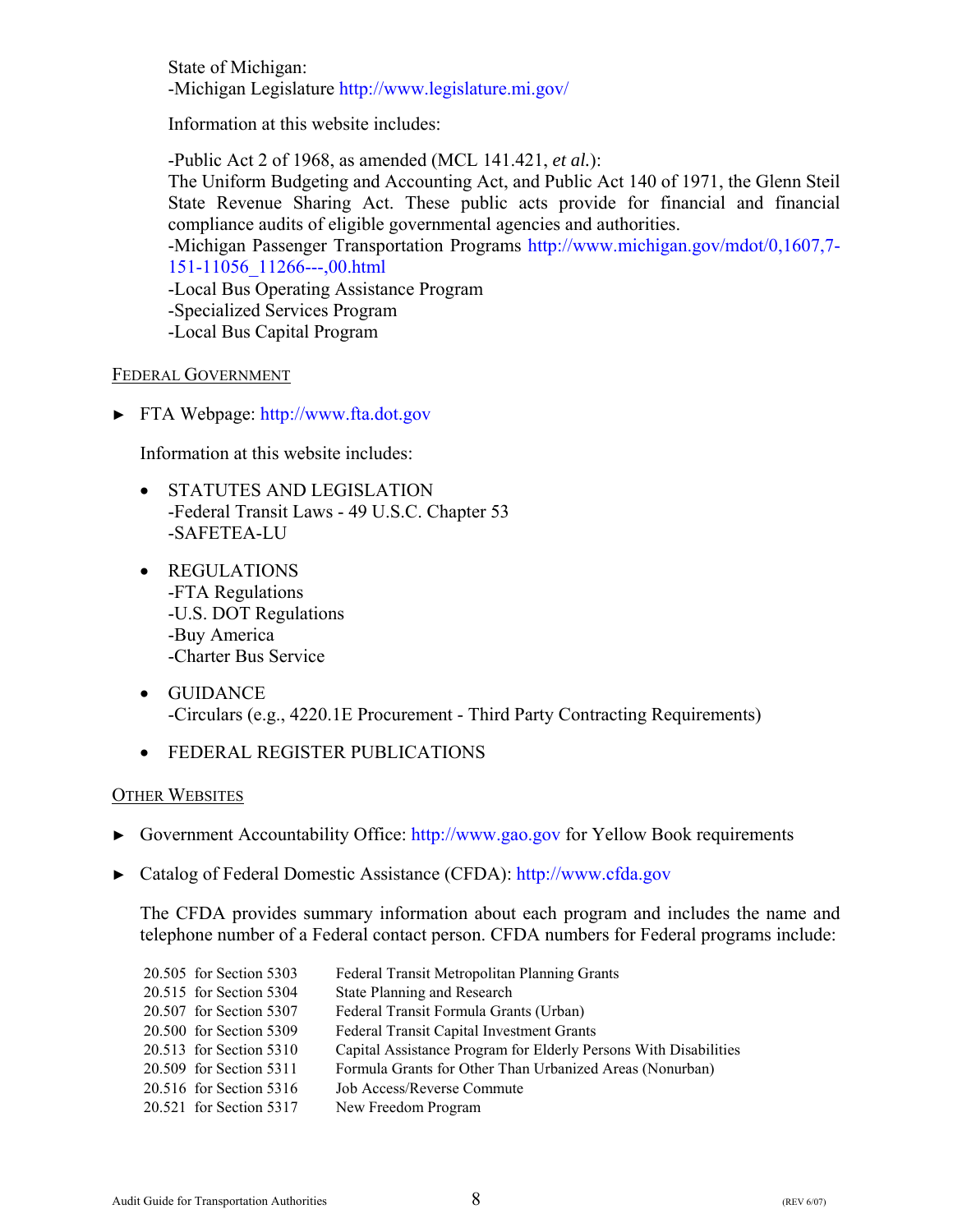- <span id="page-11-0"></span>► OMB publications, including OMB Circulars[: http://www.omb.gov](http://www.omb.gov) Audits of States, Local Government, and Non-Profit Organizations (OMB Circular A-133), as revised June 24, 1997 (Includes revisions published in *Federal Register* June 27, 2003)
- ► Compliance Supplement for audits under OMB Circular A-133 This supplement is specific to the Section 5307 and 5309 programs and not all of the provisions are applicable to other programs

# **LOCAL PUBLIC TRANSIT REVENUE AND EXPENSE MANUAL (R&E MANUAL)**

The audit report is expected to identify revenues and expenses that are ineligible for reimbursement based on either the R&E Manual or Circular A-87. Generally, expenses are ineligible if:

- -Not reasonably documented as being related to the program/grant.
- -Unreasonable in light of evidence reviewed by the auditor.
- -Approval is required by BPT, but not obtained.
- -Incurred for something other than public transportation purposes.
- -Determined to be ineligible by the R&E Manual, A-87, or contractual provisions.

# **NONFINANCIAL INFORMATION**

Nonfinancial information is data such as miles, passengers, hours, vehicles equipped with lifts, and gallons of gasoline consumed (or gallon equivalent of an alternative fuel). The only nonfinancial information required to be in the audit is: (1) mileage, and/or (2) any other nonfinancial data that is used to allocate costs based on a BPT approved cost allocation plan (e.g., passengers or hours). Nonfinancial information is reported on the nonfinancial section of Operating Assistance Report (OAR) Schedule 4 (Schedule 4N in Appendix C) and the auditor must state that the methodology used for compiling the nonfinancial information has been reviewed and the recording method has been found to be adequate and reliable.

The auditor should discuss the methods used to gather nonfinancial data with the transit agency. The performance indicators required to be in the audit, that being miles and possibly passengers or hours, are explained in the R&E Manual and must be compiled consistently with their definitions. If the auditor in his or her professional opinion believes that the method of gathering data is vulnerable to material error, the auditor should draw sample data and extrapolate results using commonly accepted statistical techniques to estimate the data.

#### **FINANCIAL INFORMATION**

A Management's Discussion and Analysis (MD&A) and the basic financial statements such as the Statement of Net Assets; the Statement of Revenues, Expenses, and Changes in Net Assets; and the Statement of Cash Flows are required to be in the audit even though this Guide does not give examples. Examples of an MD&A and basic financial statements are included in the Michigan Department of Treasury's "Uniform Reporting Format after the Adoption of GASB No. 34." The web address for this document at the time this Guide was promulgated is: [http://www.michigan.gov/documents/unifrepformatgasb34\\_47528\\_7.pdf.](http://www.michigan.gov/documents/unifrepformatgasb34_47528_7.PDF)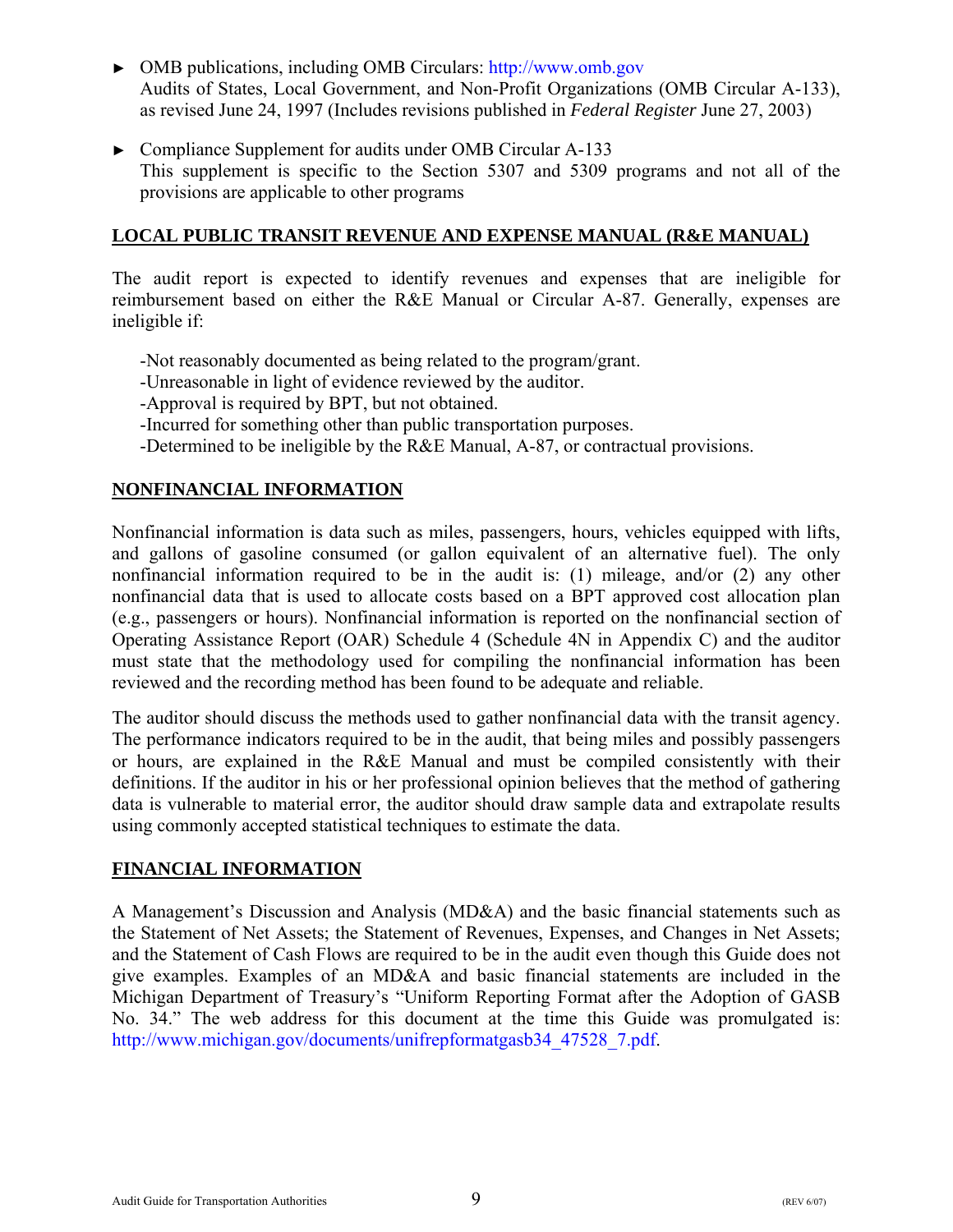Governmental Accounting Standards Board (GASB) Statement No. 34 allows a special purpose government, that engages only in a single type of activity (e.g., only in governmental activities or only business-type activities), to issue a simplified version of the statements. An alternative presentation is included in Appendix C of the Uniform Reporting Format after the Adoption of GASB No. 34.

Grants should be clearly identified in the financial statements and the supplemental information. All grants should have the contract and authorization number as well as a descriptive title. If a grant amount is included in the OAR Schedule 4 as an eligible expense for State Formula Funds and then subtracted out as ineligible on the same schedule, the grant should also be identified on Schedule 2 - Expenditures of Federal and State Awards and Schedule 3 - Operating and Contract Expenses.

# **EXAMPLES OF TRANSIT NOTES TO THE FINANCIAL STATEMENTS**

Listed below are examples of transit specific related Notes to the Financial Statements. This list is not intended to be all-inclusive. Language similar to the underlined language is mandatory and must be included in every annual audit. The examples in Appendixes A, B, and C use a fictitious transit agency named "Dial-A-Ride Transit." The following examples also make reference to "Dial-A-Ride Transit." For ease of illustration purposes, the examples in these Notes to the Financial Statements are based on a September 30th year end.

# NOTE--SUMMARY OF SIGNIFICANT ACCOUNTING POLICIES

# Capital Assets and Depreciation

Capital assets are stated at cost or fair market value at the date of purchase/gift. Costs relating to maintenance and repairs are charged to expense, whereas those for renewals and betterments, when significant in amount, are capitalized. Depreciation on all assets is provided on the straightline basis over the estimated useful lives as defined in the R&E Manual and/or as approved by BPT.

The eligible depreciation of \$19,481 (\$240,454 total depreciation reported in PTMS code 51300 for both Urban and Nonurban less ineligible depreciation of \$220,973 reported in PTMS code 55007 Ineligible Depreciation includes only the depreciation of assets purchased with local funds and where the useful life of the asset purchased has been approved by BPT. The ineligible depreciation amount of \$220,973 includes \$3,500 of depreciation associated with a snow plow purchased with local money where the useful life of the asset was not approved by BPT.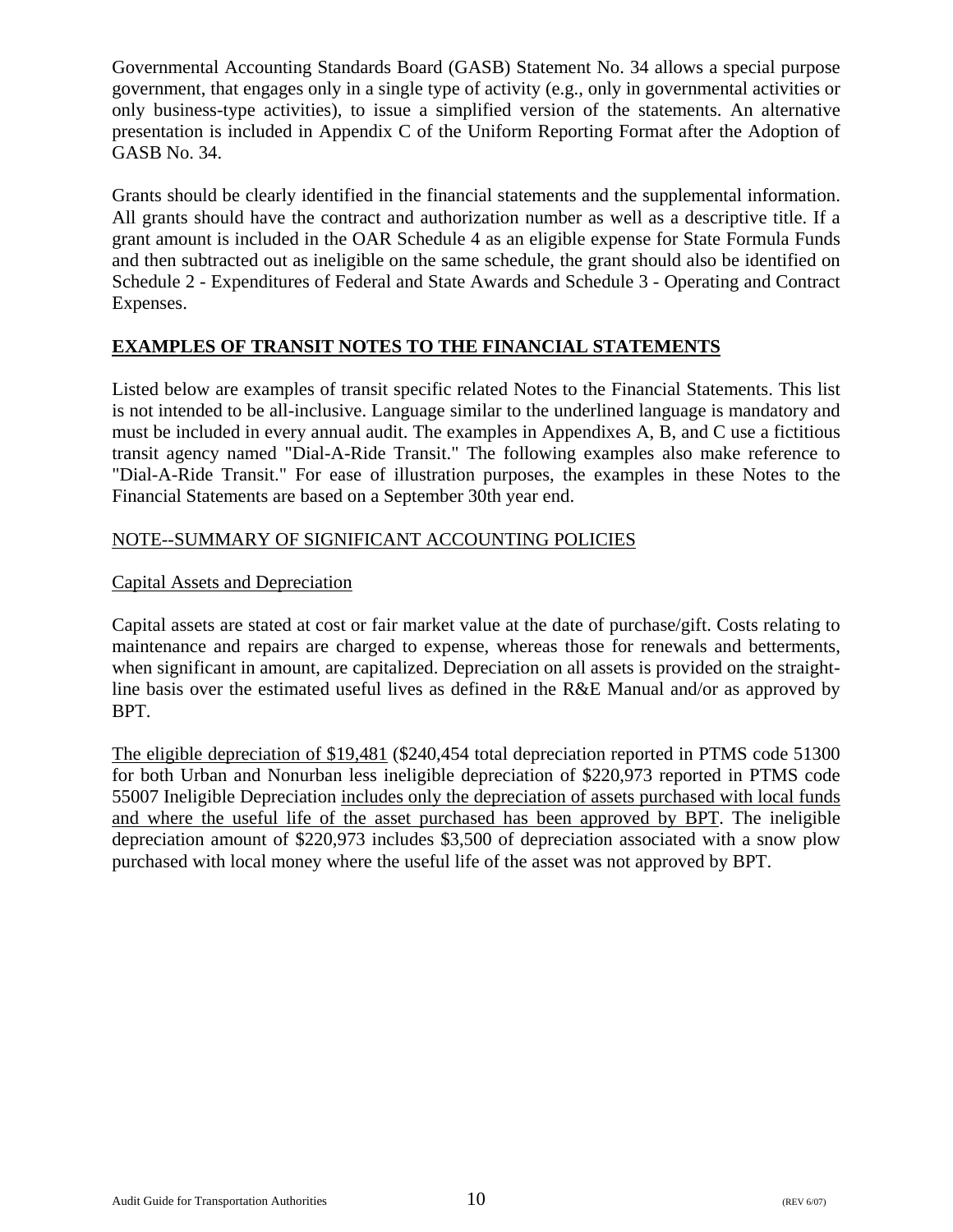# NOTE--DUE TO/FROM OTHER GOVERNMENTAL UNITS

#### Due to State Government

The Dial-A-Ride Transit receives funding from the State of Michigan for the Local Bus Operating Assistance Program. The computation of the amount due to the State of Michigan is as follows:

|                         |   | Urban         | Non-Urban     |         |
|-------------------------|---|---------------|---------------|---------|
| Net Eligible Expenses   |   | 3,653,368     | 70,843        |         |
| <b>Funding Rate</b>     |   | 0.32438220889 | 0.38437574823 |         |
| <b>Funding Earned</b>   | S | 1,185,088     | \$<br>27,230  |         |
| <b>Funding Received</b> | S | 1,193,090     | \$<br>27,118  |         |
| Due to State Government |   |               |               | \$7,896 |

#### Due From Federal Government

The Dial-A-Ride Transit receives funding from the U.S. Department of Transportation under Section 5311 Operating Grants. The computation of the amount due from the Federal government is as follows:

|                             | Non-Urban    |
|-----------------------------|--------------|
| Net Eligible Expenses       | 69,749<br>S. |
| <b>Funding Rate</b>         | 0.1095       |
| Section 5311 Revenue        | 7,638<br>S   |
| <b>Funding Received</b>     | 7,035<br>S   |
| Due From Federal Government | 603          |

#### NOTE--RISK MANAGEMENT

The Transit Agency is exposed to various risks of loss related to torts, theft of, damage to, and destruction of assets; errors and omissions; injuries to employees and natural disasters. The Transit Agency carries commercial insurance to cover these risks. Management believes such coverage is sufficient to preclude any significant uninsured losses to the Transit Agency. Settled claims have not exceeded this coverage in any of the past four years.

*If the Transit is required to make additional payments to replenish pool reserves, the risk management note should disclose this information in the following format:*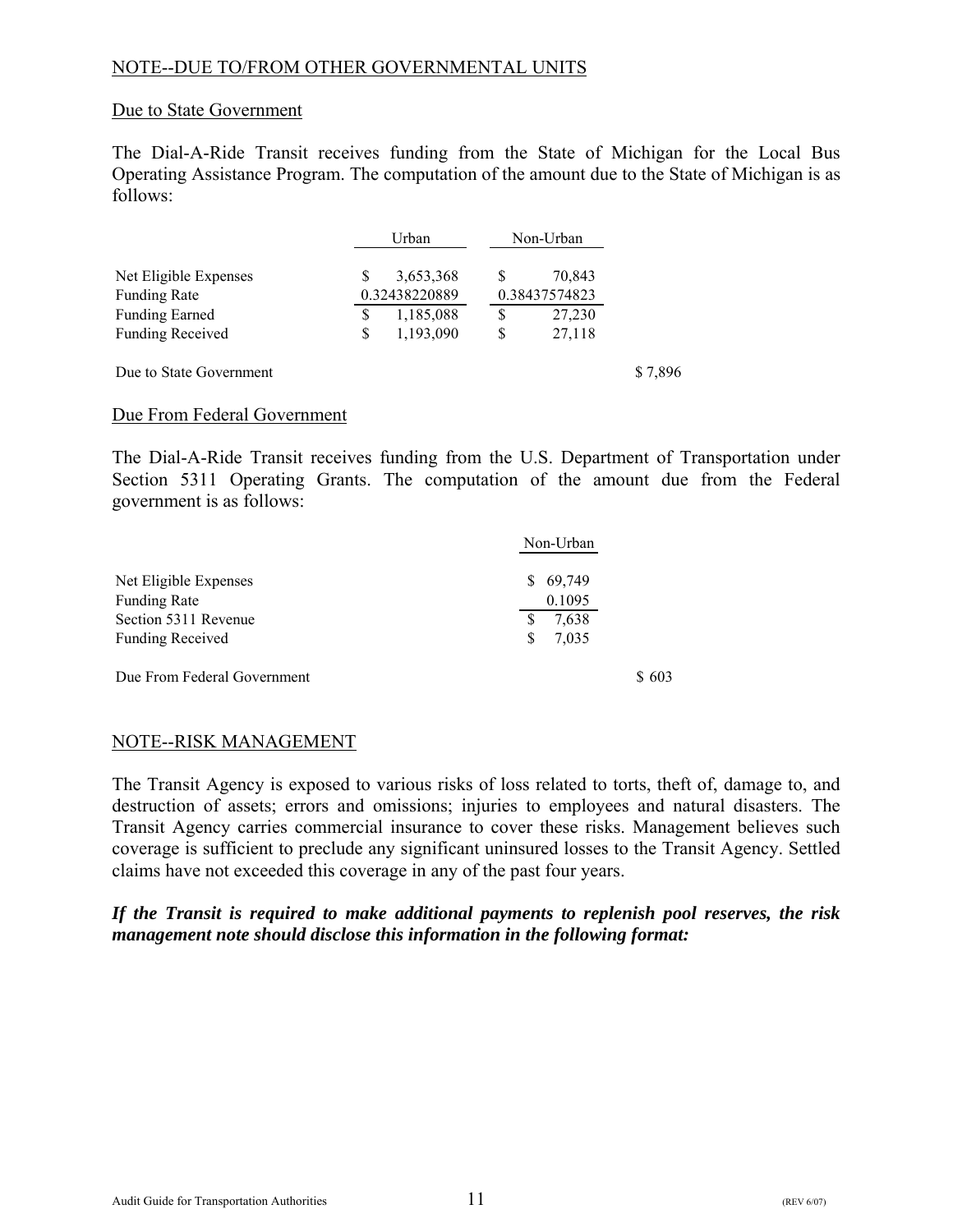The Dial-A-Ride Transit participates in a risk pool. The transit agency is responsible for the first \$5,000 per claim and the risk pool will cover up to \$4,000,000 per claim. In the fiscal periods ending November 30, 2002, 2003, and 2004, the pool incurred over \$4.8 million, \$3.9 million and \$589,600, respectively, in losses due to lawsuits. As a result of these losses, each member is required to pay a share of the total liability over the next two years to help replenish depleted reserves. The transit agency is required to make the following estimated payments:

| Fiscal Year        | 2002     | 2003     | 2004     | Total    |
|--------------------|----------|----------|----------|----------|
| September 30, 2006 | \$13,130 | \$11,996 | \$17,625 | \$42,751 |
| September 30, 2007 | 13,130   | 11,996   |          | 25,126   |
|                    | \$26,260 | \$23,992 | \$17,625 | \$67,877 |

These amounts are only estimates. The actual outcomes of the lawsuits still in progress may cause these liabilities to be adjusted accordingly.

#### NOTE--CHANGES IN CAPITAL ASSETS

Capital asset activity for the year ended September 30, 2006 is as follows:

|                                       | Beginning |               |              | Ending      |
|---------------------------------------|-----------|---------------|--------------|-------------|
| <b>Business-Type Activities</b>       | Balance   | Increases     | Decreases    | Balance     |
| Capital Assets Not Being Depreciated  |           |               |              |             |
| Land                                  | 25,000    |               |              | 25,000<br>S |
| Subtotal                              | 25,000    | $\mathcal{S}$ | $\mathbb{S}$ | 25,000      |
| Capital Assets Being Depreciated      |           |               |              |             |
| <b>Buildings</b>                      | 613,167   | 379,779       |              | 992,946     |
| Vehicles                              | 738,466   | 43,448        | 42,146       | 739,768     |
| Furniture and Equipment               | 142,160   | 122,584       |              | 264,744     |
| Subtotal                              | 1,493,793 | 545,811       | 42,146       | 1,997,458   |
| Less Accumulated Depreciation for     |           |               |              |             |
| <b>Buildings</b>                      | 269,577   | 33,094        |              | 302,671     |
| Vehicles                              | 398,570   | 187,156       | 42,146       | 543,580     |
| Furniture and Equipment               | 134,702   | 20,204        |              | 154,906     |
| Subtotal                              | 802,849   | 240,454       | 42,146       | 1,001,157   |
| Net Capital Assets Being Depreciated  | 690,944   | 305,357       |              | 996,301     |
| <b>Business-Type Activities Total</b> |           |               |              |             |
| Capital Assets--Net of Depreciation   | \$715,944 | \$305,357     | \$           | \$1,021,301 |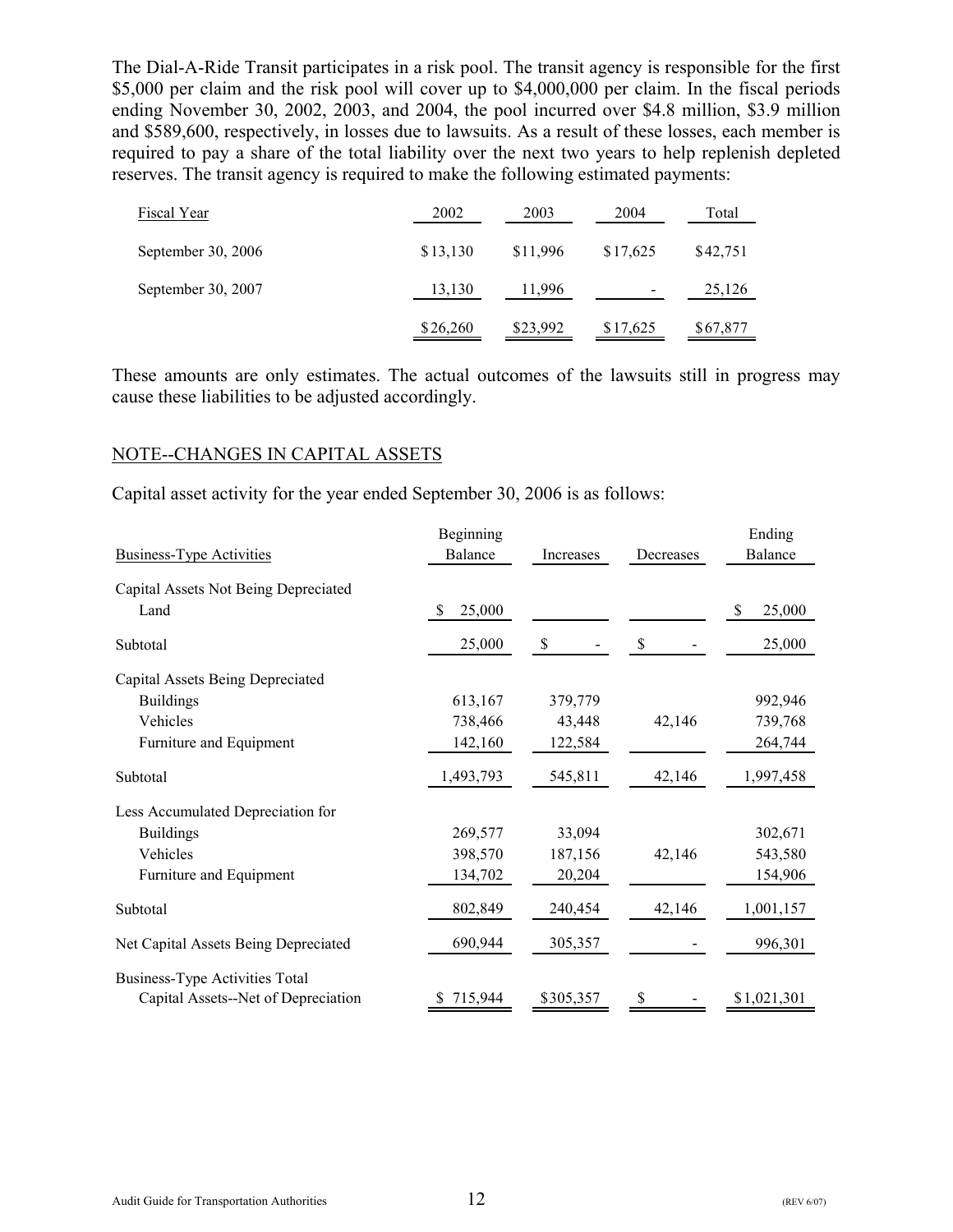# NOTE--COST ALLOCATION PLANS

The Dial-A-Ride Transit has three cost allocation plans where the methodology has been approved by the BPT. Those cost allocations are for urban and nonurban service, charter service, and rental income. The cost allocation plan associated with rent is between the Dial-A-Ride Transit and the County Commission on Aging for shared facilities. Under the cost allocation plan, the Commission on Aging reimburses the Dial-A-Ride Transit at a rate of \$250 per month that equates to expenses. These cost allocation plans were adhered to in the preparation of the financial statements.

The Dial-A-Ride Transit does not have a cost allocation plan to allocate expenses associated with the maintenance of local law enforcement vehicles. We calculated the expense to be \$5,636, of which \$5,068 and \$568 were subtracted out as ineligible on OAR Schedule 4E (Urban) and OAR Schedule 4E (Nonurban), respectively, and on Schedule 5.

# NOTE--EXPLANATION OF INELIGIBLE EXPENSES PER THE BPT R&E MANUAL

Ineligible expenses are classified appropriately according to the definition in the Local Public Transit Revenue and Expense Manual (R&E Manual). Audit costs are the only costs in which eligibility differs from the State R&E Manual and the Federal OMB Circular A-87. The Dial-A-Ride Transit did not incur expenses associated with 40615 Advertising revenue and, therefore, no expenses are subtracted out as ineligible on OAR Schedule 4E (Urban) or on Schedule 5.

# NOTE--NONFINANCIAL DATA

The methodology used for compiling mileage on OAR Schedule 4N (Urban) and 4N (Non Urban) is an adequate and reliable method for recording vehicle mileage. Because expenses associated with providing Charter service is based on vehicle hours, the methodology used for compiling hours is an adequate and reliable method.

#### NOTE--CONTINGENCIES

Amounts received or receivable under grant programs are subject to audit and adjustment by the grantor agencies, principally the Federal and State governments. Any disallowed claims, including amounts already collected, may constitute a liability of the transit agency. The amount, if any, of expenditures which may be disallowed by the grantor cannot be determined at this time although the transit agency expects such amounts, if any, to be immaterial.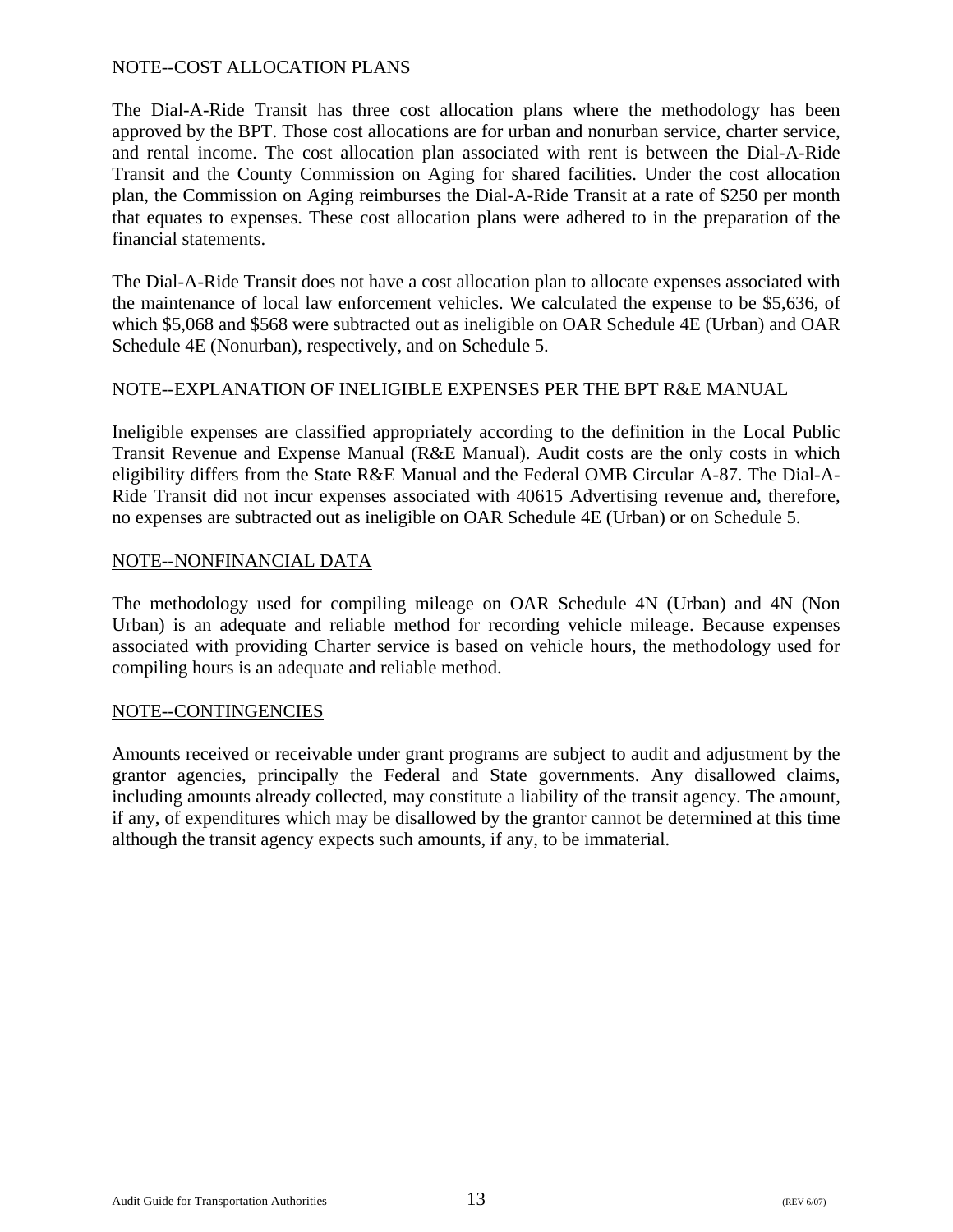# <span id="page-16-0"></span>**BUREAU OF PASSENGER TRANSPORTATION (BPT) SCHEDULES**

The examples in Appendixes A, B, and C use a fictitious transit agency named "Dial-A-Ride Transit." The Dial-A-Ride Transit has an Urban and Nonurban system. Therefore, Appendix C has two sets of OAR Schedule 4 that consist of three OAR Schedules for the Urban system and three OAR Schedules for the Nonurban system. The Dial-A-Ride Transit does not operate any other programs such as the Federal Job Access/Reverse Commute (JARC) or the New Freedom Initiative Program. If the Dial-A-Ride Transit did participate in one of these operating programs, then an OAR Schedule would be required for that program. Other schedules in Appendix A and Appendix B might have a generic label like 'another operating program' which represents how operating revenues and expenses from another operating program would be included in the schedules. Because Dial-A-Ride Transit does not have any other operating program like JARC or New Freedom Initiative, no numbers are given in the example.

The examples in the appendixes are simplified. Do not draw any conclusions from the use of information in the schedules. For example, farebox associated with the Dial-A-Ride Transit is 100 % linehaul for the urban system and 100 % demand response for the nonurban system. It is inappropriate to conclude that urban systems are always linehaul and that nonurban systems are always demand response. The R&E Manual should be consulted to understand financial and nonfinancial terms and categories used in the examples.

Categories of expenses and/or revenues, numbers, and totals chosen to be footnoted are arbitrary. Footnotes may be limited due to space. A footnote might appear on a particular schedule and not on another schedule where the same footnote would be appropriate.

The footnotes on the example schedules are intended to assist in understanding how all the schedules are interrelated. Similar footnotes are not necessary in the presentation of these schedules in the annual audit.

**Updating this Guide is a continuing process and revisions will be issued periodically. Questions, observations, and recommendations are invited. For clarification of the content of this Guide, please contact BPT's Auditing Specialist at (517) 335-2535 or at [ditrit@michigan.gov.](mailto:ditrit@michigan.gov)**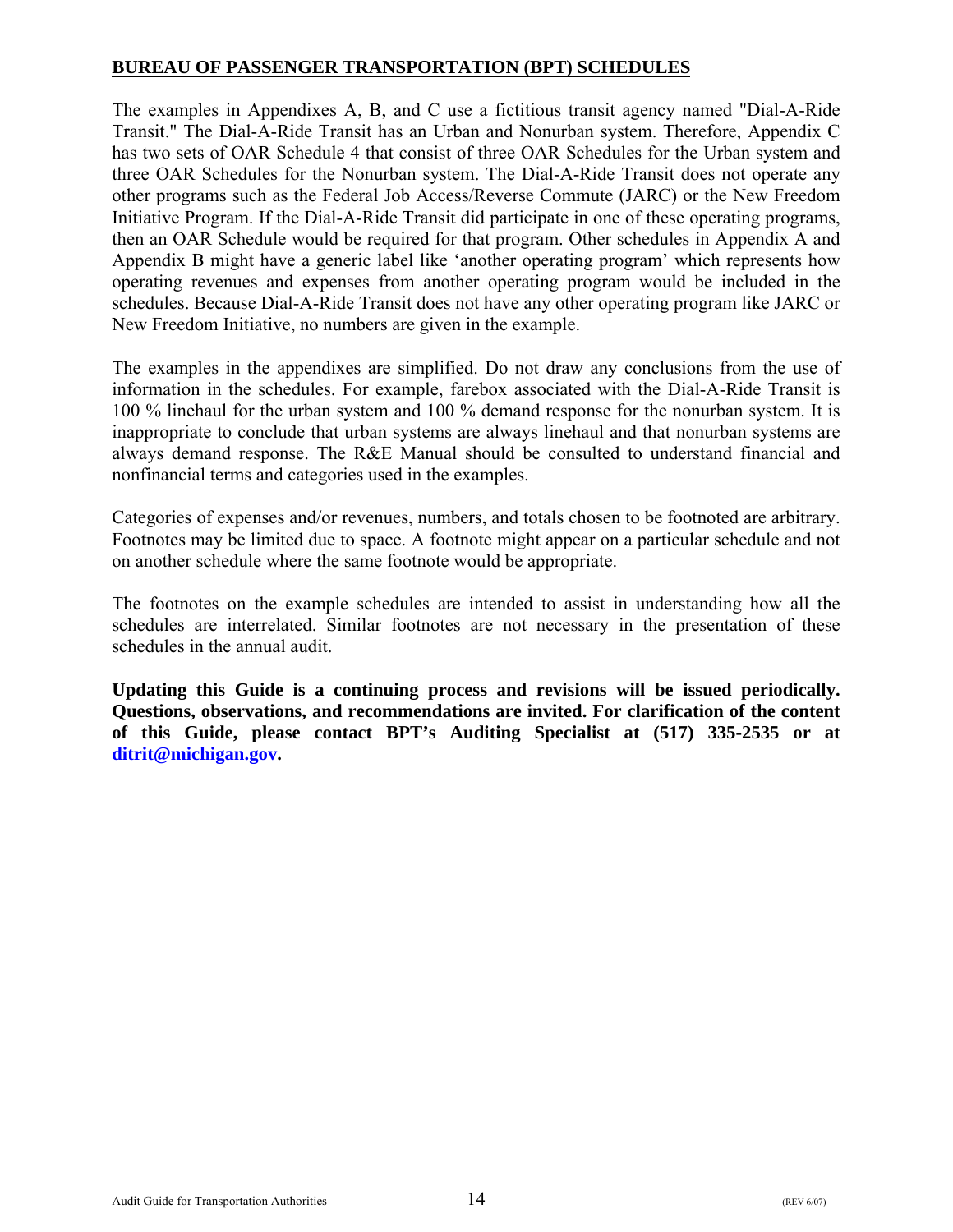#### **Appendix A**

# <span id="page-17-0"></span>**Required in all Audits Based on a September 30th Year End**

#### **Schedule 1--Local Revenues**

This schedule is not necessary if all of a transit agency's revenue can be reported on one OAR. For example, if a transit agency is only a nonurban system and does not receive other FTA and/or MDOT funding for another operating program, then OAR Schedule 4R (Nonurban) (Appendix C) is the only revenue schedule required. This statement is only true for transit agencies with a September  $30<sup>th</sup>$  year end.

#### **Schedule 2--Expenditures of Federal and State Awards**

#### **Schedule 3--Operating and Contract Expenses**

This schedule is not necessary if all of a transit agency's expenses can be reported on one OAR. For example, if a transit agency is only a nonurban system and does not receive other FTA and/or MDOT funding for another operating program, then OAR Schedule 4E (Nonurban) (Appendix C) is the only expense schedule required. This statement is only true for transit agencies with a September  $30<sup>th</sup>$  year end.

#### **OAR Schedules 4--(See Appendix C)**

#### **Schedule 5--Operating Assistance Calculation (See Appendix C)**

#### **Schedule 6--Comments and Recommendations (See Appendix C)**

Schedules 1 through 3 must agree with the audited financial statements and total to the OAR Schedules 4 in Appendix C.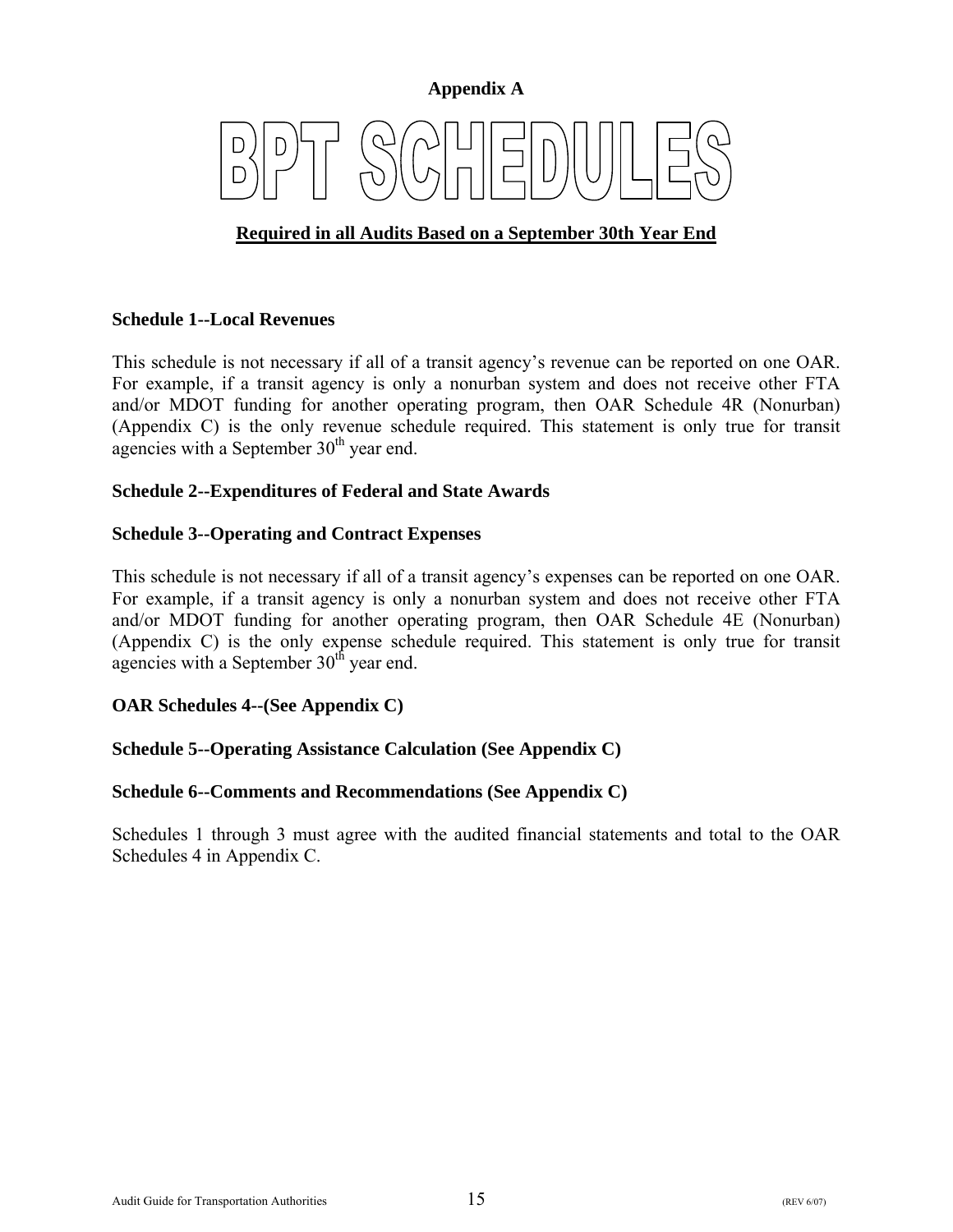<span id="page-18-0"></span>

| Dial-A-Ride Transit<br><b>Local Revenues</b><br>For the Year Ended September 30, 2006* |                              |      | <i>SCHEDULE 1</i><br>of Apprendix A |
|----------------------------------------------------------------------------------------|------------------------------|------|-------------------------------------|
| Line Haul-Farebox (Urban)                                                              | \$<br>$957,216$ <sup>i</sup> |      |                                     |
| Demand Response-Farebox (Nonurban)                                                     | 36,842                       |      |                                     |
| Another Operating Program-Farebox                                                      |                              |      |                                     |
| County Commission on Aging--Contract Fares**                                           | 8,500                        | üї   |                                     |
| <b>State of Michigan Department</b>                                                    |                              |      |                                     |
| of Community Health--Contract Fares                                                    | 12,000                       | ш    |                                     |
| Charter                                                                                | 2,599                        | iv   |                                     |
| Advertising                                                                            | 14,500                       |      |                                     |
| Sale of Maintenance Service                                                            | 6,408                        |      |                                     |
| Rent                                                                                   | 3,000                        |      |                                     |
| Sale of Equipment                                                                      |                              | v    |                                     |
| Tax Levy                                                                               | 743,820                      | п    |                                     |
| County Commission on Aging--Operating Assistance**                                     | 8,500                        | vи   |                                     |
| Interest Income                                                                        | 1,241                        | viii |                                     |
| Total                                                                                  | 1,794,626                    | ıx   |                                     |

- **\*** The Year Ended September 30, 2006 is (October 1, 2005 through September 30, 2006).
- **\*\*** Revenue received from the County Commission on Aging is classified differently because the County Commission on Aging contractually obligated some funds to specifically purchase service while other funds were received to support the transportation system in general without purchasing any particular service for passengers.
- *i* Reconciles with PTMS code 40100 on OAR Schedule 4R (Urban) (Appendix C).
- *ii* Reconciles with PTMS code 40100 on OAR Schedule 4R (Nonurban) (Appendix C).
- *iii* The County Commission on Aging and the Michigan Department of Community Health have entered into a contract with the transit agency to provide service. Therefore, these revenues are code 40200 Contract Fares. The sum of \$8,500 + \$12,000 reconciles with PTMS code 40200 on OAR Schedule 4R (Nonurban) (Appendix C).
- *iv* Revenue of \$2,599 agrees with PTMS code 40500 on OAR Schedule 4R (Urban) (Appendix C). Expenses associated with providing Charter service are ineligible and must be subtracted out on both OAR Schedule 4E (Urban) and Schedule 5 (Appendix C).
- *v* Expenses associated with these revenues must be either: (1) subtracted out as ineligible on OAR Schedule 4E (Urban) & 4E (Nonurban) and Schedule 5 (Appendix C), or (2) explained in the Notes to the Financial Statements (see Explanation of ineligible expenses per the BPT R&E Manual on *pg.* 13) as to why no expenses associated with these revenues were subtracted out as an ineligible on OAR Schedules 4E (Urban) & 4E (Nonurban) and Schedule 5 (Appendix C).
- *vi* Reconciles with PTMS code 40800 on OAR Schedules 4R (Urban) & 4R (Nonurban) (Appendix C).
- *vii* The County Commission on Aging helps fund transportation in general without purchasing any particular service, therefore, the revenue is code 40910 Local Operating Assistance as reported on OAR 4R (Urban) (Appendix C).
- *viii* Interest expense of \$2,222 earned and reported in PTMS code 51102 (Appendix C) is ineligible to the extent interest income is earned and should be subtracted out as ineligible on OAR Schedule 4E (Urban) and Schedule 5 (Appendix C).
- *ix* Total of \$1,794,626 must reconcile with the financial statements.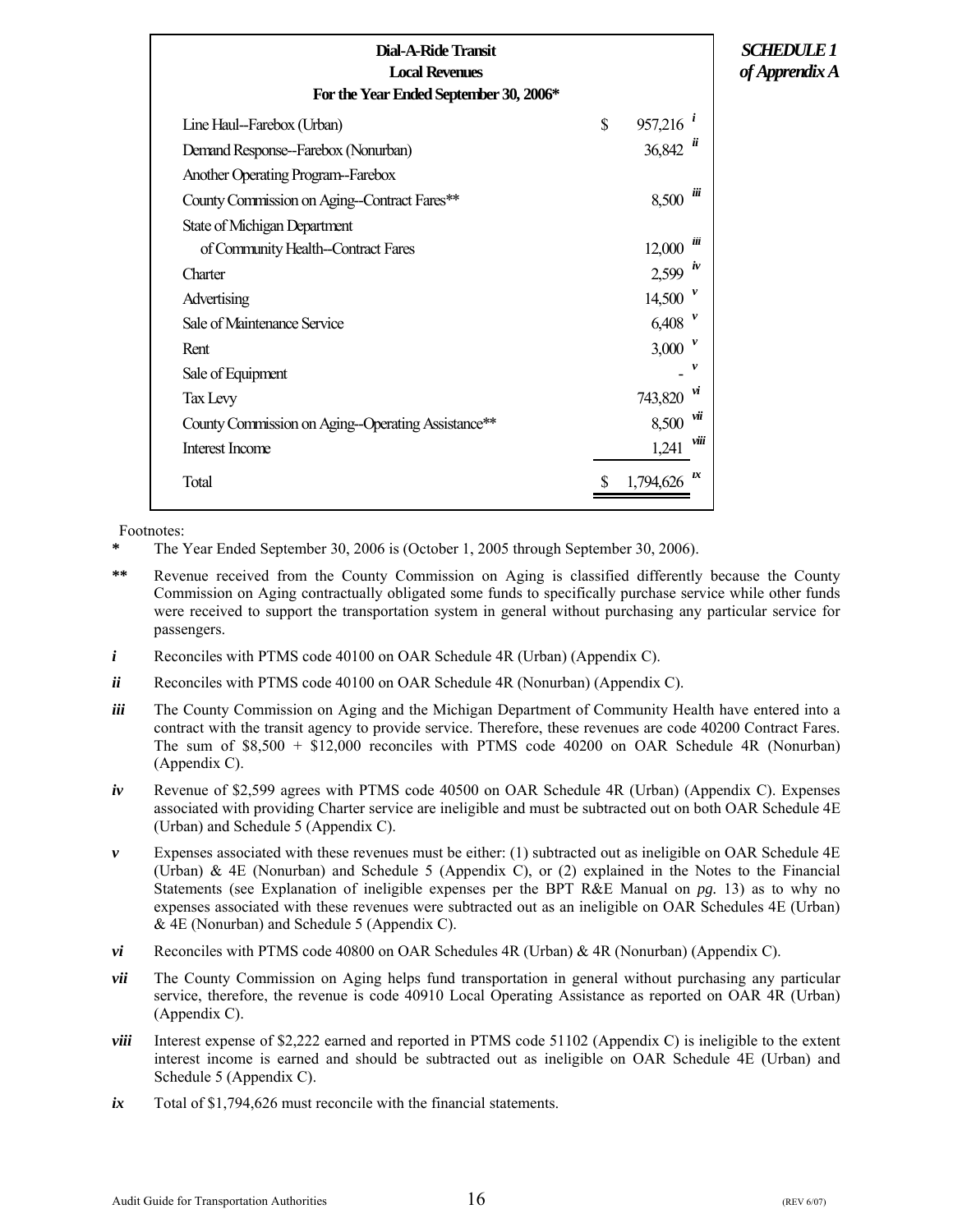#### *SCHEDULE 2*

|                                              |             |               | <b>Dial-A-Ride Transit</b> |                                                 |                             |                        |                         |              |                                     |
|----------------------------------------------|-------------|---------------|----------------------------|-------------------------------------------------|-----------------------------|------------------------|-------------------------|--------------|-------------------------------------|
|                                              |             |               |                            | <b>Expenditures of Federal and State Awards</b> |                             |                        |                         |              |                                     |
|                                              |             |               |                            | For the Year Ended September 30, 2006           |                             |                        |                         |              |                                     |
|                                              | Federal     | Grant No./    | Program                    |                                                 |                             |                        |                         | Prior        | Award                               |
| Federal and State Grantor/Pass-Through       | <b>CFDA</b> | Authorization | Award                      |                                                 | Current Year's Expenditures |                        |                         | Year's       | Amount                              |
| Grantor/Program Title                        | Number      | Number        | Amount                     | Total                                           | Federal                     | <b>State</b>           | Local                   | Expend.      | Remaining                           |
| <b>U.S. Department of Transportation</b>     |             |               |                            |                                                 |                             |                        |                         |              |                                     |
| <b>Direct Assistance</b>                     |             |               |                            |                                                 |                             |                        |                         |              |                                     |
| Federal Transit Operating Grant-Section 5307 | 20.507      | MI-90-X420    | 521,073<br><sup>\$</sup>   | -S<br>521,073                                   | <sup>\$</sup><br>521,073    |                        |                         |              | $\mathbf{i}$                        |
| Passed Through Michigan Department           |             |               |                            |                                                 |                             |                        |                         |              |                                     |
| of Transportation                            |             |               |                            |                                                 |                             |                        |                         |              |                                     |
| Federal Transit Capital Grants               | 20.500      |               |                            |                                                 |                             |                        |                         |              |                                     |
| Capital Grant-Section 5309 (80/20)**         |             | 2002-0050/Z3  | 296,960                    | 215,233                                         | 172,187                     | $\mathbb{S}$<br>43,046 | <sup>\$</sup>           | \$<br>65,382 | $16,345$ $\ddot{u}$<br>$\mathbb{S}$ |
| Capital Grant--Section 5309 (80/20)**        |             | 2002-0050/Z7  | 373,797                    | 265,924                                         | 212,739                     | 53,185                 |                         |              | $107,873$ $\ddot{u}$                |
| Operating Assistance--Section 5311           | 20.509      | 2002-0050/Z9  | 7,638                      | 7,638                                           | 7,638                       |                        |                         |              | iii                                 |
| Rural Transit Assistance Program (RTAP)      |             | N/A           | 3,046                      | 3,046                                           | 3,046                       |                        |                         |              | iv                                  |
| Michigan Department of Transportation        |             |               |                            |                                                 |                             |                        |                         |              |                                     |
| Operating Assistance--Act 51                 | N/A         |               |                            |                                                 |                             |                        |                         |              |                                     |
| Urban                                        |             | N/A           | 1,185,088                  | 1,185,088                                       |                             | 1,185,088              |                         |              | $\boldsymbol{\nu}$                  |
| Nonurban                                     |             | $\rm N\!/\!A$ | 27,230                     | 27,230                                          |                             | 27,230                 |                         |              | vi                                  |
| <b>Specialized Services</b>                  | N/A         | 2002-0050/Z4  | 43,152                     | 43,152                                          |                             | 43,152                 |                         |              | νü                                  |
| Another Operating Contract (e.g., JARC)      |             |               |                            |                                                 |                             |                        |                         |              | viii                                |
| <b>TOTALS</b>                                |             |               | 2,457,984                  | \$ 2,268,384                                    | \$916,683                   | \$1,351,701            | $\mathcal{S}$<br>$\sim$ | \$65,382     | \$124,218                           |
|                                              |             |               |                            |                                                 | ix                          | $\boldsymbol{x}$       |                         |              |                                     |

<span id="page-19-0"></span>*\*\*Participation percentages used to determine the Federal and State share of the expenditures must be included in this schedule. xi*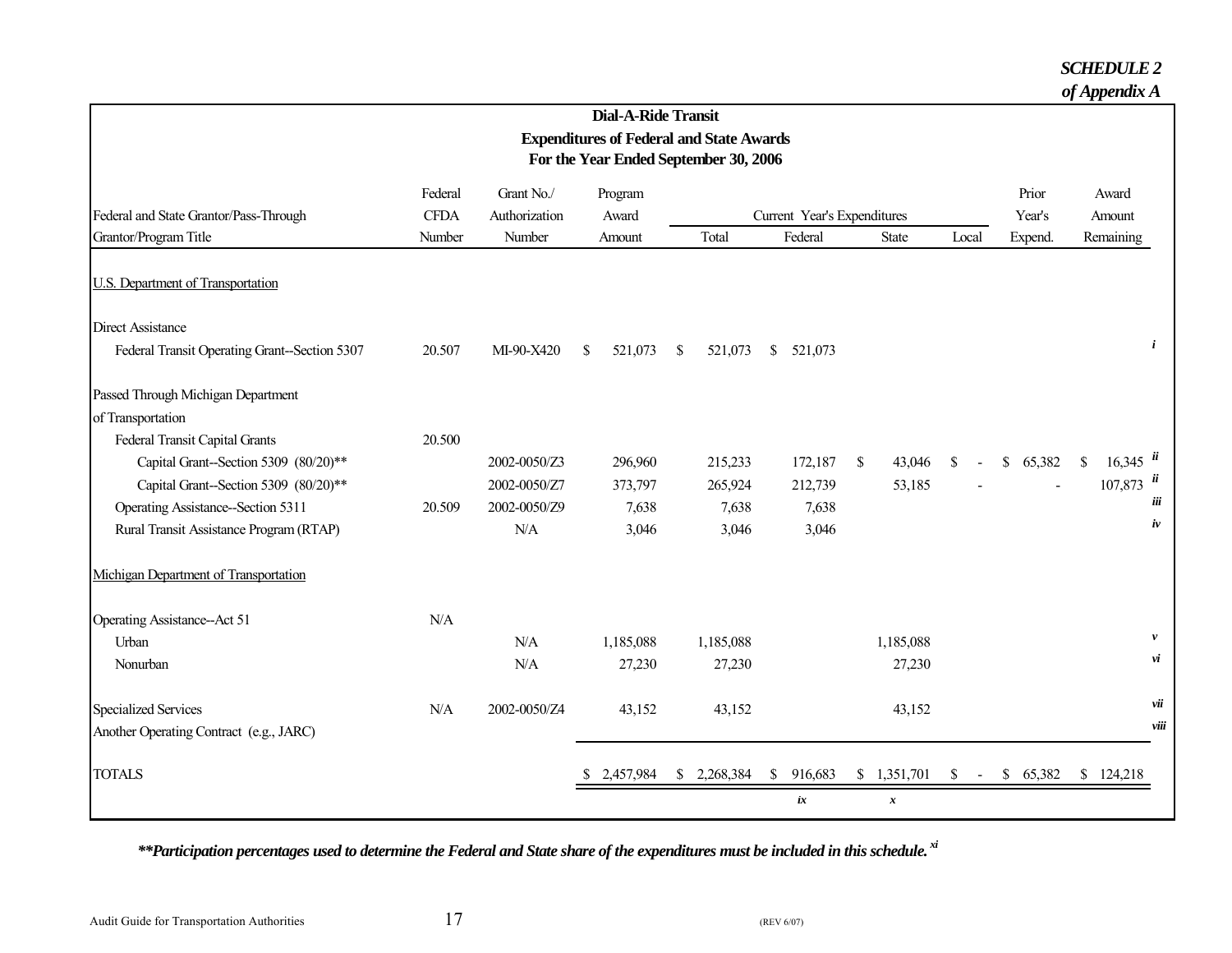Footnotes to the Expenditures of Federal and State Awards Schedule (of Appendix A):

- *i* Reconciles with PTMS code 41302 on OAR Schedule 4R (Urban) (Appendix C).
- *ii* Federal and State capital expenditures of \$481,157 (\$172,187 + \$212,739 + \$43,046 + \$53,185) must reconcile with the financial statements.
- *iii* Reconciles with PTMS code 41301 on OAR Schedule 4R (Nonurban) (Appendix C).
- *iv* Reconciles with PTMS code 41398 on OAR Schedule 4R (Nonurban) (Appendix C) and must be subtracted out as ineligible in PTMS code 57402 on OAR Schedule 4E (Nonurban) and Schedule 5 (Appendix C).
- *v* Reconciles with PTMS code 41101 on OAR Schedule 4R (Urban) (Appendix C).
- *vi* Reconciles with PTMS code 41101 on OAR Schedule 4R (Nonurban) (Appendix C).
- *vii* In this example, the transit agency does not provide the service and, therefore, an OAR Schedule 4 (in Appendix C) is not required. The specialized service funds were expensed by the transit agency when passed on to another entity and, therefore, must be included in this schedule and Schedule 3 (Appendix A).
- *viii* This is just an example as to how another operating program, such as JARC, would be reported on this schedule.
- *ix* The total Current Year Federal Expenditures of \$916,683 must reconcile with the financial statements.
- *x* The total Current Year State Expenditures of \$1,351,701 must reconcile with the financial statements.
- *xi* Participation percentages can vary. For example, page 5 states that the participation percentage for the Job Access/Reverse Commute Program is 80% Federal and 20% Local for capital programs and 50/50 for operating programs.

**Any capital money (e.g., Section 5307) used to pay for operating expenses must be subtracted out as ineligible on OAR Schedule 4E and Schedule 5 (Appendix C).**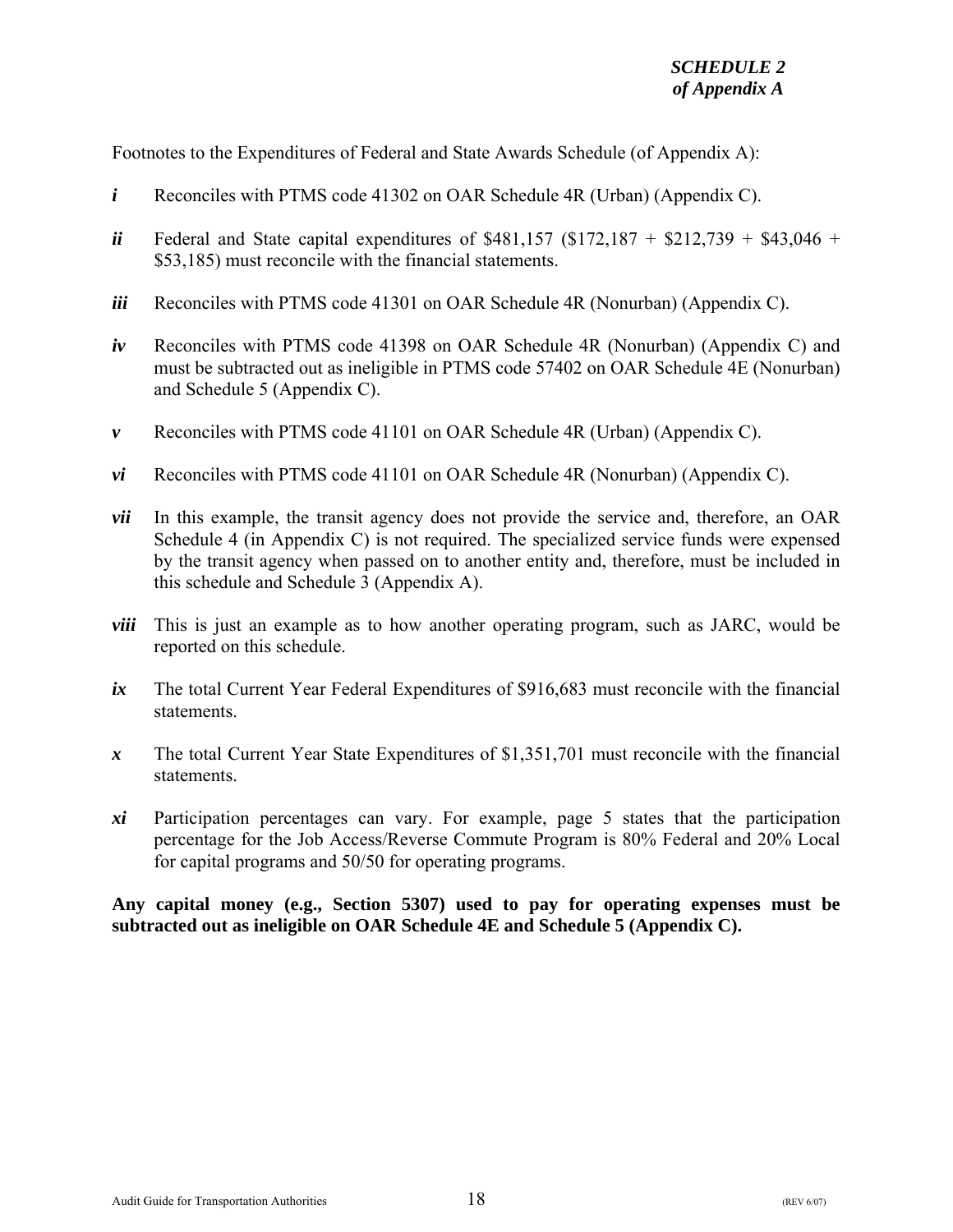<span id="page-21-0"></span>

| <b>Dial-A-Ride Transit</b><br><b>Operating and Contract Expenses</b><br>For the Year Ended September 30, 2006 |             |          |                                  |                                                            |                 |  |
|---------------------------------------------------------------------------------------------------------------|-------------|----------|----------------------------------|------------------------------------------------------------|-----------------|--|
| <b>Expenses</b>                                                                                               | Urban       | Nonurban | Specialized<br><b>Services</b>   | Another<br>Operating<br>Contract <sup><math>i</math></sup> | Total           |  |
| Labor                                                                                                         | \$2,290,010 | \$23,707 |                                  |                                                            | \$2,313,717     |  |
| Fringe Benefits                                                                                               | 502,587     | 12,530   |                                  |                                                            | 515,117         |  |
| <b>Audit Costs</b>                                                                                            | 8,545       | 1,094    |                                  |                                                            | 9,639           |  |
| <b>Services</b>                                                                                               | 154,760     | 19,228   |                                  |                                                            | 173,988         |  |
| Material and Supplies                                                                                         | 413,428     | 10,491   |                                  |                                                            | 423,919         |  |
| <b>Utilities</b>                                                                                              | 56,002      | 585      |                                  |                                                            | 56,587          |  |
| <b>Insurance</b>                                                                                              | 59,300      | 605      |                                  |                                                            | 59,905          |  |
| <b>Purchased Service</b>                                                                                      | 101,505     |          | \$43,152                         |                                                            | 144,657         |  |
| Miscellaneous                                                                                                 | 30,001      | 4,694    |                                  |                                                            | 34,695          |  |
| Interest                                                                                                      | 2,222       |          |                                  |                                                            | 2,222           |  |
| <b>Operating Leases</b>                                                                                       | 28,459      |          |                                  |                                                            | 28,459          |  |
| Depreciation                                                                                                  | 214,780     | 25,674   |                                  |                                                            | u<br>240,454    |  |
| <b>Total Expenses</b>                                                                                         | \$3,861,599 | iü       | $$98,608$ <sup>iv</sup> \$43,152 |                                                            | vi<br>4,003,359 |  |

- *i* The contract language associated with this operating program (e.g., JARC) will state how expenses are to be determined and reported. This is the same operating program that is represented on Schedule 1 and 2 (Appendix A).
- *ii* Total Depreciation reconciles with "Accumulated Depreciation Increases" reported in the Notes to the Financial Statements. (See note on Changes in Capital Assets on *pg.* 12.)
- *iii* Total Expenses Urban reconciles with OAR Schedule 4E (Urban) and Schedule 5 (Appendix C).
- *iv* Total Expenses Nonurban reconciles with OAR Schedule 4E (Nonurban) and Schedule 5 (Appendix C).
- *v* Total Specialized Services reconciles with the amount of Specialized Services reported on Schedule 2 (Appendix A).
- *vi* Total Expenses The total of \$4,003,359 must reconcile with the financial statements.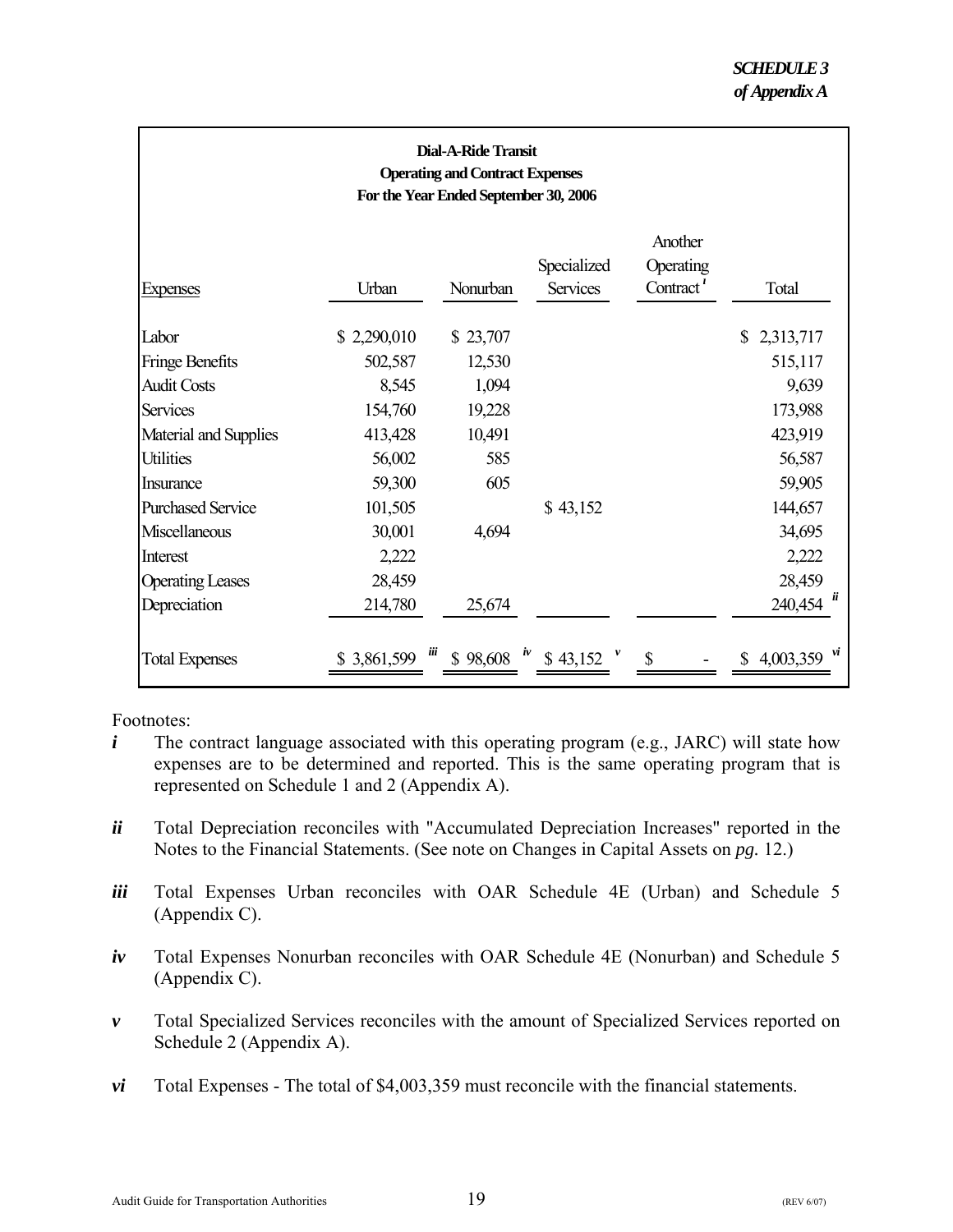<span id="page-22-0"></span>

# **Required in all Audits Based on a June 30th or December 31st Year End**

Examples in this Appendix use a June 30th Year End

**Schedule 1--Local Revenues (Based on a June 30th Year End) Schedule 1A--Local Revenues (Based on a September 30th Year End)** 

**Schedule 2--Expenditures of Federal and State Awards (Based on a June 30th Year End) Schedule 2A--Federal and State Awards - Operating Revenue Only (Based on a June 30th Year End)** 

**Schedule 2B--Federal and State Awards - Operating Revenue Only (Based on a September 30th Year End)** 

**Schedule 3--Operating and Contract Expenses (Based on a June 30th Year End) Schedule 3A--Operating Expenses Split Between a June 30 and September 30 Year End (Based on a June 30th Year End)** 

**Schedule 3B--Operating Expenses by Program (Based on a September 30th Year End)** 

**OAR Schedule 4--(See Appendix C for the following examples):** 

 **OAR Schedule 4R (Urban)--Urban Regular Service Revenue Report** 

 **OAR Schedule 4E (Urban)--Urban Regular Service Expense Report** 

 **OAR Schedule 4N (Urban)--Urban Regular Service Nonfinancial Report** 

 **OAR Schedule 4R (Nonurban)--Nonurban Regular Service Revenue Report** 

 **OAR Schedule 4E (Nonurban)--Nonurban Regular Service Expense Report** 

 **OAR Schedule 4N (Nonurban)--Nonurban Regular Service Nonfinancial Report** 

 **OAR Schedule 4R (Another Operating Program)--(e.g., JARC Service Revenue Report)** 

**Schedule 5--Operating Assistance Calculation (See Appendix C)** 

#### **Schedule 6--Comments and Recommendations (See Appendix C)**

For transit agencies with a year end other than September 30th, revenues and expenses must be reported based on the two different year ends. The BPT schedules that report revenues and expenses based on the local year end must agree with the financial statements. The schedules that report revenues and expenses based on the September 30th year end must agree with OAR Schedule 4. Transit agencies with a year end other than September 30th must use information from the prior year audit to complete schedules 1A, 2B, and 3B.

Revenues reported on schedules 1A and 2B must total to the revenues reported on OAR Schedule 4R (Urban) & 4R (Nonurban) (Appendix C). Expenses reported on schedule 3B must total to the expenses reported on OAR Schedule 4E (Urban) & 4E (Nonurban) (Appendix C).

Schedule 3A splits urban and nonurban (Act 51 recipients) expenses based on the local year end. Schedule 3B is based on a September 30th year end. Mutual columns in Schedule 3A and 3B must agree. This schedule uses information from the prior year audit to complete the schedule.

Audit Guide for Transportation Authorities  $20$  (REV 6/07)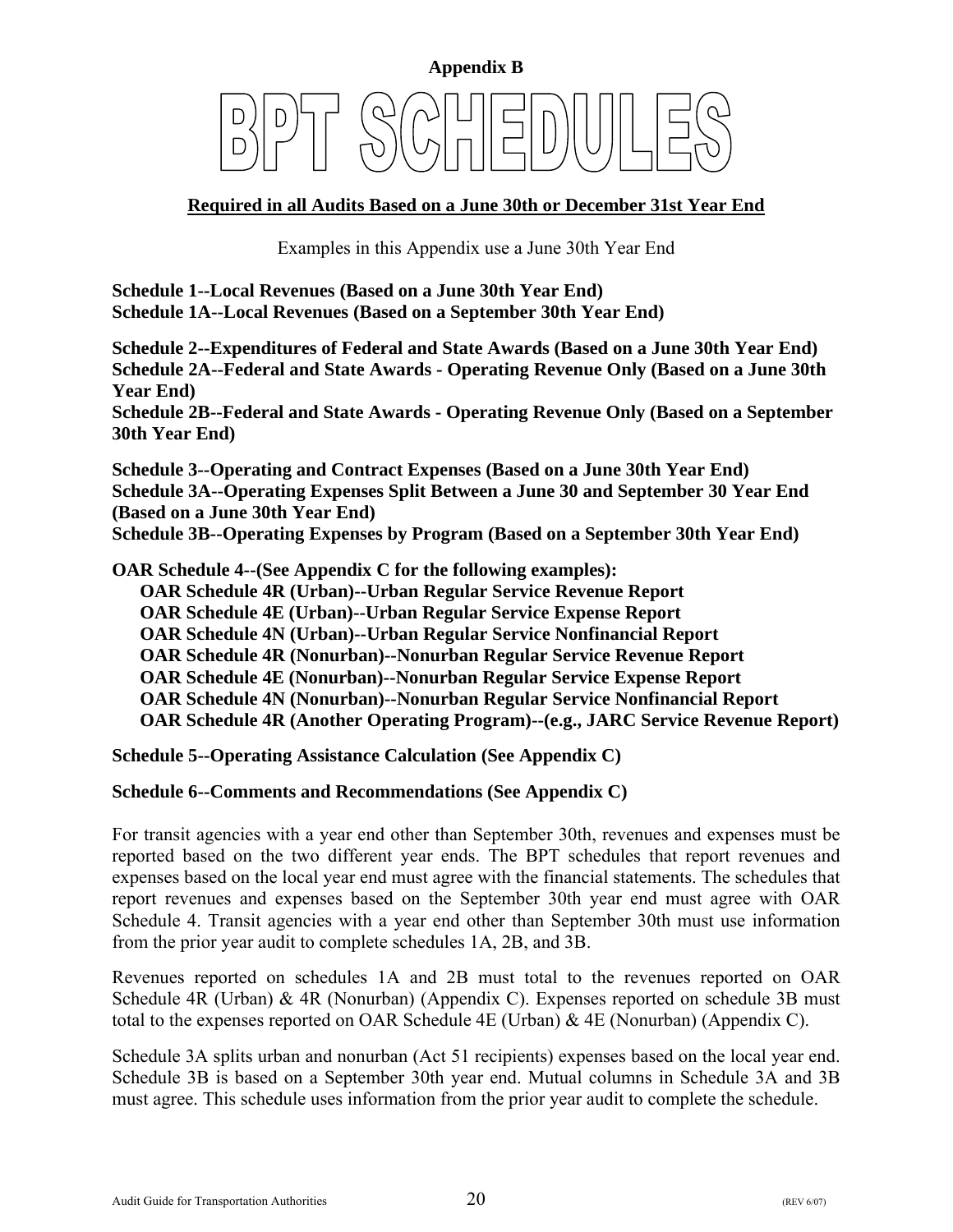<span id="page-23-0"></span>

| <b>Dial-A-Ride Transit</b><br><b>Local Revenues</b><br>Year Ended June 30, 2006                                                 |                              |                                           |                                     |  |  |  |  |
|---------------------------------------------------------------------------------------------------------------------------------|------------------------------|-------------------------------------------|-------------------------------------|--|--|--|--|
|                                                                                                                                 | $7/1/05$ to<br>$9/30/2005^i$ | $10/1/05$ to<br>$6/30/2006$ <sup>ii</sup> | Total                               |  |  |  |  |
| Line Haul--Farebox (Urban)<br>Demand Response--Farebox (Nonurban)                                                               | 314,226<br>S<br>14,166       | \$<br>647,511<br>47,548                   | üї<br>\$<br>961,737<br>üї<br>61,714 |  |  |  |  |
| Another Operating Program--Farebox<br>County Commission on Aging--Contract Fares**<br>State of Michigan Department of Community |                              | 9,000                                     | $9,000 \text{ } ^{iv}$              |  |  |  |  |
| <b>Health--Contract Fares</b>                                                                                                   |                              | 12,500                                    | 12,500                              |  |  |  |  |
| Charter                                                                                                                         | 488                          | 2,344                                     | ш<br>2,832                          |  |  |  |  |
| Advertising                                                                                                                     | 3,625                        | 11,375                                    | üї<br>15,000                        |  |  |  |  |
| Sale of Maintenance Service                                                                                                     | 2,166                        | 5,854                                     | üї<br>8,020                         |  |  |  |  |
| Rent                                                                                                                            | 750                          | 2,250                                     | üї<br>3,000                         |  |  |  |  |
| Sale of Equipment                                                                                                               |                              | 2,002                                     | üї<br>2,002                         |  |  |  |  |
| Tax Levy                                                                                                                        | 254,421                      | 499,412                                   | ш<br>753,833                        |  |  |  |  |
| County Commission on Aging                                                                                                      |                              |                                           |                                     |  |  |  |  |
| Operating Assistance**                                                                                                          |                              | 8,500                                     | 8,500                               |  |  |  |  |
| Interest Income                                                                                                                 | 684                          | 782                                       | ш<br>1,466                          |  |  |  |  |
| Total                                                                                                                           | 590,526                      | 1,249,078<br><sup>S</sup>                 | 1,839,604<br>S                      |  |  |  |  |

Footnotes:

- **\*\*** Revenue received from the County Commission on Aging is classified differently because the County Commission on Aging contractually obligated some funds to specifically purchase service while other funds were received to support the transportation system in general without purchasing any particular service for passengers.
- *i* This column is the same in both this Schedule and Schedule 1A (Appendix B).
- *ii* Revenues in this column will be used in Schedule 1A of the next year's audit.
- *iii* All these revenues are defined in the R&E Manual which is promulgated annually and can be obtained at:

[http://www.michigan.gov/mdot/0,1607,7-151-9625\\_21607-34498--,00.html.](http://www.michigan.gov/mdot/0%2C1607%2C7-151-9625_21607-34498--%2C00.html) 

- *iv* The County Commission on Aging and the Michigan Department of Community Health have entered into a contract with the transit agency to provide service. Therefore, these revenues are code 40200 Contract Fares.
- *v* The County Commission on Aging helps fund transportation in general without purchasing any particular service. Therefore, these revenues are code 40910 Local Operating Assistance.
- *vi* The total of \$1,839,604 must reconcile into the basic financial statements.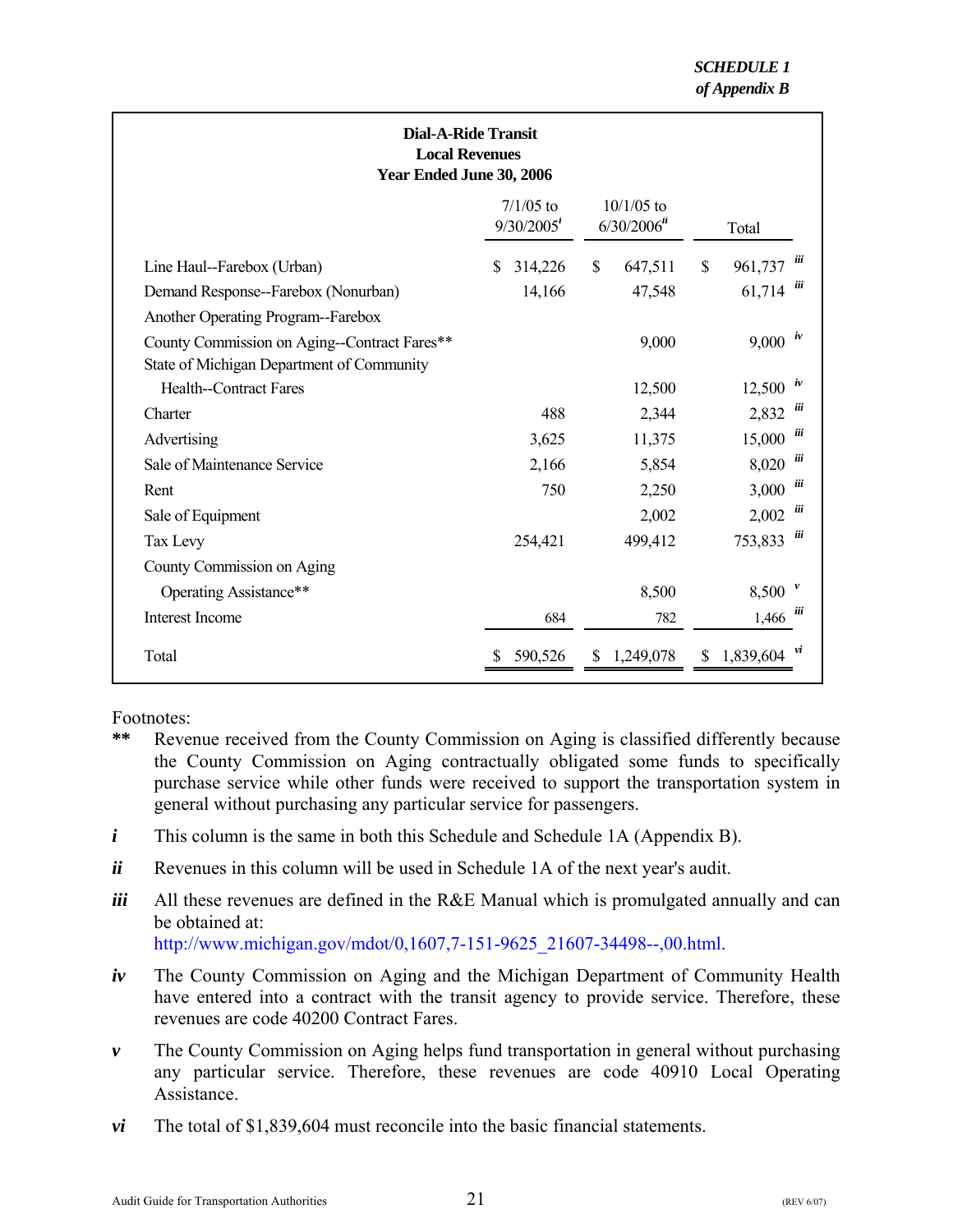<span id="page-24-0"></span>

| Dial-A-Ride Transit                                                                  |                         |                     |                                                   |  |  |  |  |
|--------------------------------------------------------------------------------------|-------------------------|---------------------|---------------------------------------------------|--|--|--|--|
| <b>Local Revenues</b>                                                                |                         |                     |                                                   |  |  |  |  |
| Based on a September 30, 2005 Year End                                               |                         |                     |                                                   |  |  |  |  |
| $10/1/04$ to<br>$7/1/05$ to<br>$9/30/2005$ <sup>ii</sup><br>$6/30/2005^{i}$<br>Total |                         |                     |                                                   |  |  |  |  |
| Line Haul-Farebox (Urban)<br>Demand Response--Farebox (Nonurban)                     | \$<br>642,990<br>22,676 | \$314,226<br>14,166 | ій<br>957,216<br>\$<br>$\boldsymbol{v}$<br>36,842 |  |  |  |  |
| Another Operating Program-Farebox<br>County Commission on Aging--Contract Fares**    | 8,500                   |                     | 8,500                                             |  |  |  |  |
| <b>State of Michigan Department</b><br>of Community Health--Contract Fares           | 12,000                  |                     | 12,000<br>vı                                      |  |  |  |  |
| Charter<br>Advertising                                                               | 2,111<br>10,875         | 488<br>3,625        | 2,599<br>νü<br>14,500                             |  |  |  |  |
| Sale of Maintenance Service                                                          | 4,242                   | 2,166               | νü<br>6,408                                       |  |  |  |  |
| Rent<br>Sale of Equipment                                                            | 2,250                   | 750                 | νü<br>3,000<br>νü                                 |  |  |  |  |
| Tax Levy                                                                             | 489,399                 | 254,421             | viii<br>743,820                                   |  |  |  |  |
| County Commission on Aging--Operating<br>Assistance**                                | 8,500                   |                     | ix<br>8,500                                       |  |  |  |  |
| Interest Income                                                                      | 557                     | 684                 | 1,241                                             |  |  |  |  |
| Total                                                                                | \$1,204,100             | \$590,526           | xi<br>\$1,794,626                                 |  |  |  |  |

\*\* Revenue received from the County Commission on Aging is classified differently because the County Commission on Aging contractually obligated some funds to specifically purchase service while other funds were received to support the transportation system in general without purchasing any particular service for passengers.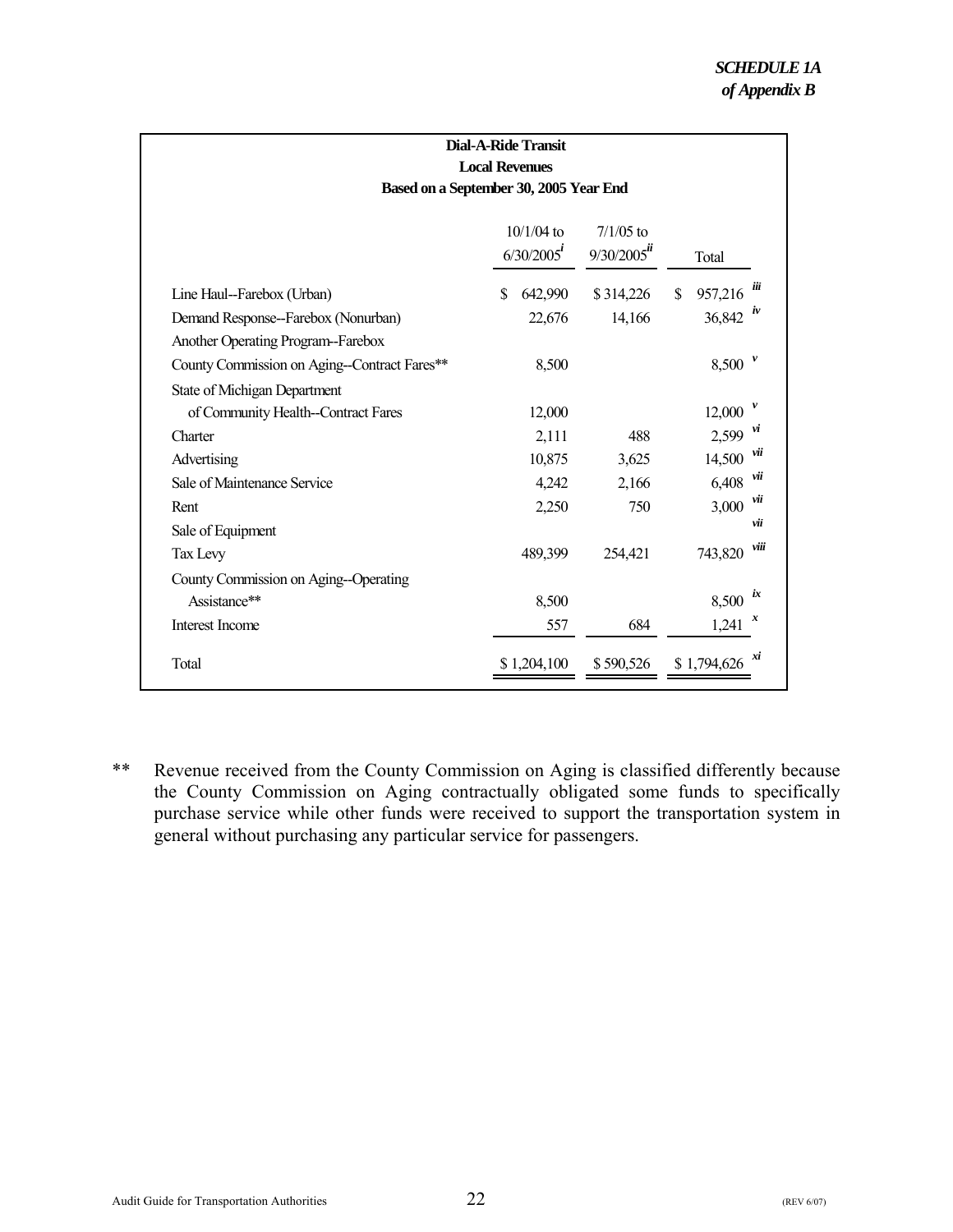Footnotes to the Local Revenues Schedule 1A (based on September 30, 2005 Year End):

- *i* Revenues in this column are taken from Schedule 1 of the prior year's audit.
- *ii* This column is the same in both this Schedule and Schedule 1 (Appendix B).
- *iii* Reconciles with PTMS code 40100 on OAR Schedule 4R (Urban) (Appendix C).
- *iv* Reconciles with PTMS code 40100 on OAR Schedule 4R (Nonurban) (Appendix C).
- *v* The County Commission on Aging and the Michigan Department of Community Health have entered into a contract with the transit agency to provide service. Therefore, the sum of these revenues (\$8,500+\$12,000) are code 40200 Contract Fares OAR Schedule 4R (Nonurban) (Appendix C).
- *vi* Revenue of \$2,599 agrees with PTMS code 40500 on OAR Schedule 4R (Urban) (Appendix C). Expenses associated with providing Charter service are ineligible and must be subtracted out on both OAR Schedule 4E (Urban) and Schedule 5 (Appendix C).
- *vii* Expenses associated with these revenues must be either: (1) subtracted out as ineligible on OAR Schedule 4E (Urban) & 4E (Nonurban) and Schedule 5 (Appendix C); or (2) explained in the Notes to the Financial Statements (see explanation of ineligible expenses per the BPT R&E Manual on *pg.* 13) as to why no expenses associated with these revenues were subtracted out as ineligible on both the OAR Schedule 4E and Schedule 5.
- *viii* Reconciles to the sum of PTMS code 40800 on OAR Schedule 4R (Urban) & 4R (Nonurban) (Appendix C).
- *ix* The County Commission on Aging helps fund transportation in general without purchasing any particular service, therefore, the revenue is 40910 Local Operating Assistance as reported on OAR 4R (Urban) (Appendix C).
- *x* Interest expense of \$2,222 incurred and reported in PTMS code 51102 (Appendix C) is ineligible to the extent interest income of \$1,241 is earned and reported in PTMS code 41400 on OAR 4R (Urban) (Appendix C); and should be subtracted out as ineligible on OAR Schedule 4E (Urban) and Schedule 5 (Appendix C).
- *xi* Total of \$1,794,626 sums to PTMS codes 401, 402, 405, 406s, 407s, 408, 409s, and 414 on OAR Schedules 4R (Urban) & 4R (Nonurban) (Appendix C).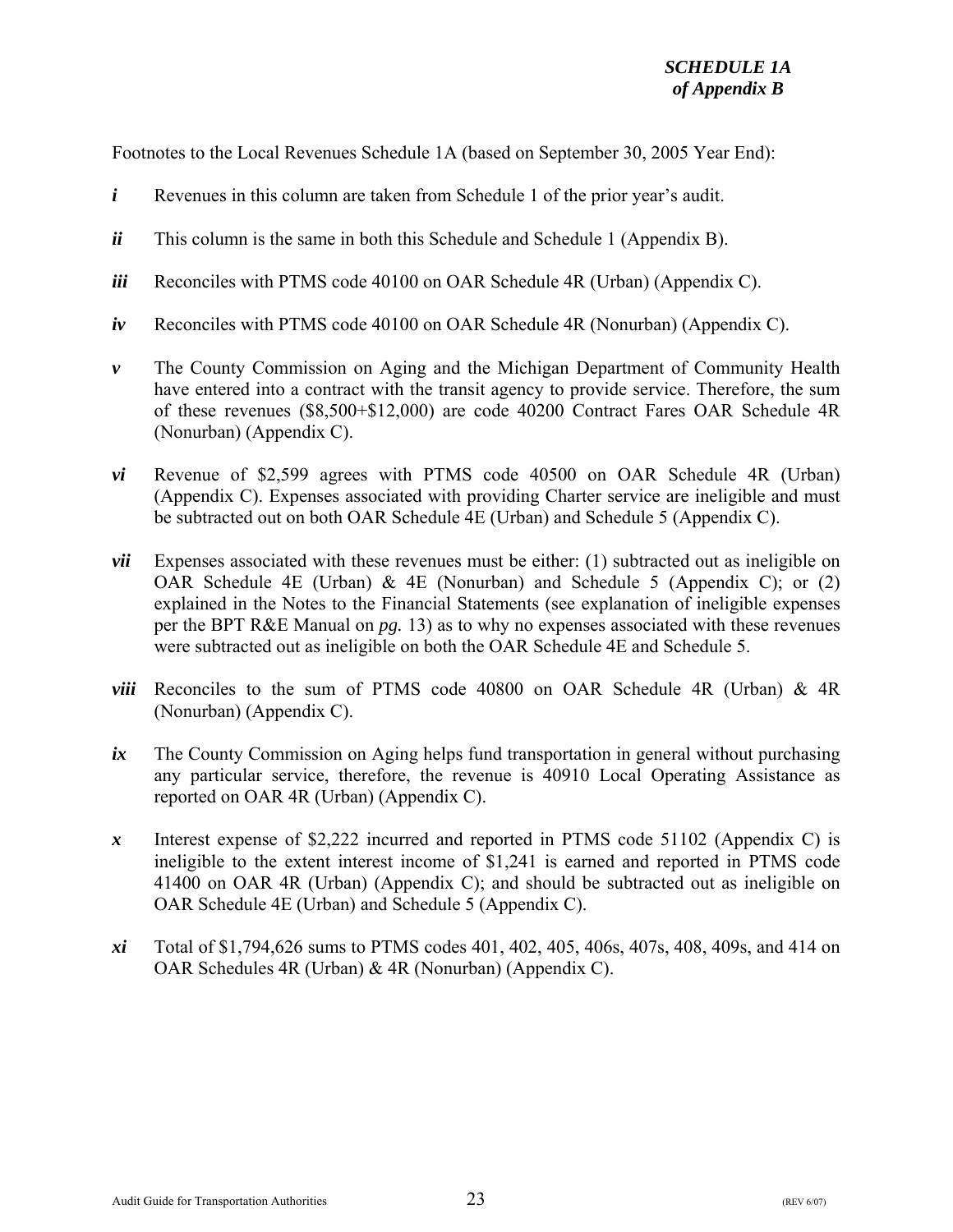#### *SCHEDULE 2*

*of Appendix B*

|                                                                 |                                  |                                                 |               | <b>Dial-A-Ride Transit</b> |  |                        |  |                                        |  |              |       |        |           |                     |                    |
|-----------------------------------------------------------------|----------------------------------|-------------------------------------------------|---------------|----------------------------|--|------------------------|--|----------------------------------------|--|--------------|-------|--------|-----------|---------------------|--------------------|
|                                                                 |                                  | <b>Expenditures of Federal and State Awards</b> |               |                            |  |                        |  |                                        |  |              |       |        |           |                     |                    |
|                                                                 | For the Year Ended June 30, 2006 |                                                 |               |                            |  |                        |  |                                        |  |              |       |        |           |                     |                    |
|                                                                 | Federal                          | Grant No./                                      |               | Program                    |  |                        |  |                                        |  |              |       |        | Prior     | Award               |                    |
| Federal and State Grantor/Pass-Through<br>Grantor/Program Title | <b>CFDA</b><br>Number            | Authorization<br>Number                         |               | Award                      |  | Total                  |  | Current Year's Expenditures<br>Federal |  |              |       |        | Year's    | Amount<br>Remaining |                    |
|                                                                 |                                  |                                                 |               | Amount                     |  |                        |  |                                        |  | State        | Local |        | Expend.   |                     |                    |
| U.S. Department of Transportation                               |                                  |                                                 |               |                            |  |                        |  |                                        |  |              |       |        |           |                     |                    |
| <b>Direct Assistance</b>                                        |                                  |                                                 |               |                            |  |                        |  |                                        |  |              |       |        |           |                     |                    |
| Federal Transit Operating Grant--Section 5307                   | 20.507                           | MI-90-X420                                      | <sup>\$</sup> | 517,707 \$                 |  |                        |  | 517,707 \$ 517,707                     |  |              |       |        |           |                     | i                  |
| Passed Through Michigan Department of                           |                                  |                                                 |               |                            |  |                        |  |                                        |  |              |       |        |           |                     |                    |
| of Transportation                                               |                                  |                                                 |               |                            |  |                        |  |                                        |  |              |       |        |           |                     |                    |
| Federal Transit Capital Grants                                  | 20.500                           |                                                 |               |                            |  |                        |  |                                        |  |              |       |        |           |                     |                    |
| Capital Grant--Section 5309 (80/20)**                           |                                  | 2002-0050/Z3                                    |               | 296,960                    |  | 215,233                |  | $172,187$ \$                           |  | 43,046       |       | \$     | 65,382 \$ | 16,345              |                    |
| Capital Grant--Section 5309 (80/20)**                           |                                  | 2002-0050/Z7                                    |               | 373,797                    |  | 265,924                |  | 212,739                                |  | 53,185       |       |        |           | 107,873             |                    |
| Operating Assistance--Section 5311                              | 20.509                           | 2002-0050/Z9                                    |               | 9,662                      |  | 9,662                  |  | 9,662                                  |  |              |       |        |           |                     |                    |
| Rural Transit Assistance Program (RTAP)                         |                                  | N/A                                             |               | 3,210                      |  | 3,210                  |  | 3,210                                  |  |              |       |        |           |                     |                    |
| Michigan Department of Transportation                           |                                  |                                                 |               |                            |  |                        |  |                                        |  |              |       |        |           |                     |                    |
| Operating Assistance--Act 51                                    | N/A                              |                                                 |               |                            |  |                        |  |                                        |  |              |       |        |           |                     |                    |
| Urban                                                           |                                  | N/A                                             |               | 1,219,708                  |  | 1,219,708              |  |                                        |  | 1,219,708    |       |        |           |                     | iii                |
| Nonurban                                                        |                                  | N/A                                             |               | 18,461                     |  | 18,461                 |  |                                        |  | 18,461       |       |        |           |                     | iii                |
| <b>Specialized Services</b>                                     | N/A                              | 2002-0050/Z4                                    |               | 43,152                     |  | 43,152                 |  |                                        |  | 43,152       |       |        |           |                     | iv                 |
| Another Operating Contract (e.g., JARC)                         |                                  |                                                 |               |                            |  |                        |  |                                        |  |              |       |        |           |                     | $\boldsymbol{\nu}$ |
| <b>TOTALS</b>                                                   |                                  |                                                 |               | 2,482,657                  |  | $\frac{\$}{2,293,057}$ |  | $$915,505$ \, \$                       |  | 1,377,552 \$ |       | $-$ \$ | 65,382 \$ | 124,218             |                    |
|                                                                 |                                  |                                                 |               |                            |  |                        |  | vi                                     |  | vii          |       |        |           |                     |                    |

<span id="page-26-0"></span> *\*\*Participation percentages used to determine the Federal and State share of the expenditures must be included in this schedule. viii*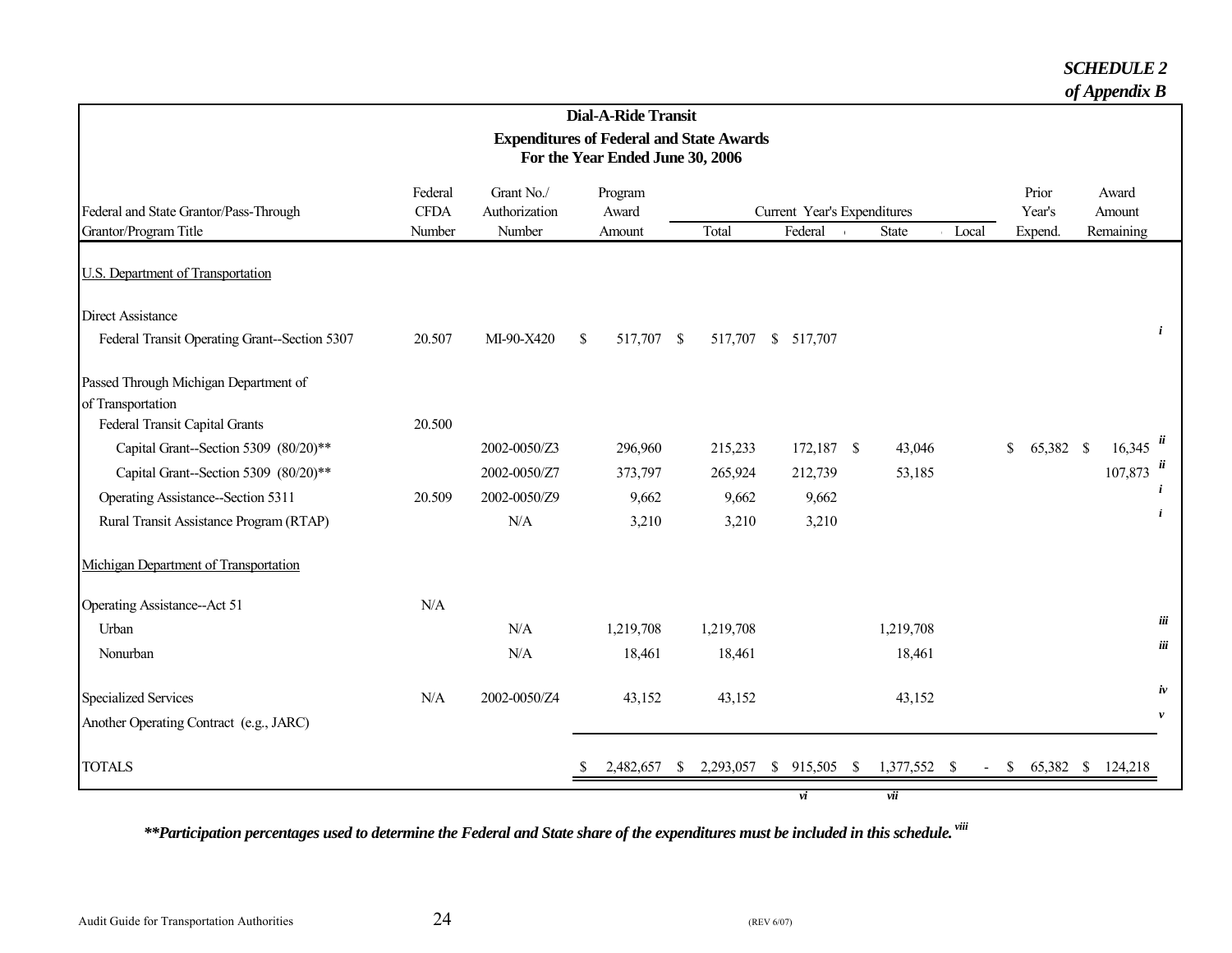Footnotes to the Expenditures of Federal and State Awards Schedule (of Appendix B):

- *i* These Federal operating grants are also reported on Schedule 2A (Appendix B).
- *ii* Federal and State capital expenditures of \$481,157 (\$172,187 + \$212,739 + \$43,046 + \$53,185) must reconcile with the financial statements.
- *iii* The total Current Year Act 51 State Expenditures of \$1,238,169 (\$1,219,708 + \$18,461) reconciles to State Operating Assistance reported on Schedule 2A (Appendix B).
- *iv* In this example, the transit agency does not provide the service and, therefore, an OAR Schedule 4 (Appendix C) is not required. The specialized service funds were expensed by the transit agency when passed on to another entity and, therefore, must be included in this Schedule and Schedule 3 (Appendix B).
- *v* This is just an example as to how another operating program, such as JARC, would be reported on this schedule.
- *vi* The total Current Year Federal Expenditures of \$915,505 must reconcile with the financial statements.
- *vii* The total Current Year State Expenditures of \$1,377,552 must reconcile with the financial statements.
- *viii* Participation percentages can vary. For example, page 5 states that the participation percentage for the Job Access/Reverse Commute Program is 80% Federal and 20% Local for capital programs and 50/50 for operating programs.

**Any capital money (e.g., Section 5307) used to pay for operating expenses must be subtracted out as ineligible on OAR Schedule 4E and Schedule 5 (Appendix C).**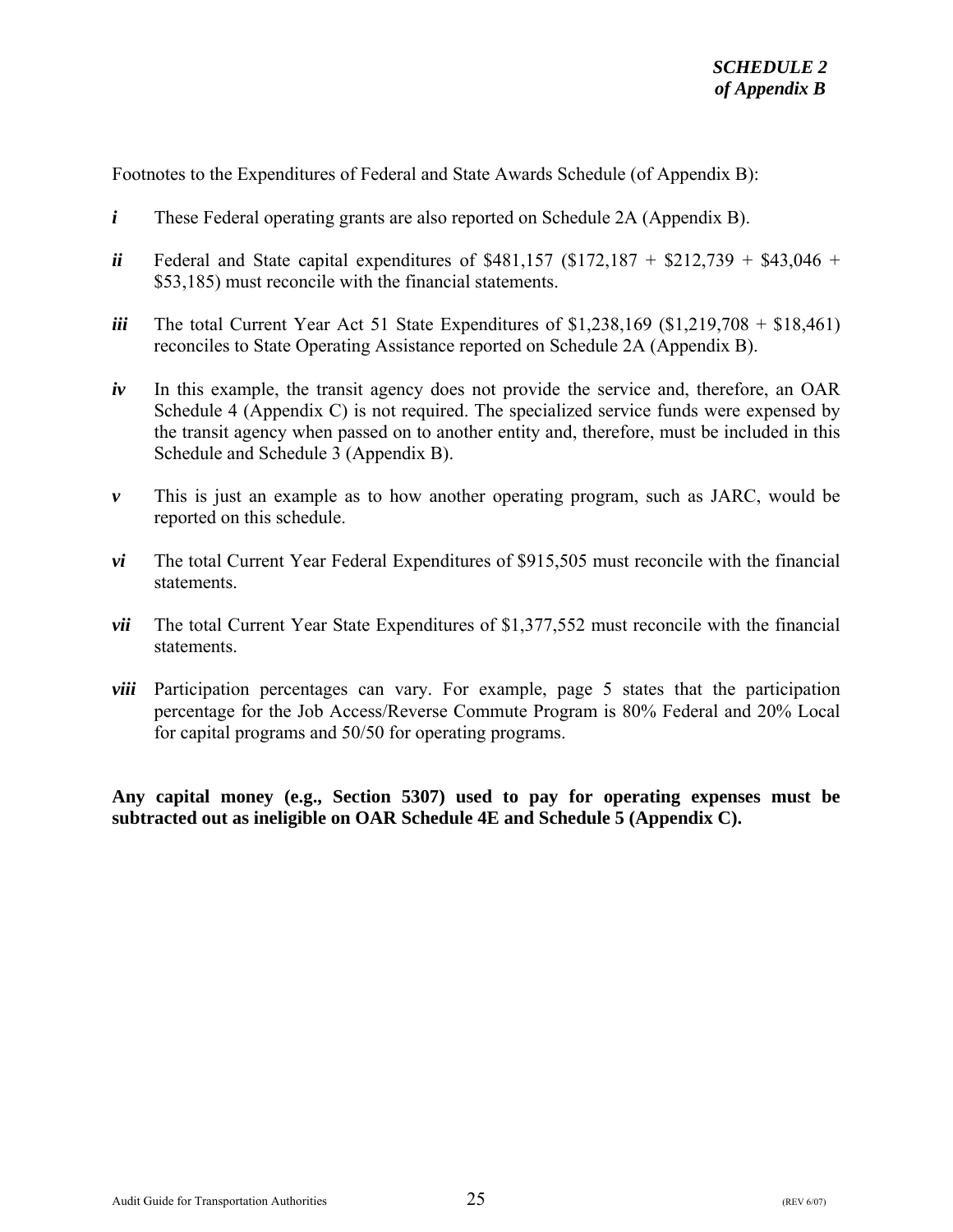#### **Dial-A-Ride Transit Operating Revenue Only Federal And State Awards**

<span id="page-28-0"></span>

|                                                                       |                                |                  |                           | SCHEDULE 2A for Appendix B |            |
|-----------------------------------------------------------------------|--------------------------------|------------------|---------------------------|----------------------------|------------|
| For the Year Ended June 30, 2006                                      |                                |                  |                           |                            |            |
|                                                                       | $7/1/05$ to<br>$9/30/2005^{i}$ |                  | $10/1/05$ to<br>6/30/2006 | Total                      |            |
| Michigan Department of Transportation<br>Local Bus Operating (Act 51) | \$                             | 309,542          | \$<br>928.627             | \$1,238,169                |            |
| <b>Federal Transit Administration</b><br>Section 5307<br>Section 5311 |                                | 129,427<br>1,950 | 388,280<br>7,712          | 517,707<br>9,662           | iii<br>iii |
| <b>RTAP</b>                                                           |                                |                  | 3,210                     | 3,210                      | iii        |
| Total                                                                 |                                | 440.919          | \$1,327,829               | \$1,768,748                |            |

#### *SCHEDULE 2A for Appendix B*

#### *SCHEDULE 2B for Appendix B*

| Based on a September 30, 2005 Year End |   |             |                                                                           |         |                |       |  |
|----------------------------------------|---|-------------|---------------------------------------------------------------------------|---------|----------------|-------|--|
|                                        |   |             | $10/1/04$ to<br>$7/1/05$ to<br>$6/30/2005$ <sup>iv</sup><br>$9/30/2005^i$ |         |                | Total |  |
| Michigan Department of Transportation  |   |             |                                                                           |         |                |       |  |
| Local Bus Operating (Act 51)           | S | 902,776     | \$                                                                        | 309,542 | $$1,212,318$ " |       |  |
| <b>Federal Transit Administration</b>  |   |             |                                                                           |         |                |       |  |
| Section 5307                           |   | 391,646     |                                                                           | 129,427 | 521,073        | vi    |  |
| Section 5311                           |   | 5,688       |                                                                           | 1,950   | 7,638          | νü    |  |
| <b>RTAP</b>                            |   | 3,046       |                                                                           |         | 3,046          | viii  |  |
| Total                                  |   | \$1,303,156 |                                                                           | 440.919 | \$1,744,075    |       |  |

- *i* This column is the same in both Schedule 2A and Schedule 2B.
- *ii* This aggregate State Operating Assistance amount of \$1,238,169 is also reported on Schedule 2 (Appendix B) as \$1,219,708 Urban Operating Assistance and \$18,461 Nonurban Operating Assistance.
- *iii* These Federal operating grants are also reported on Schedule 2 (Appendix B).
- *iv* Revenues in this column are taken from Schedule 2A (Appendix B) of the prior year audit.
- *v* Reconciles with the sum of PTMS codes 41101 on OAR Schedule 4R (Urban) & OAR Schedule 4R (Nonurban) (Appendix C).
- *vi* Reconciles with PTMS code 41302 on OAR Schedule 4R (Urban) (Appendix C).
- *vii* Reconciles with PTMS code 41301 on OAR Schedule 4R (Nonurban) (Appendix C).
- *viii* RTAP revenue reconciles with PTMS code 41398 on OAR Schedule 4R (Nonurban) (Appendix C) and must be subtracted out as ineligible on both OAR Schedule 4E (Nonurban) and Schedule 5 (Appendix C).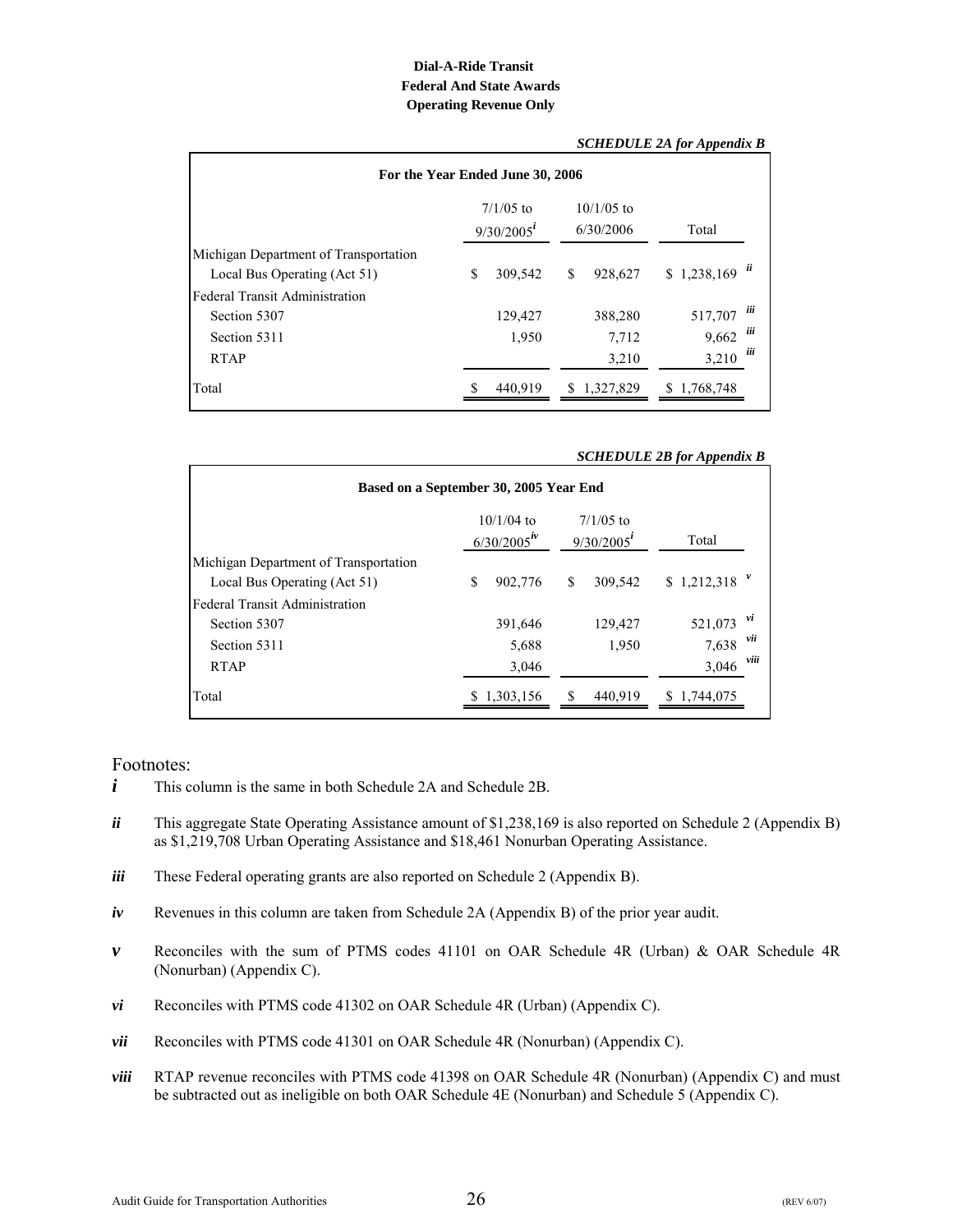<span id="page-29-0"></span>

| <b>Dial-A-Ride Transit</b><br><b>Operating and Contract Expenses</b><br>For the Year Ended June 30, 2006 |             |                                 |                         |                                     |              |  |  |  |
|----------------------------------------------------------------------------------------------------------|-------------|---------------------------------|-------------------------|-------------------------------------|--------------|--|--|--|
| <b>Expenses</b>                                                                                          | Urban       | Nonurban                        | Specialized<br>Services | Operating<br>Contract <sup>ii</sup> | Total        |  |  |  |
| Labor                                                                                                    | \$2,359,910 | \$24,607                        |                         |                                     | \$2,384,517  |  |  |  |
| <b>Fringe Benefits</b>                                                                                   | 412,592     | 15,230                          |                         |                                     | 427,822      |  |  |  |
| <b>Audit Cost</b>                                                                                        | 7,975       | 1,294                           |                         |                                     | 9,269        |  |  |  |
| Services                                                                                                 | 145,764     | 18,848                          |                         |                                     | 164,612      |  |  |  |
| Material and Supplies                                                                                    | 463,445     | 11,191                          |                         |                                     | 474,636      |  |  |  |
| Utilities                                                                                                | 66,022      | 665                             |                         |                                     | 66,687       |  |  |  |
| Insurance                                                                                                | 62,297      | 585                             |                         |                                     | 62,882       |  |  |  |
| <b>Purchased Service</b>                                                                                 | 98,502      |                                 | \$43,152                |                                     | 141,654      |  |  |  |
| Miscellaneous                                                                                            | 46,000      | 3,350                           |                         |                                     | 49,350       |  |  |  |
| Interest                                                                                                 | 1,228       |                                 |                         |                                     | 1,228        |  |  |  |
| <b>Operating Leases</b>                                                                                  | 27,460      |                                 |                         |                                     | 27,460       |  |  |  |
| Depreciation                                                                                             | 220,772     | 26,094                          |                         |                                     | 246,866<br>ш |  |  |  |
| <b>Total Expenses</b>                                                                                    |             | \$3,911,967 $^i$ \$101,864 $^i$ | \$ 43,152 $\dot{w}$     |                                     | \$4,056,983  |  |  |  |

- *i* The total expenses Urban and Nonurban columns on Schedule 3A (Appendix B) has the same information.
- *ii* The operating contract language associated with this operating program (e.g., JARC) will state how expenses are to be determined and reported. This operating program is also reported on Schedules 3A & 3B (Appendix B) split between the different year ends of the State of Michigan (which is September 30th) and the local year end of the transit agency which is either a June 30th year end or a December 31st year end.
- *iii* Total Depreciation would agree with "Accumulated Depreciation Increases" reported in the Notes to the Financial Statements, if the example used in the notes was based on a June 30th year end.
- *iv* Total Expense Specialized Services because the transit agency does not provide the specialized service, the pass-through money recorded as an expense by the transit agency does not need to be split out in Schedule 3A (Appendix B). The total of \$43,152 reconciles with Specialized Services reported on Schedule 2 (Appendix B).
- *v* The total expenses of \$4,056,983 must reconcile with the financial statements.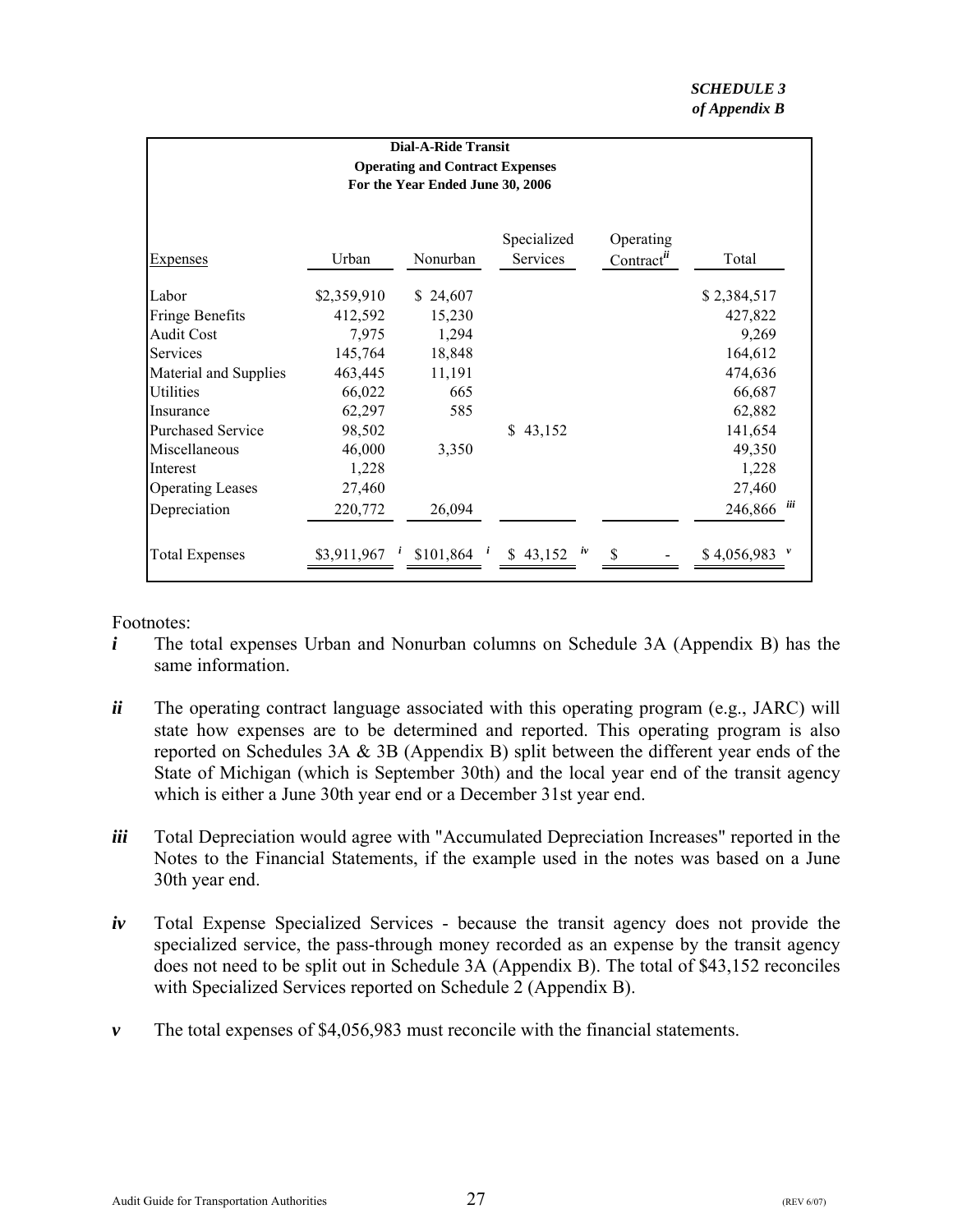| <b>Dial-A-Ride Transit</b>                                           |  |  |  |  |  |  |  |
|----------------------------------------------------------------------|--|--|--|--|--|--|--|
| Operating Expenses Split Between a June 30 and September 30 Year End |  |  |  |  |  |  |  |
| For the Year Ended June 30, 2006                                     |  |  |  |  |  |  |  |

<span id="page-30-0"></span>

|                          | <b>Urban</b>              |                           |                         | <b>Nonurban</b> |                           |                          |                  |  |  |
|--------------------------|---------------------------|---------------------------|-------------------------|-----------------|---------------------------|--------------------------|------------------|--|--|
| <b>Expenses</b>          | $07/01/05$ to<br>09/30/05 | $10/01/05$ to<br>06/30/06 | Total                   |                 | $07/01/05$ to<br>09/30/05 | $10/1/05$ to<br>06/30/06 | Total            |  |  |
| Labor                    | \$<br>537,502             | \$1,822,408               | \$2,359,910             | \$              | 6,927                     | 17,680<br>\$             | 24,607<br>S.     |  |  |
| <b>Fringe Benefits</b>   | 130,647                   | 281,945                   | 412,592                 |                 | 2,132                     | 13,098                   | 15,230           |  |  |
| <b>Audit Cost</b>        |                           | 7,975                     | 7,975                   |                 |                           | 1,294                    | 1,294            |  |  |
| Services                 | 58,690                    | 87,074                    | 145,764                 |                 | 5,207                     | 13,641                   | 18,848           |  |  |
| Material and Supplies    | 113,357                   | 350,088                   | 463,445                 |                 | 3,223                     | 7,968                    | 11,191           |  |  |
| <b>Utilities</b>         | 18,500                    | 47,522                    | 66,022                  |                 | 246                       | 419                      | 665              |  |  |
| Insurance                | 19,825                    | 42,472                    | 62,297                  |                 | 201                       | 384                      | 585              |  |  |
| <b>Purchased Service</b> | 25,376                    | 73,126                    | 98,502                  |                 |                           |                          |                  |  |  |
| Miscellaneous            | 13,500                    | 32,500                    | 46,000                  |                 | 523                       | 2,827                    | 3,350            |  |  |
| Interest                 |                           | 1,228                     | 1,228                   |                 |                           |                          |                  |  |  |
| <b>Operating Leases</b>  | 7,115                     | 20,345                    | 27,460                  |                 |                           |                          |                  |  |  |
| Depreciation             | 33,695                    | 187,077                   | 220,772                 |                 | 7,418                     | 18,676                   | 26,094           |  |  |
| <b>Total Expenses</b>    | 958,207                   | \$2,953,760               | iii<br>ü<br>\$3,911,967 |                 | 25,877                    | ü<br>75,987<br>\$        | iii<br>\$101,864 |  |  |

| <b>Another Operating Program</b><br>iv<br>(e.g., JARC) |                                           |       |  |  |  |  |  |  |
|--------------------------------------------------------|-------------------------------------------|-------|--|--|--|--|--|--|
| $07/01/05$ to<br>$09/30/05^{i}$                        | $10/01/05$ to<br>$06/30/06$ <sup>ii</sup> | Total |  |  |  |  |  |  |
| \$                                                     | S                                         | S     |  |  |  |  |  |  |
|                                                        |                                           |       |  |  |  |  |  |  |

- *i* Total expenses Urban and Nonurban 07/01/05 to 09/30/05--Expenses in this column are used in Schedule 3B (Appendix B).
- *ii* Total expenses Urban and Nonurban 10/01/05 to 06/30/06--Expenses in this column will be used in Schedule 3B (Appendix B) of the next year's audit.
- *iii* Total expenses Urban and Nonurban--This column is also on Schedule 3 (Appendix B).
- *iv* Total expenses Another Operating Program (e.g., JARC)--This is the same operating program that appears on Schedule 2 and 3 (Appendix B).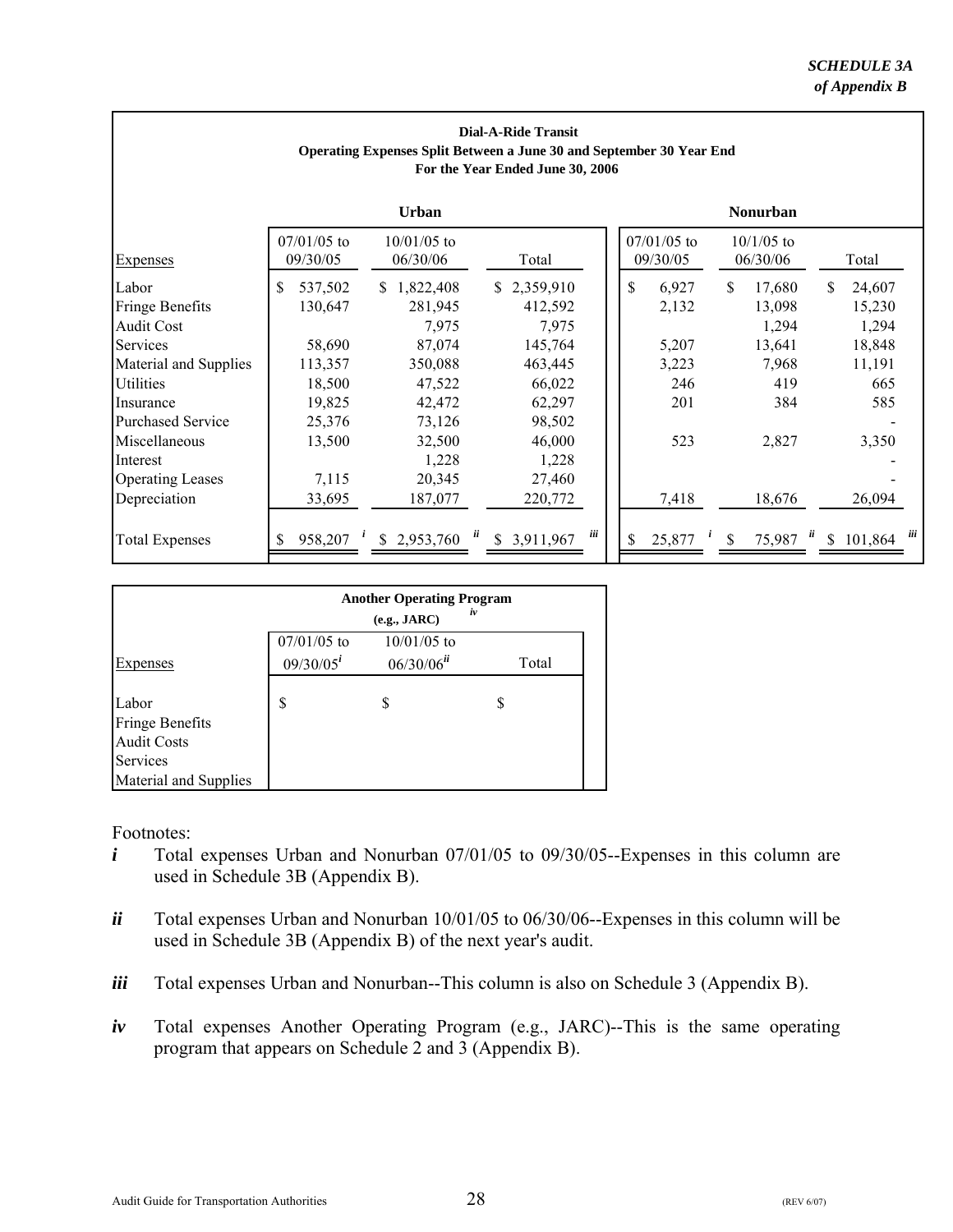#### **Dial-A-Ride Transit Operating Expenses By Program Based on a September 30, 2005 Year End**

<span id="page-31-0"></span>

|                          |                           | <b>Urban</b>                                                 |                 | <b>Nonurban</b>                                                 |
|--------------------------|---------------------------|--------------------------------------------------------------|-----------------|-----------------------------------------------------------------|
| <b>Expenses</b>          | $10/01/04$ to<br>06/30/05 | $07/01/05$ to<br>09/30/05                                    | Total           | $10/01/04$ to<br>$07/01/05$ to<br>06/30/05<br>09/30/05<br>Total |
| Labor                    | \$<br>1,752,508           | \$<br>537,502                                                | S.<br>2,290,010 | S<br>\$<br>16,780<br>6,927<br>\$23,707                          |
| <b>Fringe Benefits</b>   | 371,940                   | 130,647                                                      | 502,587         | 10,398<br>2,132<br>12,530                                       |
| Audit Costs              | 8,545                     |                                                              | 8,545           | 1,094<br>1,094                                                  |
| Services                 | 96,070                    | 58,690                                                       | 154,760         | 14,021<br>5,207<br>19,228                                       |
| Material and Supplies    | 300,071                   | 113,357                                                      | 413,428         | 7,268<br>10,491<br>3,223                                        |
| Utilities                | 37,502                    | 18,500                                                       | 56,002          | 339<br>246<br>585                                               |
| Insurance                | 39,475                    | 19,825                                                       | 59,300          | 404<br>201<br>605                                               |
| <b>Purchased Service</b> | 76,129                    | 25,376                                                       | 101,505         |                                                                 |
| Miscellaneous            | 16,501                    | 13,500                                                       | 30,001          | 523<br>4,171<br>4,694                                           |
| Interest                 | 2,222                     |                                                              | 2,222           |                                                                 |
| <b>Operating Leases</b>  | 21,344                    | 7,115                                                        | 28,459          |                                                                 |
| Depreciation             | 181,085                   | 33,695                                                       | 214,780         | 18,256<br>7,418<br>25,674                                       |
| <b>Total Expenses</b>    | $\iota$<br>2,903,392      | $\ddot{u}$<br>$\mathcal{S}$<br>958,207<br>$\mathbf{\hat{S}}$ | ш<br>3,861,599  | ü<br>$$98,608$ iv<br>25,877<br>72,731<br>$\mathbf{s}$           |

|                                                       |                           | <b>Another Operating Program</b><br>(e.g., JARC) |       |  |  |  |  |  |  |
|-------------------------------------------------------|---------------------------|--------------------------------------------------|-------|--|--|--|--|--|--|
| Expenses                                              | $10/01/04$ to<br>06/30/05 | $07/01/05$ to<br>09/30/05                        | Total |  |  |  |  |  |  |
| Labor<br><b>Fringe Benefits</b><br><b>Audit Costs</b> | S                         | S                                                | \$    |  |  |  |  |  |  |
| Services<br>Material and Supplies                     |                           |                                                  |       |  |  |  |  |  |  |

- *i* Total Expenses Urban and Nonurban 10/01/04 to 06/30/05--The expenses in this column are taken from Schedule 3A (Appendix B) of the prior year audit.
- *ii* Total Expenses Urban and Nonurban 07/01/05 to 09/30/05--Schedule 3A (Appendix B) has the same column of information.
- *iii* Total Expenses Urban--Reconciles with total expenses reported on OAR Schedule 4E (Urban) and Schedule 5 (Appendix C).
- *iv* Total Expenses Nonurban--Reconciles with total expenses reported on OAR Schedule 4E (Nonurban) and Schedule 5 (Appendix C).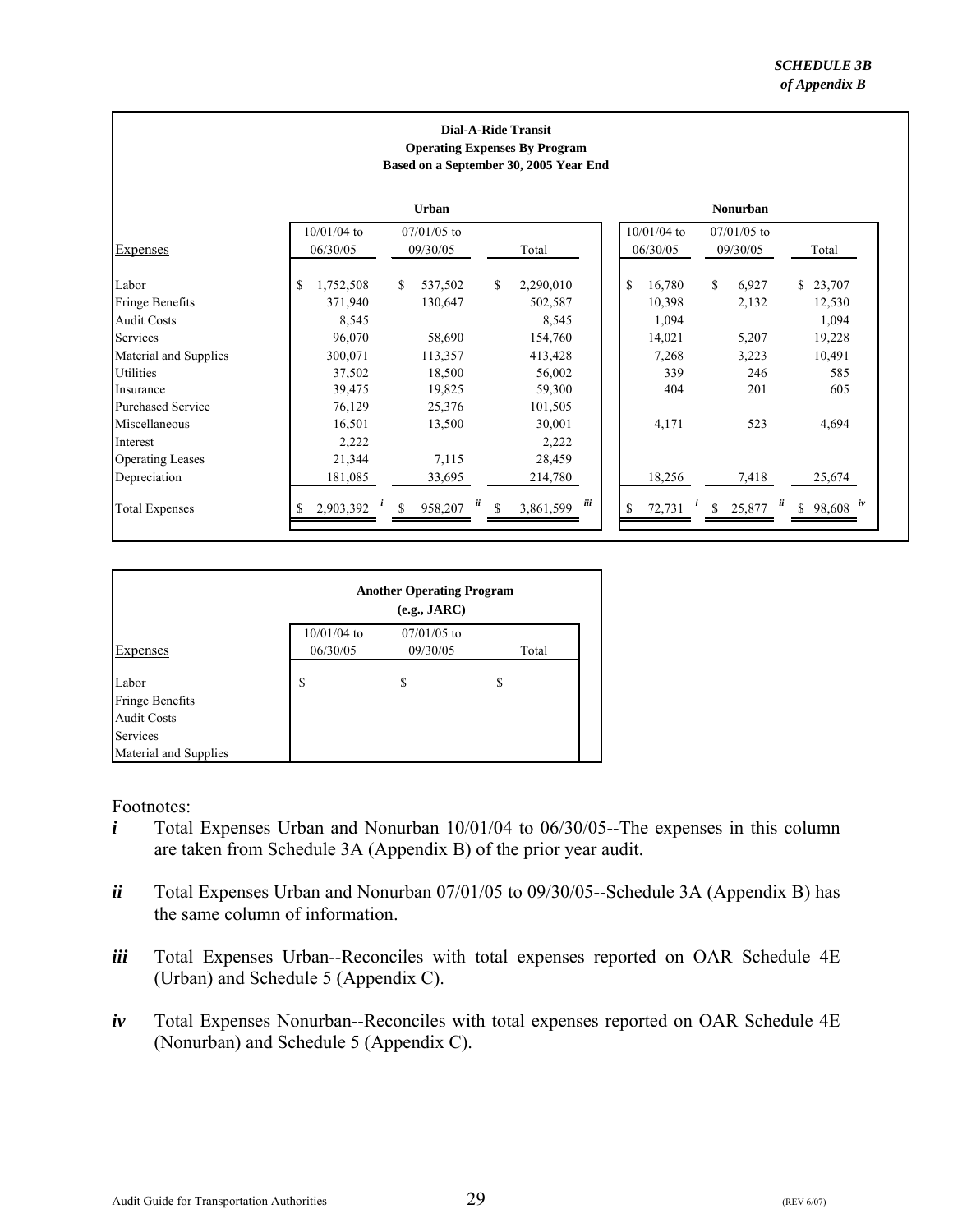# <span id="page-32-0"></span>**Appendix C**

# **Required in all Audits**

|  | <b>OAR Schedule 4R</b> Urban--Revenues    |
|--|-------------------------------------------|
|  | <b>4E</b> Urban--Expenses                 |
|  | 4N Urban--Nonfinancial                    |
|  | <b>OAR Schedule 4R</b> Nonurban--Revenues |
|  | <b>4E</b> Nonurban--Expenses              |
|  | 4N Nonurban--Nonfinancial                 |

An OAR Schedule 4 is required for every OAR required by BPT to be submitted on the PTMS. OAR Schedule 4 must include all three components: revenues, expenses, and nonfinancial information. The schedule heading for each component should be labeled with an R for revenues, E for expenses and N for nonfinancial. The schedule heading should also include a descriptive word that identifies the Comprehensive Transportation Fund (CTF) program associated with that OAR (i.e., "Urban," "Nonurban," "JARC" for Job Access/Reverse Commute).

#### **Schedule 5--Operating Assistance Calculation**

Schedule 5 summarizes the urban and nonurban total expenses and ineligible expenses reported on OAR Schedule 4E (Urban) & 4E (Nonurban) and then calculates the State and Federal operating assistance based on total eligible expenses.

#### STATE OPERATING ASSISTANCE CALCULATION:

There is a fixed amount of State operating funds available and the distribution percentage changes based on the state-wide eligible expenses. Transit agencies are reimbursed based on a percentage of their total eligible operating expenses. The reimbursement percentages are initially calculated based on budgeted expenses and then recalculated based on reconciled expenses and promulgated annually in the Audit Information Letter (when available).

The reimbursement amount has both a maximum cap amount and a minimum floor amount.

#### Statutory Cap

Nonurbanized areas and urbanized areas under 100,000 population can receive up to 60% of eligible operating expenses. Urbanized areas over 100,000 population can receive up to 50% of eligible operating expenses.

#### Mandatory Floor

An agency must receive, at a minimum, the amount received for eligible operating expenses in FY 1997, contingent upon the local share requirements set forth in Act 51, as amended.

FEDERAL SECTION 5311 CALCULATION (see footnote xiii, xiv, xv, and xvii on page 40). Total State eligible expenses less Federal ineligibles per OMB Circular A-87, multiplied by the Section 5311 reimbursement percentage which equals the Federal operating assistance.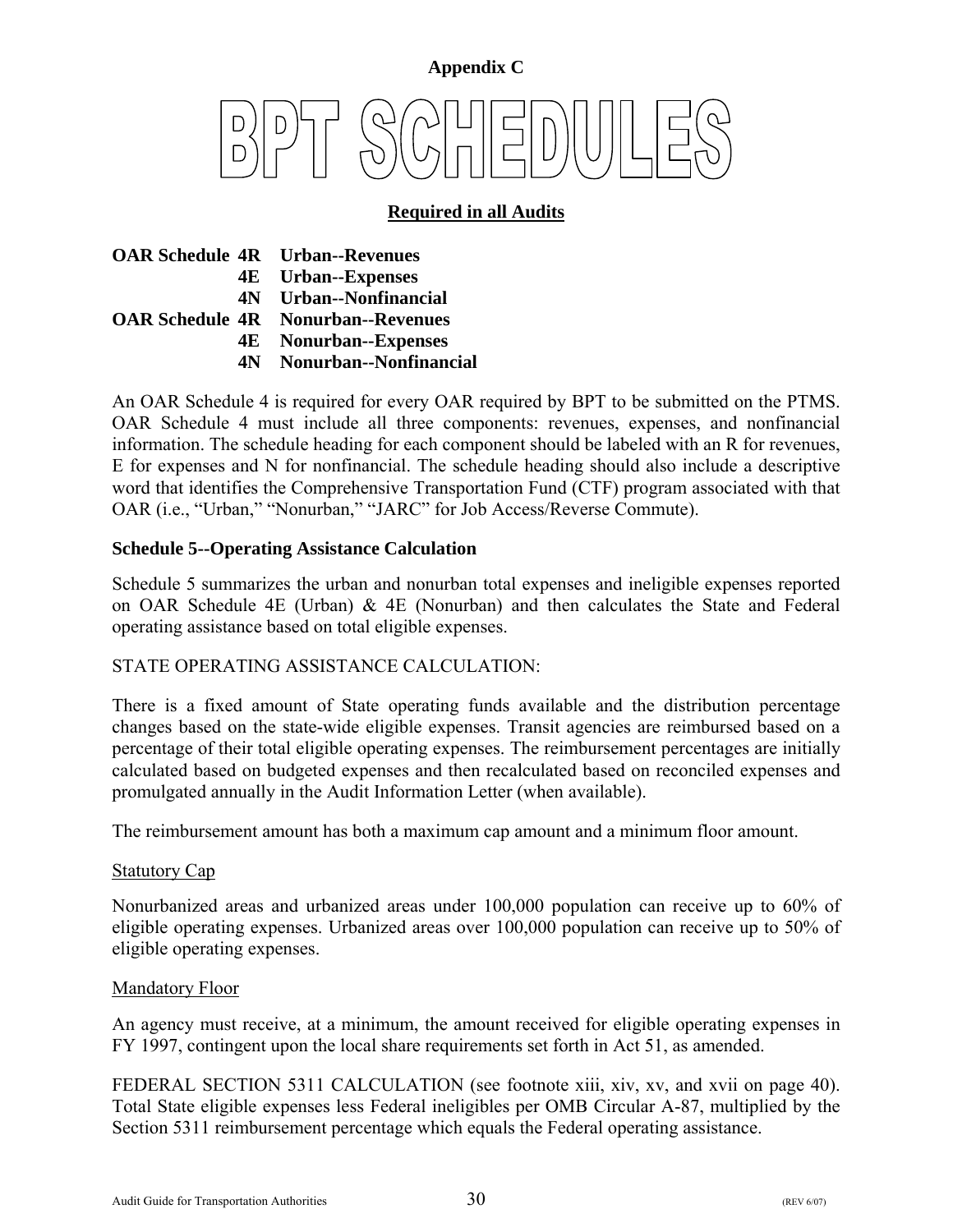#### **Dial-A-Ride Transit Urban Regular Service Revenue Report For the Year Ended September 30, EITHER 2005 OR 2006 (See Footnote)***<sup>i</sup>*

<span id="page-33-0"></span>

| Code  | <b>Description</b>                          |                       | <b>Amount</b>                |     |
|-------|---------------------------------------------|-----------------------|------------------------------|-----|
| 401:  | <b>Farebox Revenue</b>                      |                       |                              |     |
| 40100 | Passenger Fares                             |                       | \$<br>957,216                |     |
| 405 : | <b>Charter Service</b>                      |                       |                              |     |
| 40500 | <b>Charter Service</b>                      |                       | \$<br>$2,599$ $\frac{ii}{i}$ |     |
| 406:  | <b>Auxiliary Trans Revenues</b>             |                       |                              |     |
| 40615 | Advertising                                 |                       | \$<br>14,500                 | iii |
| 407 : | <b>NonTrans Revenues</b>                    |                       |                              |     |
| 40710 | Sales of Maintenance Services               |                       | \$<br>5,768                  | üї  |
| 40720 | Rental of Bldgs or Other Property           |                       | \$<br>2,700                  | iii |
| 408 : | <b>Local Revenue</b>                        |                       |                              |     |
| 40800 | Taxes Levied Directly for/by Transit Agency |                       | \$<br>740,020                |     |
| 409 : | <b>Local Revenue</b>                        |                       |                              |     |
| 40910 | <b>Local Operating Assistance</b>           |                       | \$<br>8,500                  |     |
| 411:  | <b>State Formula and Contracts</b>          |                       |                              |     |
| 41101 | <b>State Operating Assistance</b>           |                       | \$<br>$1,185,088$ iv         |     |
| 413 : | <b>Federal Contracts</b>                    |                       |                              |     |
| 41302 | Federal Section 5307 (Operating Funds Only) |                       | \$<br>521,073                |     |
| 414 : | <b>Other Revenue</b>                        |                       |                              |     |
| 41400 | Interest Income                             |                       | \$<br>1,241                  | v   |
|       |                                             | <b>Total Revenues</b> | \$<br>3,438,705              |     |

- $i$  For transit agencies with a September 30th year end, this schedule would be for the fiscal year ending 2006. For agencies with a June 30th year end, this schedule would be for the fiscal year ending September 30, 2005.
- *ii* The Notes to the Financial Statements (see section on Cost Allocation Plans on *pg.* 13) must state that expenses are accounted for by a cost allocation plan where the methodology is approved by BPT. Expenses must be subtracted out as ineligible on OAR Schedule 4E (Urban) and Schedule 5 (Appendix C). Hours and miles must be reported on OAR Schedule 4N (Urban) (Appendix C).
- *iii* The Notes to the Financial Statements (see section on Cost Allocation Plans on *pg*. 13) must state that expenses are accounted for by a cost allocation plan where the methodology is approved by BPT. Expenses associated with this revenue must be subtracted out as ineligible on OAR Schedule 4E (Urban) and Schedule 5 (Appendix C). If no expenses are associated with earning this revenue, then that must be stated in the Notes to the Financial Statements (see section on Explanation of Ineligible Expenses per the BPT R&E Manual on *pg.* 13).
- *iv* Reconciles with the amount of State Operating Assistance calculated on Schedule 5 (Appendix C).
- *v* Interest expense is ineligible to the extent that interest income is earned and reported above. Interest expense of \$1,241 must be subtracted out as ineligible on OAR Schedule 4E (Urban) and Schedule 5 (Appendix C).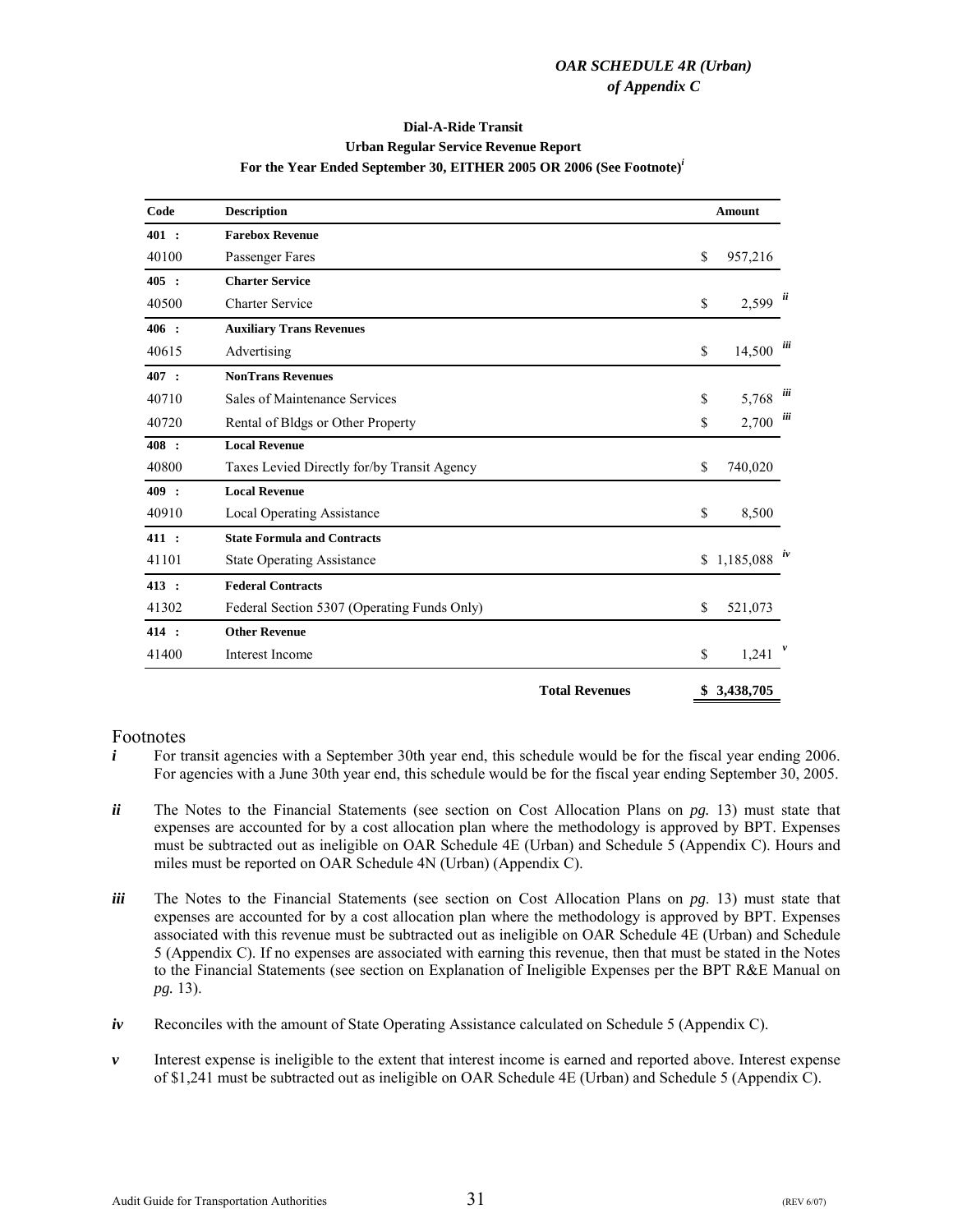#### **For the Year Ended September 30, EITHER 2005 OR 2006 (See Footnote)***<sup>i</sup>* **Urban Regular Service Expense Report Dial-A-Ride Transit**

<span id="page-34-0"></span>

| Code  | <b>Description</b>               |    | <b>Operations</b> |      | Maintenance |    | Gen. Admin. |    | <b>Total</b> |   |
|-------|----------------------------------|----|-------------------|------|-------------|----|-------------|----|--------------|---|
| 501:  | Labor                            |    |                   |      |             |    |             |    |              |   |
| 50101 | Operators' Salaries & Wages      | \$ | 1,473,002         |      |             |    |             | \$ | 1,473,002    |   |
| 50102 | Other Salaries & Wages           | \$ | 120,885           | \$   | 196,475     | \$ | 260,079     | \$ | 577,439      |   |
| 50103 | Dispatchers' Salaries & Wages    | \$ | 239,569           |      |             |    |             | \$ | 239,569      |   |
| 502 : | <b>Fringe Benefits</b>           |    |                   |      |             |    |             |    |              |   |
| 50200 | Other Fringe Benefits            | \$ | 306,058           | \$   | 32,317      | \$ | 41,822      | \$ | 380,197      |   |
| 50201 | Pensions                         | \$ | 98,524            | \$   | 10,403      | \$ | 13,463      | \$ | 122,390      |   |
| 503:  | <b>Services</b>                  |    |                   |      |             |    |             |    |              |   |
| 50302 | <b>Advertising Fees</b>          |    |                   |      |             | \$ | 22,464      | \$ | 22,464       |   |
| 50305 | Audit Cost                       |    |                   |      |             | \$ | 8,545       | \$ | 8,545        | ü |
| 50399 | Other Services                   | \$ | 10,993            | $\$$ | 62,204      | \$ | 59,099      | \$ | 132,296      |   |
| 504:  | <b>Material and Supplies</b>     |    |                   |      |             |    |             |    |              |   |
| 50401 | Fuel & Lubricants                | \$ | 168,983           |      |             |    |             | \$ | 168,983      |   |
| 50402 | Tires & Tubes                    | \$ | 36,653            |      |             |    |             | \$ | 36,653       |   |
| 50499 | Other Materials & Supplies       | \$ | 4,469             | \$   | 194,425     | \$ | 8,898       | \$ | 207,792      |   |
| 505:  | <b>Utilities</b>                 |    |                   |      |             |    |             |    |              |   |
| 50500 | Utilities                        |    |                   |      |             | \$ | 56,002      | \$ | 56,002       |   |
| 506:  | <b>Insurance</b>                 |    |                   |      |             |    |             |    |              |   |
| 50603 | Liability Insurance              | \$ | 52,052            |      |             |    |             | \$ | 52,052       |   |
| 50699 | Other Insurance                  |    |                   |      |             | \$ | 7,248       | \$ | 7,248        |   |
| 508:  | <b>Purchased Trans Service</b>   |    |                   |      |             |    |             |    |              |   |
| 50800 | <b>Purchased Trans Service</b>   | \$ | 101,505           |      |             |    |             | \$ | 101,505      |   |
| 509:  | <b>Misc Expenses</b>             |    |                   |      |             |    |             |    |              |   |
| 50902 | Travel, Meetings, & Training     | \$ | 583               | \$   | 367         | \$ | 9,948       | \$ | 10,898       |   |
| 50903 | Association Dues & Subscriptions |    |                   |      |             | \$ | 5,705       | \$ | 5,705        |   |
| 50999 | Other Misc Expenses              | \$ | 9,979             | \$   | 475         | \$ | 2,944       | \$ | 13,398       |   |

- *i* For transit agencies with a September 30th year end, this schedule would be for the fiscal year ending 2006. For transit agencies with a June 30th year end, this schedule would be for the fiscal year ending 2005.
- *ii* Per OMB Circular A-133, audit costs are allowable charges to Federal Awards if a Single Audit is required and conducted under the provisions of A-133. Otherwise, audit costs are ineligible for Federal Section 5307 Operating Assistance and should be subtracted from total Federal expenses on Schedule 5 (Appendix C).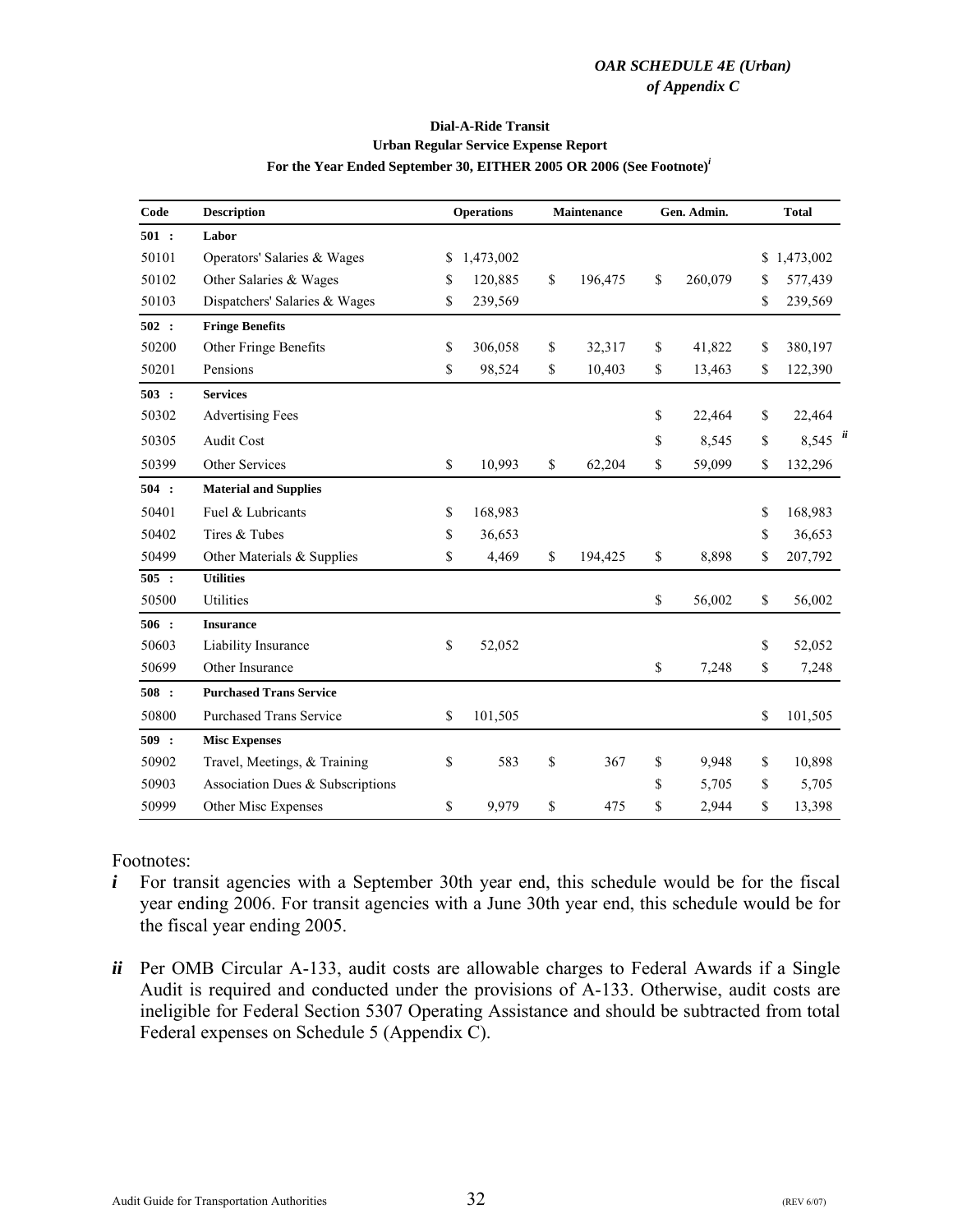#### **Urban Regular Service Expense Report Dial-A-Ride Transit For the Year Ended September 30, EITHER 2005 OR 2006 (See Footnote)***<sup>i</sup>*

| <b>Description</b><br>Code |                                                                  | <b>Operations</b> |         |                       | <b>Maintenance</b>               |    | Gen. Admin.               | <b>Total</b>                   |  |
|----------------------------|------------------------------------------------------------------|-------------------|---------|-----------------------|----------------------------------|----|---------------------------|--------------------------------|--|
| 511:                       | <b>Interest Expense</b>                                          |                   |         |                       |                                  |    |                           |                                |  |
| 51102                      | Interest on Short-Term Debt                                      |                   |         |                       |                                  | \$ | 2,222                     | \$<br>$2,222$ $ii$             |  |
| 512:                       | <b>Operating Leases &amp; Rentals</b>                            |                   |         |                       |                                  |    |                           |                                |  |
| 51200                      | Operating Leases & Rentals                                       | \$                | 17,275  | \$                    | 62                               | \$ | 11,122                    | \$<br>28,459                   |  |
| 513:                       | <b>Depreciation</b>                                              |                   |         |                       |                                  |    |                           |                                |  |
| 51300                      | Depreciation                                                     | \$                | 172,537 | \$                    | 5,211                            | \$ | 37,032                    | \$<br>214,780                  |  |
| 550:                       | <b>Ineligible Expenses</b>                                       |                   |         |                       |                                  |    |                           |                                |  |
| 55006                      | Other Ineligible Interest Expense                                |                   |         |                       |                                  | \$ | 1,241                     | \$<br>$1,241$ $ii$             |  |
| 55007                      | Ineligible Depreciation                                          | \$                | 157,357 | \$                    | 5,001                            | \$ | 35,032                    | \$<br>197,390 iii              |  |
| 55015                      | Ineligible Charter                                               | \$                | 2,332   |                       |                                  |    |                           | \$<br>$2,332$ iv               |  |
| 560:                       | <b>Ineligible Expenses</b>                                       |                   |         |                       |                                  |    |                           |                                |  |
| 56001                      | Ineligible Expenses Associated w/<br>Sale of Maintenance Service |                   |         | \$                    | 5,068                            |    |                           | \$<br>5,068 $iv$               |  |
| 56004                      | Ineligible Expenses Associated w/<br>Rental                      |                   |         |                       |                                  | \$ | 2,200                     | \$<br>$2,200$ iv               |  |
|                            |                                                                  |                   |         | <b>Total Expenses</b> |                                  |    | \$<br>3,861,599 $\degree$ |                                |  |
|                            |                                                                  |                   |         |                       | <b>Total Ineligible Expenses</b> |    |                           | \$<br>$208,231$ $\frac{vi}{i}$ |  |
|                            |                                                                  |                   |         |                       | <b>Total Eligible Expenses</b>   |    |                           | $$3,653,368$ vi                |  |

- *i* For transit agencies with a September 30th year end, this schedule would be for the fiscal year ending 2006. For transit agencies with a June 30th year end, this schedule would be for the fiscal year ending September 30, 2005.
- *ii* Interest expense is ineligible to the extent that interest income is earned and reported in PTMS code 41400 on OAR Schedule 4R (Urban) (Appendix C). Therefore, \$1,241 must be subtracted out as ineligible on this schedule and on Schedule 5 (Appendix C).
- *iii* Ineligible depreciation includes \$3,150 (urban portion) for a snow plow purchased with local money in which the useful life of the asset was not approved by BPT. Notes to the Financial Statement (see section on the Summary of Significant Accounting Policies on *pg.* 10) must state that eligible depreciation only includes the depreciation of assets purchased with local funds and where the useful life of the asset purchased has been approved by BPT.
- *iv* The Notes to the Financial Statements (see section on Cost Allocation Plans on *pg*. 13) must state that expenses are accounted for by a cost allocation plan where the methodology is approved by BPT.
- *v* For transit agencies on a September 30th year end, this total appears on Schedule 3 (Appendix A) and Schedule 5 (Appendix C). For transit agencies on a June 30th year end, this total appears on Schedule 3B (Appendix B) and Schedule 5 (Appendix C).
- *vi* This total appears on Schedule 5 (Appendix C).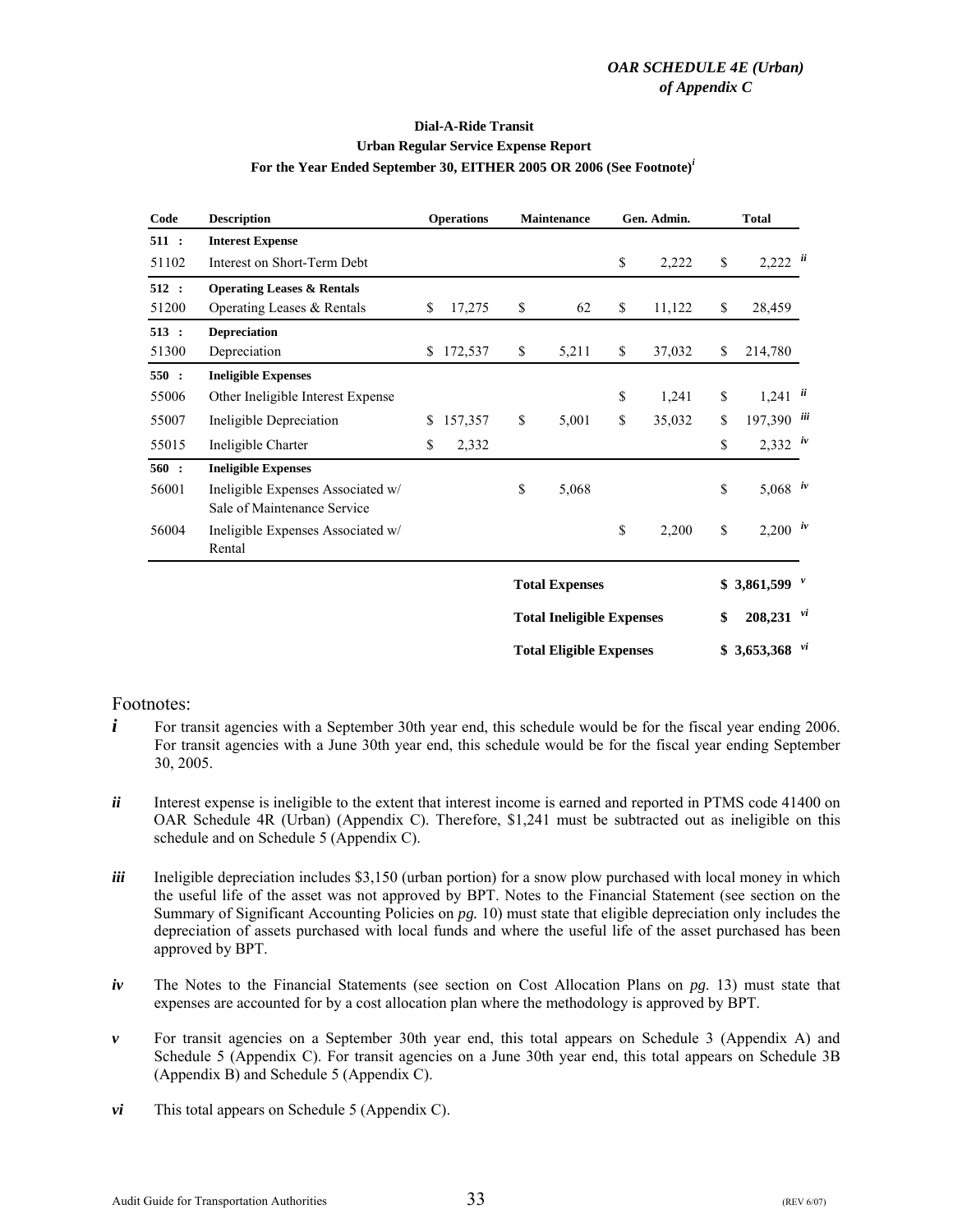#### <span id="page-36-0"></span>**Dial-A-Ride Transit Urban Regular Service Nonfinancial Report For the Year Ended September 30, EITHER 2005 OR 2006 (See Footnote)***i*

**Public Service**

| Code | <b>Description</b> | Weekday | <b>Saturday</b> | Sunday | Total   |     |
|------|--------------------|---------|-----------------|--------|---------|-----|
| 610  | Vehicle Hours      | 125,910 | 16              |        | 125,927 | ü   |
| 611  | Vehicle Miles      | 511,130 |                 | 11     | 511,252 | iii |

#### **Miscellaneous Information**

| Code | <b>Description</b>           | Quantity |    |
|------|------------------------------|----------|----|
| 630  | <b>Charter Service Hours</b> | 74       | iv |
| 631  | <b>Charter Service Miles</b> | 378      |    |

Footnotes:

- *i* For transit agencies with a September 30th year end, this schedule would be for the fiscal year ending 2006. For transit agencies with a June 30th year end, this schedule would be for the fiscal year ending September 30, 2005.
- *ii* Vehicle hours of 125,927 are required because the charter cost allocation methodology is based on vehicle hours. See the section on Nonfinancial Data in the Notes to the Financial Statements (on *pg*. 13) which states that the methodology used for compiling vehicle hours was reviewed and found to be an adequate and reliable method for recording vehicle hours.
- *iii* Miles are required for all CTF operating programs in which the transit agency provided the service. Miles are not reported for the Specialized Services program because the transit agency did not provide the service. The transit agency acted as a pass-through entity.

See the section on Nonfinancial Data in the Notes to the Financial Statements which states that the methodology used for compiling vehicle miles was reviewed and found to be an adequate and reliable method for recording vehicle miles.

*iv* Charter hours are required because the charter cost allocation methodology is based on vehicle hours.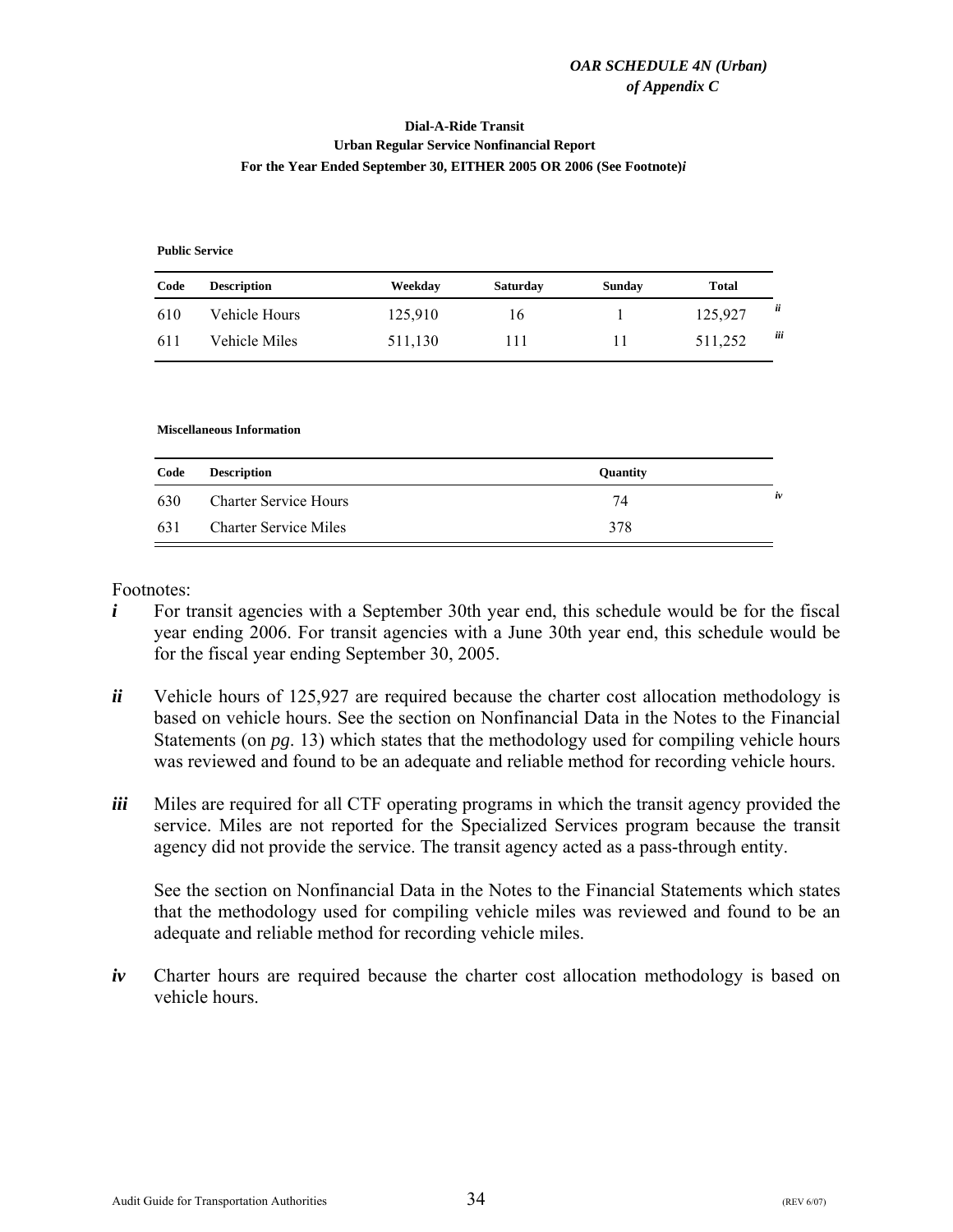#### **Dial-A-Ride Transit Nonurban Regular Service Revenue Report For the Year Ended September 30, EITHER 2005 OR 2006 (See Footnote)***i*

<span id="page-37-0"></span>

| Code  | <b>Description</b><br><b>Farebox Revenue</b> |                       |    |           |     |
|-------|----------------------------------------------|-----------------------|----|-----------|-----|
| 401:  |                                              |                       |    |           |     |
| 40100 | Passenger Fares                              |                       | \$ | 36,842    |     |
| 40200 | <b>Contract Fares</b>                        |                       | \$ | 20,500    | ü   |
| 407 : | <b>NonTrans Revenues</b>                     |                       |    |           |     |
| 40710 | Sales of Maintenance Services                |                       | \$ | 640       | iii |
| 40720 | Rental of Buildings or Other Property        |                       | \$ | 300       | iii |
| 408:  | <b>Local Revenue</b>                         |                       |    |           |     |
| 40800 | Taxes Levied Directly for/by Transit Agency  |                       | \$ | 3,800     |     |
| 411:  | <b>State Formula and Contracts</b>           |                       |    |           |     |
| 41101 | <b>State Operating Assistance</b>            |                       | \$ | 27,230    | iv  |
| 413 : | <b>Federal Contracts</b>                     |                       |    |           |     |
| 41301 | Section 5311 (Operating Funds Only)          |                       | \$ | 7,638     |     |
| 41398 | <b>RTAP</b>                                  |                       | \$ | 3,046 $V$ |     |
|       |                                              | <b>Total Revenues</b> | \$ | 99,996    |     |

Footnotes:

- *i* For transit agencies with a September  $30<sup>th</sup>$  year end, this schedule would be for the fiscal year ending 2006. For transit agencies with a June  $30<sup>th</sup>$  year end, this schedule would be for the fiscal year ending September 30, 2005.
- *ii* The contract with the County Commission on Aging for \$8,500 and the Michigan Department of Community Health for \$12,000 states that the money is to be used for nonurban service only. Because the contract with the transit agency is to purchase service, the revenues are code 40200 Contract Fares.
- *iii* The Notes to the Financial Statements (see section on Cost Allocation Plans on *pg.* 13) must state that expenses are accounted for by a cost allocation plan where the methodology is approved by BPT. Expenses must be subtracted out as ineligible on OAR Schedule 4E (Nonurban) and Schedule 5 (Appendix C).

If no expenses are associated with earning this revenue, then that must be stated in the Notes to the Financial Statements (see section on Explanation of Ineligible Expenses per the BPT R&E Manual on *pg.* 13).

- *iv* Reconciles with the amount of State Operating Assistance calculated on Schedule 5 (Appendix C).
- *v* The expenses associated with RTAP revenue are ineligible and must be subtracted out on OAR Schedule 4E (Nonurban) and Schedule 5 (Appendix C).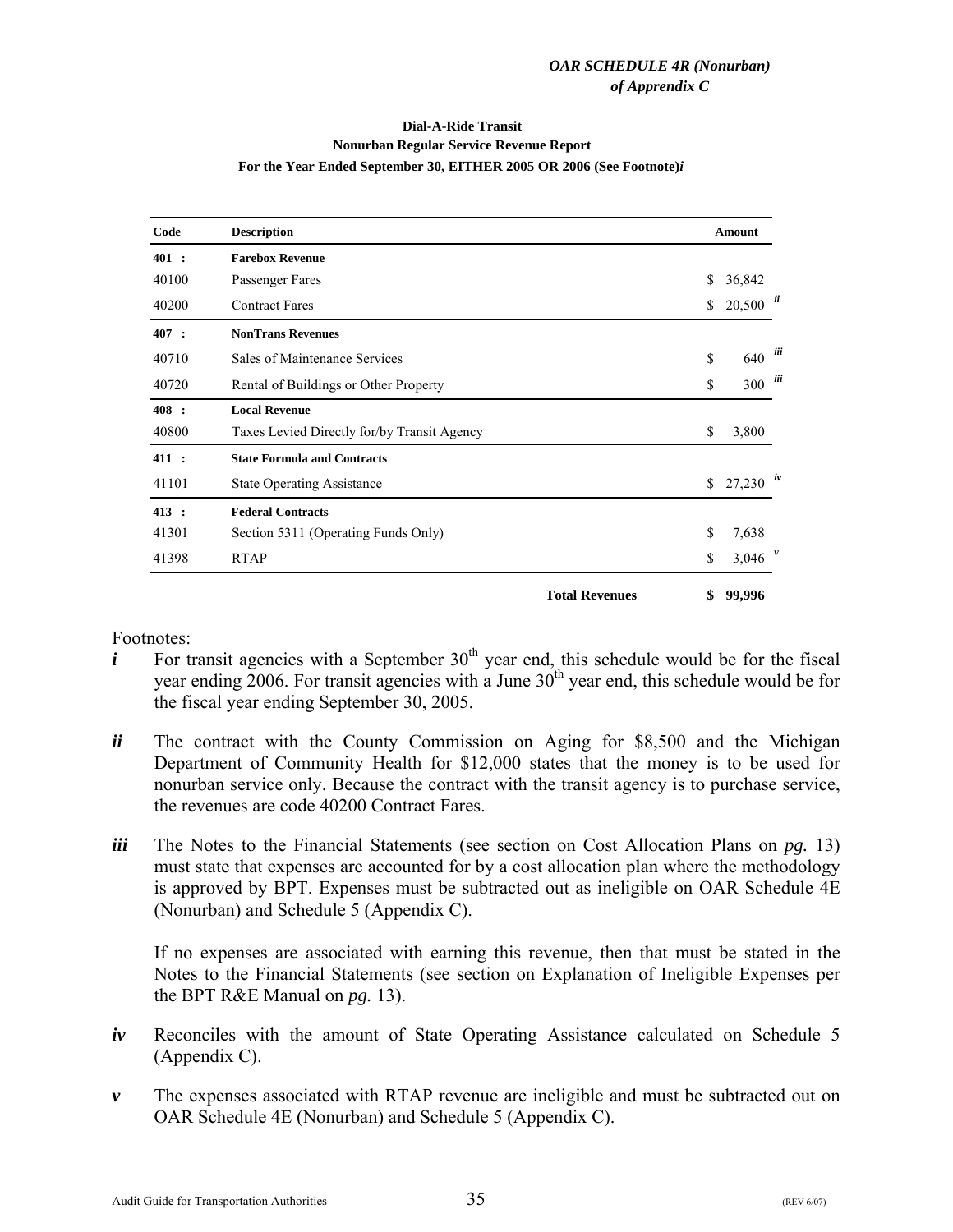#### **Dial-A-Ride Transit Nonurban Regular Service Expense Report For the Year Ended September 30, EITHER 2005 OR 2006 (See Footnote)***i*

<span id="page-38-0"></span>

| Code  | <b>Description</b>               | <b>Operations</b> | Maintenance | Gen. Admin. |    | <b>Total</b> |
|-------|----------------------------------|-------------------|-------------|-------------|----|--------------|
| 501:  | Labor                            |                   |             |             |    |              |
| 50101 | Operators' Salaries & Wages      | \$<br>14,730      |             |             | \$ | 14,730       |
| 50102 | Other Salaries & Wages           |                   | \$<br>3,552 | \$<br>2,830 | \$ | 6,382        |
| 50103 | Dispatchers' Salaries & Wages    | \$<br>2,595       |             |             | \$ | 2,595        |
| 502 : | <b>Fringe Benefits</b>           |                   |             |             |    |              |
| 50200 | Other Fringe Benefits            | \$<br>3,500       | \$<br>2,167 | \$<br>1,884 | \$ | 7,551        |
| 50201 | Pensions                         | \$<br>3,161       | \$<br>1,001 | \$<br>817   | \$ | 4,979        |
| 503:  | <b>Services</b>                  |                   |             |             |    |              |
| 50305 | <b>Audit Cost</b>                |                   |             | \$<br>1,094 | S  | 1,094        |
| 50399 | Other Services                   | \$<br>3,099       | \$<br>8,220 | \$<br>7,909 | \$ | 19,228       |
| 504:  | <b>Material and Supplies</b>     |                   |             |             |    |              |
| 50401 | Fuel & Lubricants                | \$<br>5,762       |             |             | \$ | 5,762        |
| 50402 | Tires & Tubes                    | \$<br>1,851       |             |             | \$ | 1,851        |
| 50499 | Other Materials & Supplies       | \$<br>446         | \$<br>2,144 | \$<br>288   | \$ | 2,878        |
| 505:  | <b>Utilities</b>                 |                   |             |             |    |              |
| 50500 | Utilities                        |                   |             | \$<br>585   | \$ | 585          |
| 506:  | <b>Insurance</b>                 |                   |             |             |    |              |
| 50603 | Liability Insurance              | \$<br>529         |             |             | \$ | 529          |
| 50699 | Other Insurance                  |                   |             | \$<br>76    | \$ | 76           |
| 509:  | <b>Misc Expenses</b>             |                   |             |             |    |              |
| 50902 | Travel, Meetings, & Training     |                   | \$<br>1,225 | \$<br>1,334 | \$ | 2,559        |
| 50903 | Association Dues & Subscriptions |                   |             | \$<br>670   | \$ | 670          |
| 50999 | Other Misc Expenses              | \$<br>119         | \$<br>27    | \$<br>1,319 | \$ | 1,465        |
| 513:  | <b>Depreciation</b>              |                   |             |             |    |              |
| 51300 | Depreciation                     | \$<br>19.250      | \$<br>721   | \$<br>5,703 | \$ | 25,674       |

- *i* For transit agencies with a September 30th year end, this schedule would be for the fiscal year ending 2006. For transit agencies with a June 30th year end, this schedule would be for the fiscal year ending September 30, 2005.
- *ii* Per OMB Circular A-133, audit costs are allowable charges to Federal Awards if a Single Audit is required and conducted under the provisions of A-133. Otherwise, audit costs are ineligible for Federal Section 5311 Operating Assistance and should be subtracted from total Federal expenses on Schedule 5 (Appendix C).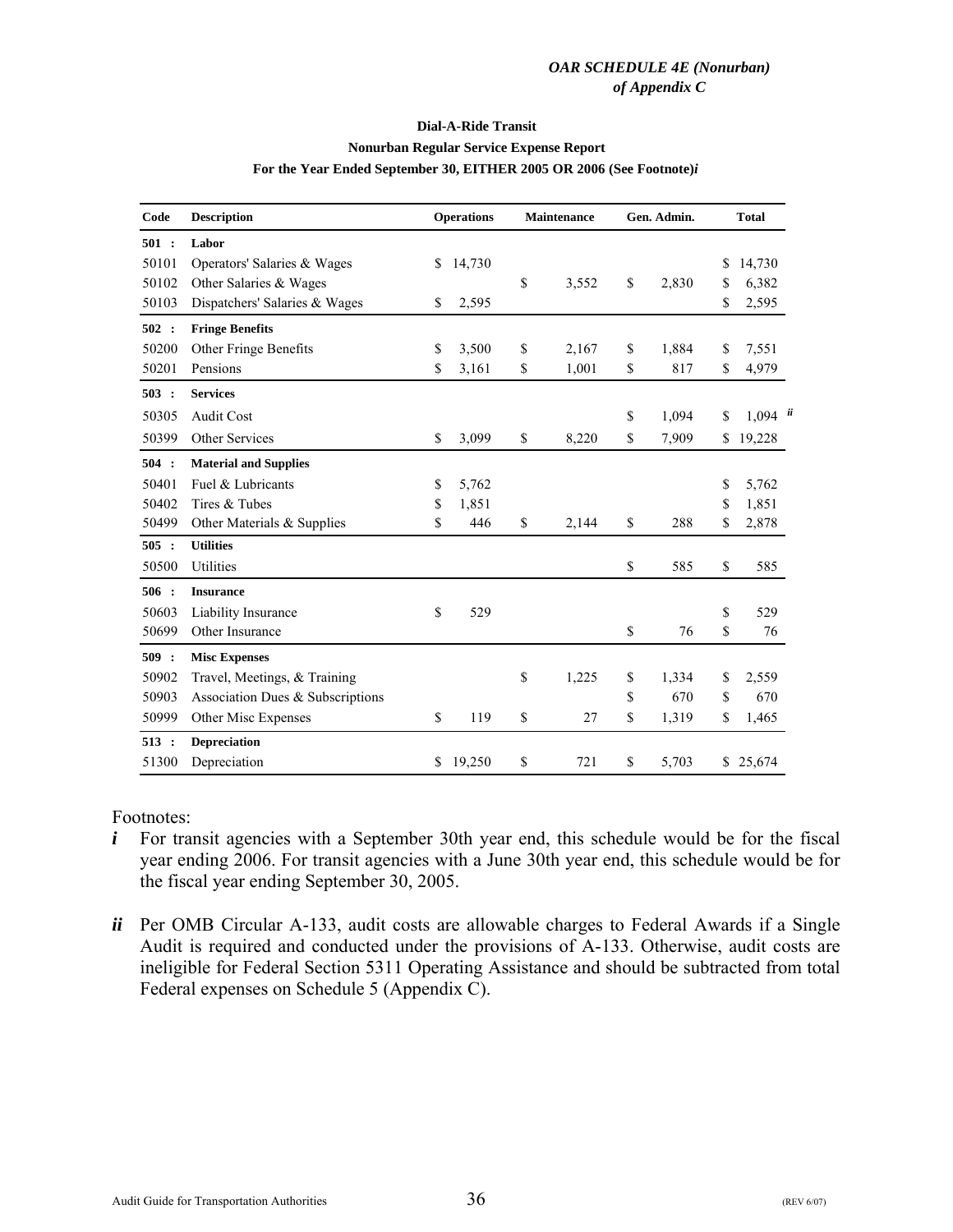#### **Dial-A-Ride Transit Nonurban Regular Service Expense Report For the Year Ended September 30, EITHER 2005 OR 2006 (See Footnote)***i*

| Code  | <b>Description</b>                                               | <b>Operations</b> | Maintenance                      | Gen. Admin. |             | <b>Total</b>            |     |
|-------|------------------------------------------------------------------|-------------------|----------------------------------|-------------|-------------|-------------------------|-----|
| 550:  | <b>Ineligible Expenses</b>                                       |                   |                                  |             |             |                         |     |
| 55007 | Ineligible Depreciation                                          | \$<br>17,659      | \$<br>702                        | \$<br>5,222 | \$          | $23,583$ $\frac{ii}{i}$ |     |
| 55009 | Ineligible Percent of Assoc. Dues                                |                   |                                  | \$<br>318   | \$          | $318$ $iii$             |     |
| 560:  | <b>Ineligible Expenses</b>                                       |                   |                                  |             |             |                         |     |
| 56001 | Ineligible Expenses Associated w/<br>Sale of Maintenance Service |                   | \$<br>568                        |             | \$          | 568 $\frac{iv}{ }$      |     |
| 56004 | Ineligible Expenses Associated w/<br>Rental                      |                   |                                  | \$<br>250   | $\mathbf S$ | $250$ $\dot{w}$         |     |
| 574:  | <b>Ineligible Expenses</b>                                       |                   |                                  |             |             |                         |     |
| 57402 | Ineligible RTAP                                                  |                   |                                  | \$<br>3,046 | \$          | 3,046 $V$               |     |
|       |                                                                  |                   | <b>Total Expenses</b>            |             | \$          | $98,608$ <sup>vi</sup>  |     |
|       |                                                                  |                   | <b>Total Ineligible Expenses</b> |             | \$          | $27,765$ <sup>vii</sup> |     |
|       |                                                                  |                   | <b>Total Eligible Expenses</b>   |             | \$          | 70,843                  | vii |

- $i$  For transit agencies with a September 30th year end, this schedule would be for the fiscal year ending 2006. For transit agencies with a June 30th year end, this schedule would be for the fiscal year ending September 30, 2005.
- *ii* Ineligible depreciation includes \$350 (nonurban portion) for a snow plow purchased with local money in which the useful life of the asset was not approved by BPT. Notes to the Financial Statements (see section on Summary of Significant Accounting Policies on *pg.* 10) must state that eligible depreciation only includes the depreciation of assets purchased with local funds and where the useful life of the asset purchased has been approved by BPT.
- *iii* The percentage of association dues ineligible for Federal and State reimbursement is promulgated annually in the Audit Information Letter and can be obtained in Audit/Accounting Information at: [http://www.michigan.gov/mdot/0,1607,7-151-9625\\_21607-34498--,00.html](http://www.michigan.gov/mdot/0%2C1607%2C7-151-9625_21607-34498--%2C00.html)
- *iv* Notes to the Financial Statements (see section on Cost Allocation Plans on *pg*. 13) must state that expenses are accounted for by a cost allocation plan where the methodology is approved by BPT.
- *v* Reconciles with RTAP revenue reported in PTMS code 41398 on OAR Schedule 4R (Nonurban).
- *vi* For transit agencies on a September 30th year end, this total appears on Schedule 5 (Appendix C) and Schedule 3 (Appendix A). For transit agencies on a June 30th year end, this total appears on Schedule 5 (Appendix C) and Schedule 3B (Appendix B).
- *vii* This total appears on Schedule 5 (Appendix C).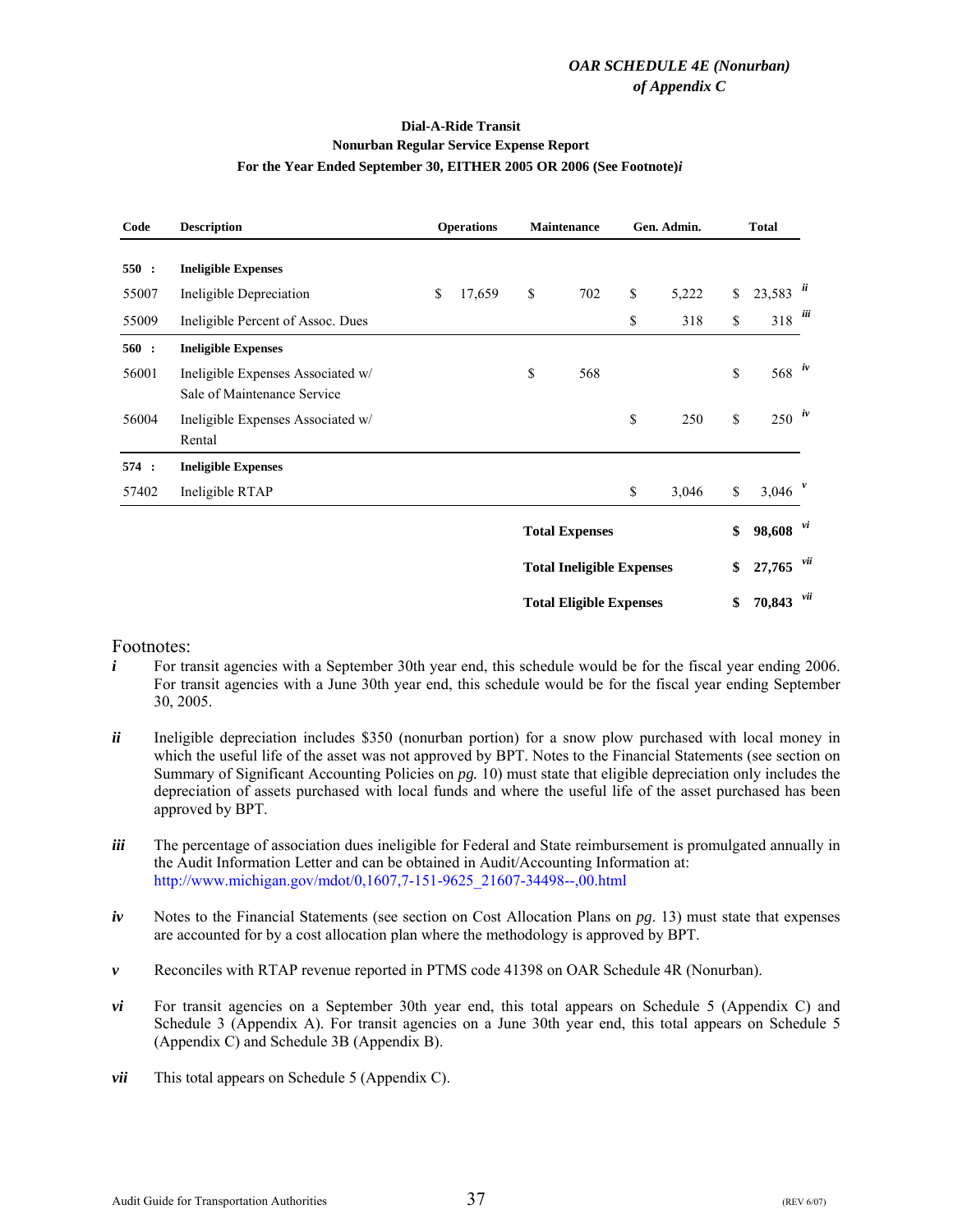#### **Dial-A-Ride Transit**

#### <span id="page-40-0"></span>**Nonurban Regular Service Nonfinancial Report For the Year Ended September 30, EITHER 2005 OR 2006 (See Footnote)***<sup>i</sup>*

| <b>Public Service</b> |                    |         |                 |               |              |   |  |  |  |
|-----------------------|--------------------|---------|-----------------|---------------|--------------|---|--|--|--|
| Code                  | <b>Description</b> | Weekday | <b>Saturday</b> | <b>Sunday</b> | <b>Total</b> |   |  |  |  |
| 611                   | Vehicle Miles      | 5,111   | Ħ               |               | 5,123        | ü |  |  |  |

- *i* For transit agencies with a September 30th year end, this schedule would be for the fiscal year ending 2006. For transit agencies with a June 30th year end, this schedule would be for the fiscal year ending September 30, 2005.
- *ii* Miles are required for all CTF operating programs in which the transit agency provided the service. Miles are not reported for the Specialized Services program because the transit agency did not provide the service. The transit agency acted as a pass-through entity. See the Nonfinancial Data Section in the Notes to the Financial Statements (*pg.* 13) which states that the methodology used for compiling vehicle miles was reviewed and found to be an adequate and reliable method for recording vehicle miles.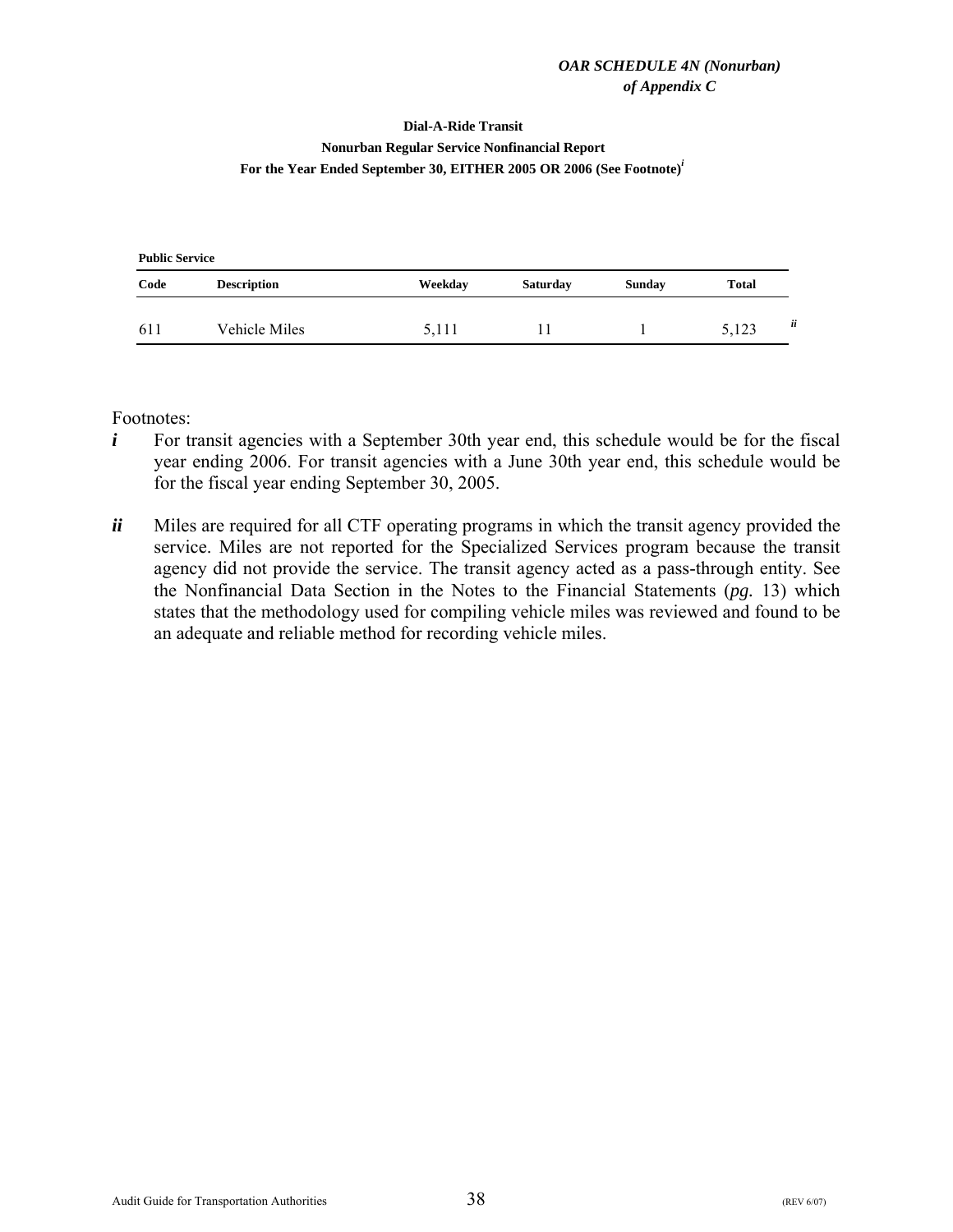#### *OAR SCHEDULE 4R (Another Operating Program) of Appendix C*

#### **Dial-A-Ride Transit (e.g.,) JARC Service Revenue Report***<sup>i</sup>* **For the Year Ended September 30, EITHER 2005 OR 2006 (See Footnote)***ii*

<span id="page-41-0"></span>

| Code      | <b>Description</b>     | Amount |
|-----------|------------------------|--------|
| 401 :     | <b>Farebox Revenue</b> |        |
| 40100     | Passenger Fares        |        |
|           |                        |        |
| $\bullet$ |                        |        |
| $\bullet$ |                        |        |
| $\bullet$ |                        |        |
|           |                        |        |
|           | <b>Total Revenues</b>  | \$     |

- i For illustration purposes, this OAR would be required for the operating program reported on Schedules 1, 2, and 3 (Appendix A) and on Schedules 1, 1A, 2, 3, 3A and 3B (Appendix B). If this were an actual OAR in an annual audit, then it would also have an expense schedule [e.g., OAR Schedule 4E (e.g., JARC)] and a nonfinancial schedule [e.g., OAR Schedule 4N (e.g., JARC)].
- ii For transit agencies with a September  $30<sup>th</sup>$  year end, this schedule would be for the fiscal year ending 2006. For transit agencies with a June 30<sup>th</sup> year end, this schedule would be for the fiscal year ending September 30, 2005.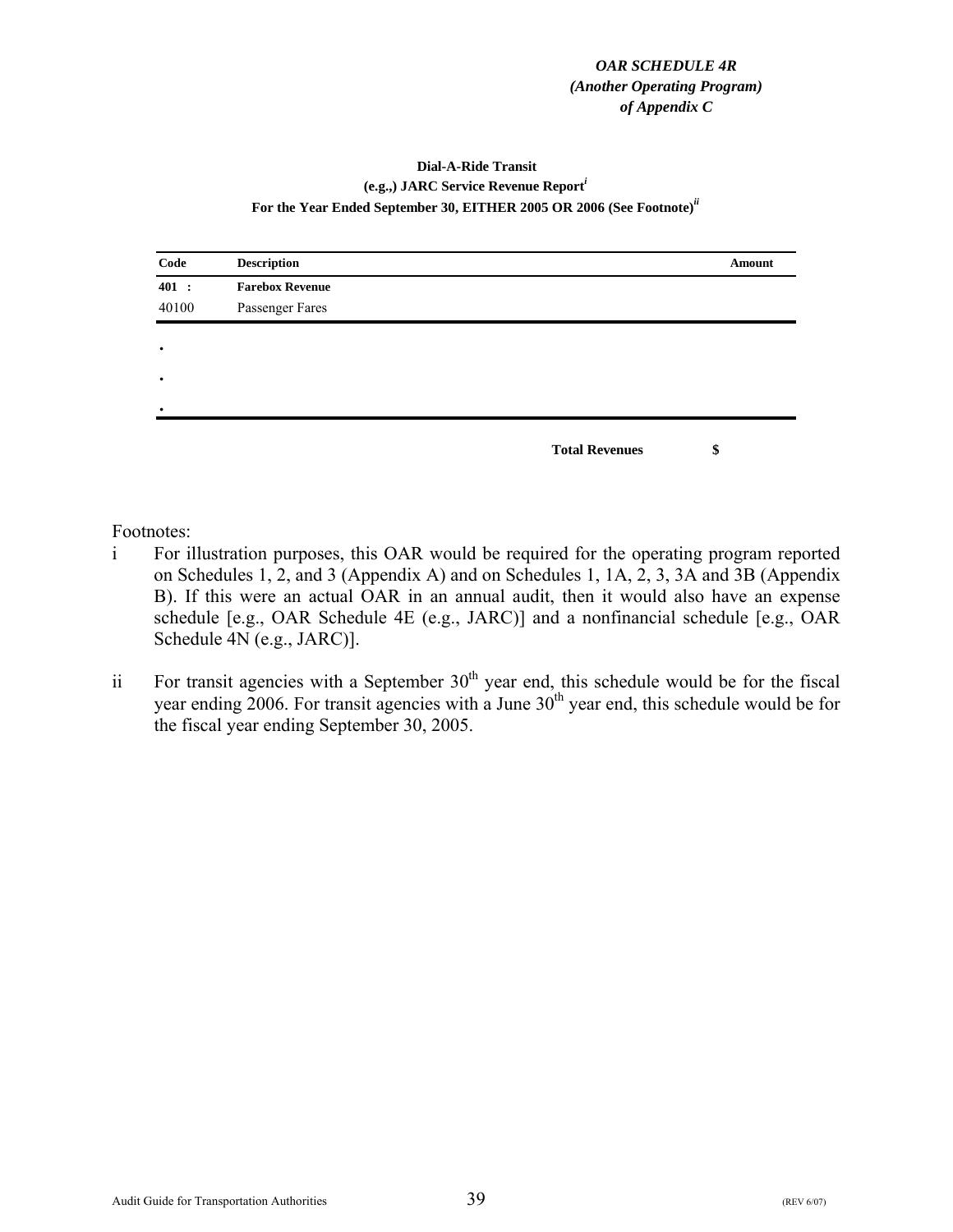#### **Operating Assistance Calculation For the Year Ended September 30, EITHER 2005 OR 2006 (See Footnote)***<sup>i</sup>* **Dial-A-Ride Transit**

<span id="page-42-0"></span>

|                                                                            | Urban       |                      |              | Nonurban     |                                     |      |
|----------------------------------------------------------------------------|-------------|----------------------|--------------|--------------|-------------------------------------|------|
| <b>Total Expenses</b>                                                      | \$          | $3,861,599$ $ii$     |              | $\mathbb{S}$ | $98,608$ <sup><math>ii</math></sup> |      |
| Less Ineligible Expensesiii                                                |             |                      |              |              |                                     |      |
| <b>Interest Expense</b>                                                    | \$          | 1,241                | iv           |              |                                     |      |
| Depreciation                                                               |             | 197,390              | $\mathbf{v}$ | \$           | $23,583$ $"$                        |      |
| <b>Association Dues</b>                                                    |             |                      |              |              | $318$ $\frac{vi}{i}$                |      |
| Charter                                                                    |             | 2,332                | vii          |              |                                     |      |
| Sale of Maintenance Service                                                |             | 5,068                | viii         |              | 568                                 | viii |
| Rental                                                                     |             | 2,200                | ix           |              | $250$ ix                            |      |
| <b>RTAP</b>                                                                |             |                      |              |              | $3,046$ *                           |      |
| Total Ineligible Expenses Per R&E Manual                                   | S           | 208,231              | ü            | \$           | 27,765                              |      |
| <b>Total State Eligible Expenses</b>                                       |             | 3,653,368            | ü            | \$           | 70,843                              |      |
| Eligible Expenses for State Reimbursement                                  | \$          | 3,653,368            |              | \$           | 70,843                              |      |
| x Reimbursement Percentage <sup>xi</sup>                                   |             | x 0.32438220889      |              |              | x 0.38437574823                     |      |
| State Operating Assistance <sup>xii</sup>                                  | $\mathbb S$ | 1,185,088            | xiii         | $\mathbb S$  | 27,230                              | xiii |
| <b>Total Federal Eligible Expenses</b>                                     |             |                      |              |              |                                     |      |
|                                                                            |             |                      |              |              |                                     |      |
| Less Additional Federal Ineligible Expenses Per A-87<br><b>Audit Costs</b> |             |                      |              |              | xiv<br>1.094                        |      |
|                                                                            |             |                      |              | $\mathbb{S}$ |                                     |      |
| Eligible Expenses for Federal Reimbursement                                |             |                      |              | \$           | 69,749 $x^v$                        |      |
| x Reimbursement Percentage                                                 |             | $n/a$ <sup>xvi</sup> |              |              | $x 0.1095$ <sup>xvii</sup>          |      |
| Federal Section 5307 and Section 5311 Operating Assistance                 |             | 521,073              |              |              | 7,638                               |      |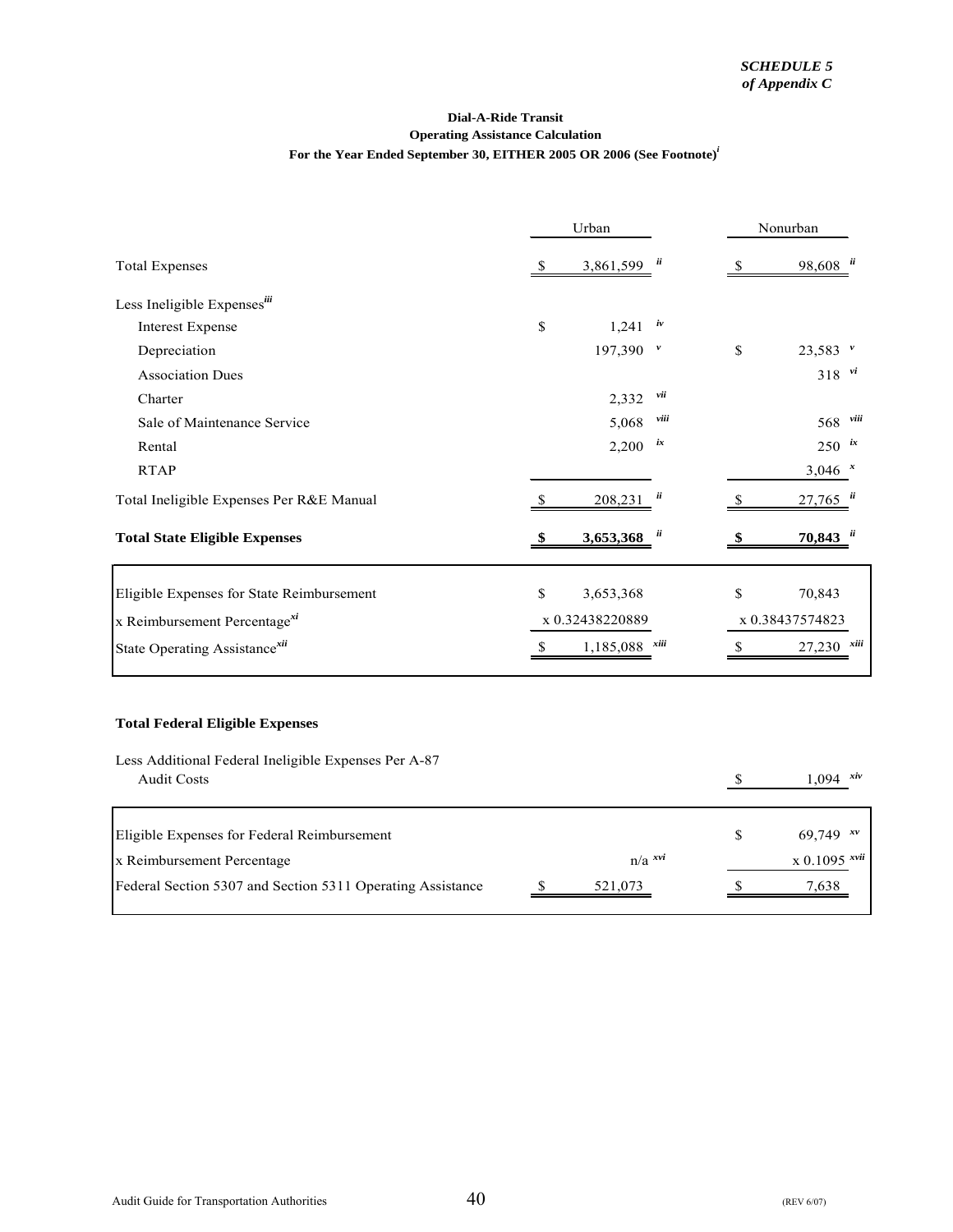Footnotes to the Operating Assistance Calculation Schedule:

- i For transit agencies with a September 30th year end, this schedule would be for the fiscal year ending 2006. For transit agencies with a June 30th year end, this schedule would be for the fiscal year ending September 30, 2005.
- ii These totals reconcile with the totals reported on OAR Schedule 4E (Urban) and OAR Schedule 4E (Nonurban) (Appendix C).
- iii Ineligible expenses are defined in the R&E Manual which is promulgated annually and can be located at:. [http://www.michigan.gov/mdot/0,1607,7-151-9625\\_21607-34498--,00.html](http://www.michigan.gov/mdot/0%2C1607%2C7-151-9625_21607-34498--%2C00.html)
- iv Reconciles to PTMS code 55006 Other Ineligible Interest Expense on OAR Schedule 4E (Urban) (Appendix C).
- v Reconciles to PTMS code 55007 Ineligible Depreciation on OAR Schedule 4E (Urban) and OAR Schedule 4E (Nonurban) (Appendix C).
- vi Reconciles to PTMS code 55009 Ineligible Percent of Association Dues on OAR Schedule 4E (Nonurban) (Appendix C).
- vii Reconciles to PTMS code 55015 Ineligible Charter on OAR Schedule 4E (Urban) (Appendix C).
- viii Reconciles to PTMS code 56001 Ineligible Expenses Associated with Sale of Maintenance Service on OAR Schedule 4E (Urban) and OAR Schedule 4E (Nonurban) (Appendix C).
- ix Reconciles to PTMS code 56004 Ineligible Expenses Associated with Rental on OAR Schedule 4E (Urban) and OAR Schedule 4E (Nonurban) (Appendix C).
- x Reconciles to PTMS code 57402 Ineligible RTAP on OAR Schedule 4E (Nonurban) (Appendix C).
- xi Reimbursement percentages are promulgated annually in the Audit Information Letter and can be obtained at: [http://www.michigan.gov/mdot/0,1607,7-151-9625\\_21607-34498--,00.html](http://www.michigan.gov/mdot/0%2C1607%2C7-151-9625_21607-34498--%2C00.html)

Reimbursement percentages are calculated based on budget numbers and then recalculated based on reconciled and audited numbers. Because the reimbursement percentage changes, the final amount of State Formula Funds will be different from this amount.

- xii The amount of State Formula Funds calculated in this row is for the fiscal year ending 2006 for transit agencies with a September 30th year end. The amount of State Formula Funds calculated in this row is for the fiscal year ending September 30, 2005 for transit agencies with a June 30th year end.
- xiii Reconciles to PTMS code 41101 State Operating Assistance on OAR Schedule 4R (Urban) and OAR Schedule 4R (Nonurban) (Appendix C).
- xiv Reconciles with PTMS code 50305 "Audit Cost" on OAR Schedule 4E (Nonurban) (Appendix C).
- xv The total Federal eligible expense is the total State eligible expense of \$70,843 less additional Federal ineligible expenses per A-87 (in this case, audit costs of \$1,094).
- xvi Federal urban amount is promulgated annually in the Federal Register at: <http://www.gpoaccess.gov/fr/index.html>
- xvii The Federal Section 5311 percentage is promulgated annually in the Audit Information Letter and can be obtained at[: http://www.michigan.gov/mdot/0,1607,7-151-9625\\_21607-34498--,00.html](http://www.michigan.gov/mdot/0%2C1607%2C7-151-9625_21607-34498--%2C00.html)